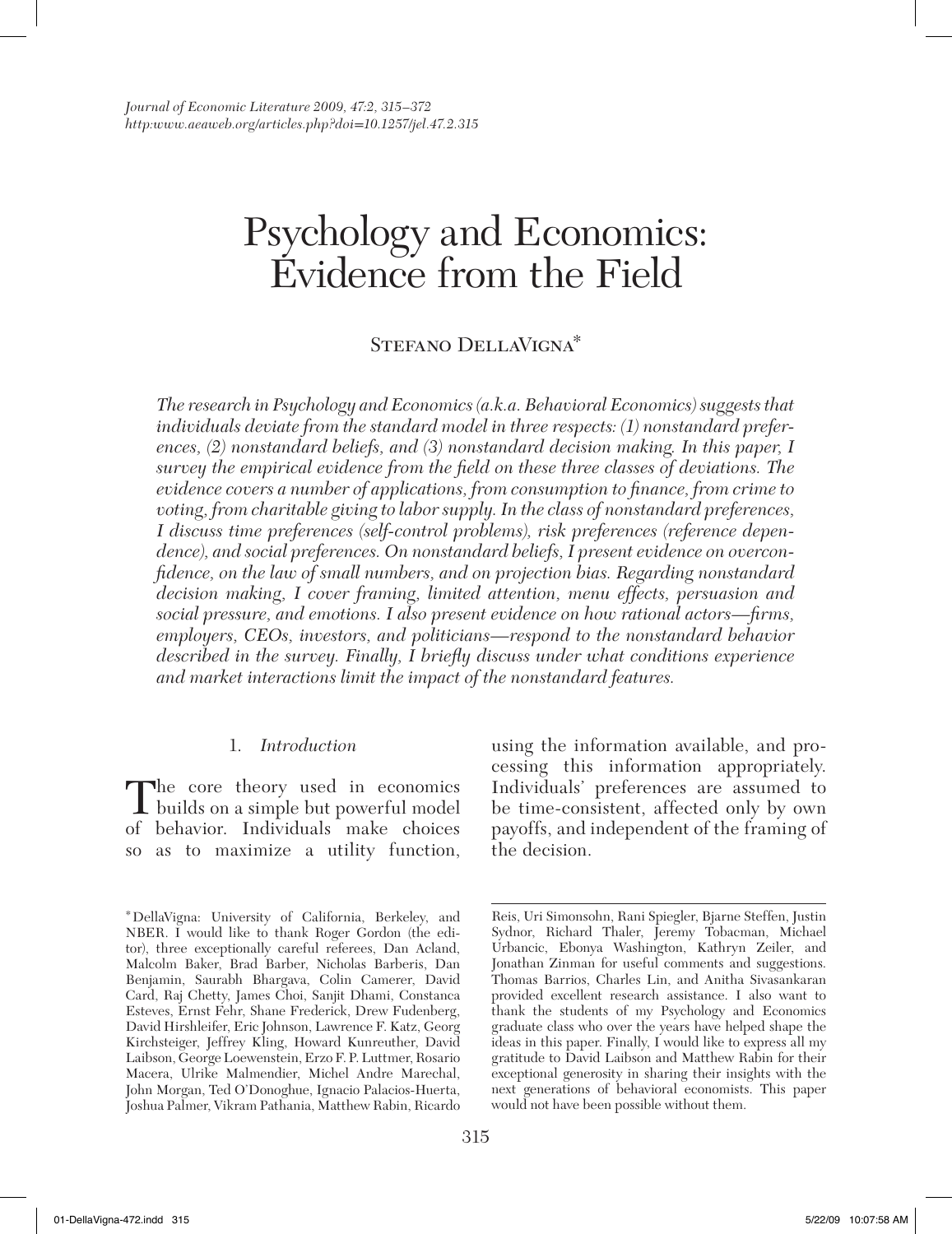Laboratory experiments in both the psychology and the economics literature raise serious questions about these assumptions, though. In the laboratory, individuals are time-inconsistent (Richard H. Thaler 1981), show a concern for the welfare of others (Gary Charness and Matthew Rabin 2002; Ernst Fehr and Simon Gächter 2000), and exhibit an attitude toward risk that depends on framing and reference points (Daniel Kahneman and Amos Tversky 1979). They violate rational expectations, for example, by overestimating their own skills (Colin Camerer and Dan Lovallo 1999) and overprojecting from the current state (Daniel Read and Barbara van Leeuwen 1998). They use heuristics to solve complex problems (Xavier Gabaix et al. 2006) and are affected by transient emotions in their decisions (George Loewenstein and Jennifer S. Lerner 2003).

Unclear from these experiments, though, is how much these deviations from the standard theory in the laboratory affect economic decisions in the field. In markets, people hone their behavioral rules to match the incentives they face and sort into favorable economic settings (Steven D. Levitt and John A. List 2007). This is likely to limit the impact of deviations from the standard model in markets. However, other forces are likely to increase the impact. Firms often have incentives to accentuate the deviations of consumers to profit from them (Stefano DellaVigna and Ulrike Malmendier 2004). In addition, important economic decisions such as the choice of retirement savings or a house purchase are taken seldom, with limited scope for feedback and sorting.

The objective of this paper is to summarize a growing list of recent papers that document aspects of behavior in market settings that also deviate from the forecasts of the standard theory. This research area is known as Psychology and Economics (or Behavioral Economics). The evidence suggests deviations from the standard theory in each step of the decision-making process: (1) nonstandard preferences, (2) incorrect beliefs, and (3) systematic biases in decision making. For each of these three steps, I present an example of the laboratory evidence, introduce a simple model if available, and summarize the strength and weaknesses of the field evidence. Since the focus of the paper is on the field evidence, I do not survey the laboratory evidence or the theoretical literature.

To fix ideas, consider the following stylized version of the standard model, modified from Rabin (2002b). Individual *i* at time  $t = 0$  maximizes expected utility subject to a probability distribution *p(s)* of the states of the world  $s \in S$ :

(1) 
$$
\max_{x_t^t \in X_i} \sum_{t=0}^{\infty} \delta^t \sum_{s_t \in S_t} p(s_t) U(x_t^t | s_t).
$$

The utility function  $U(x|s)$  is defined over the payoff  $x_i^t$  of player *i* and future utility is discounted with a (time-consistent) discount factor  $\delta$ .

The first class of deviations from the standard model in equation (1) is nonstandard preferences, discussed in section 2. I focus on three dimensions: time preferences, risk preferences, and social preferences. With respect to time preferences, the findings on self-control problems, for example in retirement savings, challenge the assumption that the discount factor,  $\delta$ , is time-consistent. With respect to risk preferences, the evidence, for example in insurance decisions, suggests that the utility function  $U(x_i|s)$  depends on a reference point *r*: the utility function becomes  $U(x_i | r, s)$ . With respect to social preferences, the evidence, for example on charitable giving, suggests that the utility function depends also on the payoff of other people  $x_{-i}$ : the utility is  $U(x_i, x_{-i} | s)$ . The research on nonstandard preferences constitutes the bulk of the empirical research in Psychology and Economics.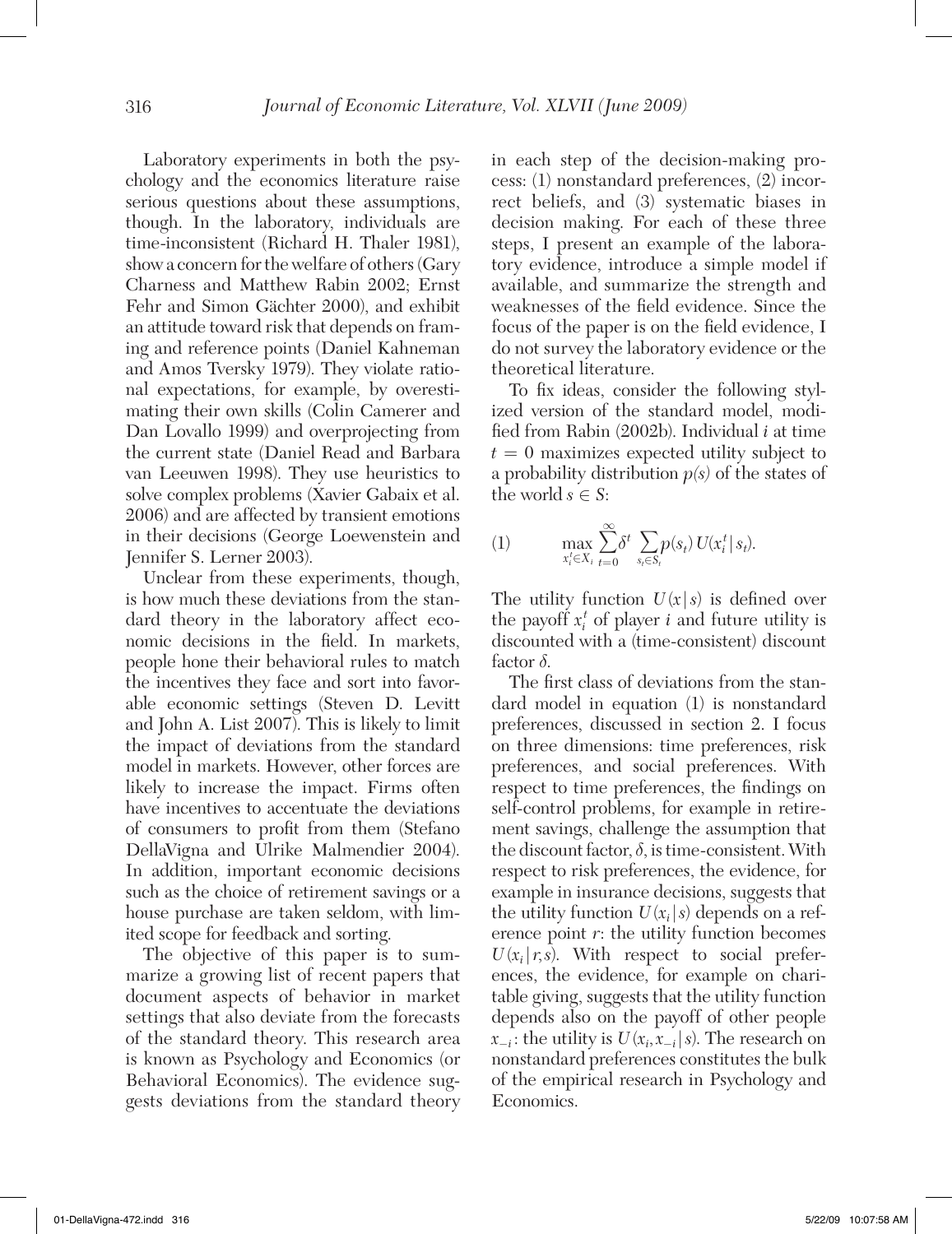The second class of deviations from the standard model in equation (1) is nonstandard beliefs  $\tilde{p}(s) \neq p(s)$ , reviewed in section 3. Systematic overconfidence about own ability can help explain managerial behavior of CEOs. Non-Bayesian forecasting rationalizes "gambler's fallacy" behavior in lotteries and overinference from past stock returns. The overprojection of current tastes on future tastes can explain aspects of the purchase of seasonal items.

The third class of deviations from the standard model is nonstandard decision making, discussed in section 4. For given utility  $U(x|s)$  and beliefs  $p(s)$ , individuals resort to heuristics (Tversky and Kahneman 1974) instead of solving the complex maximization problem (1). They are affected by the framing of a decision problem, for example in investment decisions. They simplify a complex decision by being inattentive to less salient features of a problem, from asset allocation to purchase decisions. They use suboptimal heuristics when choosing from a menu of options  $X_i$ , such as for savings plans or loan terms. They are also subject to social pressure and persuasion, for example in their workplace performance and in voting decisions. Finally, they are affected by emotions, as in the case of investment decisions.

While I organize the deviations in three separate classes, the three types of deviations are often related. For example, persuasion leads to different decisions through the change in beliefs that it induces.

The first part of the paper provides evidence that these deviations affect the behavior of individual decisionmakers, such as consumers and small investors. But are these deviations large enough to matter for our theories of how markets and institutions work? I provide evidence on how rational actors respond to these behavioral anomalies in section 5. In particular, I discuss the response of firms, employers, managers, investors, and politicians. These agents appear to have

changed their own behavior in ways that would be puzzling given the standard theory but that are consistent with utility-maximizing responses to the documented behavioral anomalies. This provides indirect support for the lab and field evidence of the anomalies.

Given this evidence, I expect that the documented deviations from the standard model will be increasingly incorporated in economic models. Indeed, features such as time inconsistency and reference dependence have become common assumptions. In the concluding section, I present remarks on why these deviations matter also in the field and also discuss directions for future research in Psychology and Economics.

This overview differs from other surveys of Psychology and Economics (Rabin 1998; Rabin 2002b; Sendhil Mullainathan and Thaler 2001; Camerer 2006) because it focuses on empirical research using nonlaboratory data. A number of caveats are in order. First, this paper does not provide an overview by field of application since it is organized instead by psychological principles; the interested reader can consult as a starting point the book chapters in Peter Diamond and Hannu Vartiainen (2007). Second, the emphasis of the paper is on (relatively) detailed summaries of a small number of papers for each deviation. As such, the survey provides a selective coverage of the field evidence, although it strives to cover all the important deviations.<sup>1</sup> Finally, this overview undersamples studies in Marketing and provides a partial coverage of the research in Behavioral Finance, probably the most developed application of Psychology and Economics, for which a comprehensive survey of the empirical findings is available (Nicholas Barberis and Thaler 2003).

<sup>1</sup> This overview does not discuss deviations from the standard model that are widely documented in experiments but not in the field, such as will-power exhaustion and the availability heuristics.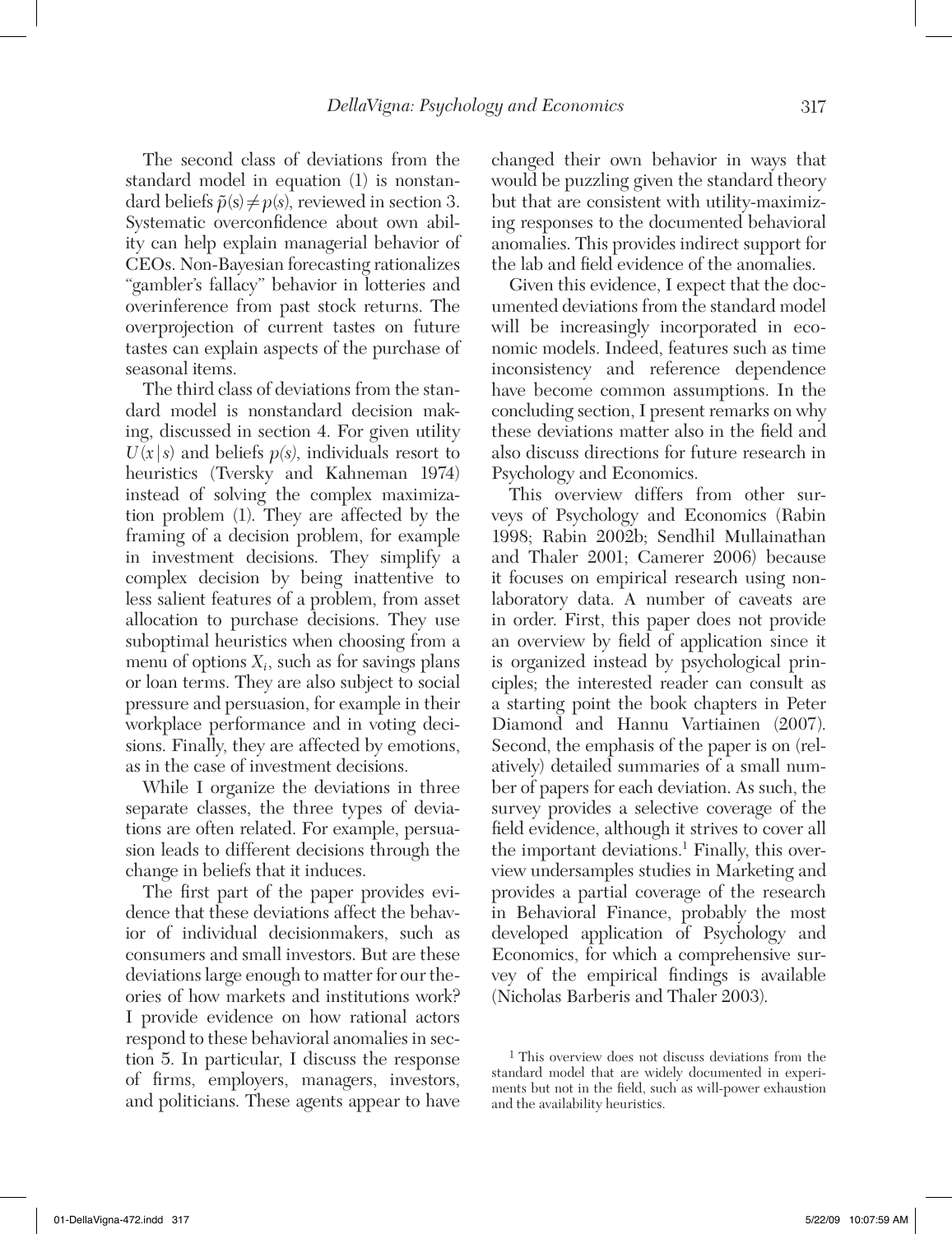#### 2. *Nonstandard Preferences*

#### 2.1 *Self-Control Problems*

The standard model (1) assumes a discount factor  $\delta$  between any two time periods that is independent of when the utility is evaluated. This assumption implies time consistency, that is, the decisionmaker has the same preferences about future plans at different points in time.<sup>2</sup>

#### 2.1.1 *Laboratory Experiments*

Experiments on intertemporal choice, summarized in Loewenstein and Drazen Prelec (1992) and Shane Frederick, Loewenstein, and Ted O'Donoghue (2002), have cast doubt on this assumption. This evidence suggests that discounting is steeper in the immediate future than in the further future. For example, the median subject in Thaler (1981) is indifferent between \$15 now and \$20 in one month (for an annual discount rate of 345 percent) and between \$15 now and \$100 in ten years (for an annual discount rate of 19 percent).3 The preference for immediate gratification captured in these studies appears to have identifiable neural underpinnings. Intertemporal decisions involving payoffs in the present activate different neural systems than decisions involving only payoffs in future periods (Samuel M. McClure et al. 2004).

Intertemporal preferences with these features capture *self-control problems*. When evaluating outcomes in the distant future, individuals are patient and make plans to exercise, stop smoking, and look for a better

2 Strictly speaking, the standard model merely assumes time consistency, not a constant discount factor δ. Still, most of the evidence in this section—the adoption of costly commitments or behavior that differs from the plans—directly violates time consistency and hence also this more general version of the standard model.

3 The laboratory experiments on time preferences face at least three issues:  $(I)$  most experiments are over hypothetical choices, including Thaler (1981); (2) in the experiments with real payments, issues of credibility regarding job. As the future gets near, the discounting gets steep, and the individuals engage in binge eating, light another (last) cigarette, and stay put on their job. Preferences with these features therefore induce time inconsistency.

#### 2.1.2 *Model*

David Laibson (1997) and O'Donoghue and Rabin (1999a) formalized these preferences using  $(\beta, \delta)$  preferences,<sup>4</sup> building on R. H. Strotz (1956), E. S. Phelps and R. A. Pollak (1968), and George A. Akerlof (1991). Labeling as  $u_t$  the per-period utility, the overall utility at time *t*, *Ut*, is

$$
U_t = u_t + \beta \delta u_{t+1} + \beta \delta^2 u_{t+2} + \beta \delta^3 u_{t+3} + \dots
$$

The only difference from the standard model (with  $\delta$  as the discount factor) is the parameter  $\beta \leq 1$ , capturing the self-control problems. For  $\beta < 1$ , the discounting between the present and the future is higher than between any future time periods, capturing the main finding of the experiments. For  $\beta = 1$ , this reduces to the standard model.

A second key element in this model is the modeling of expectations about future time preferences. O'Donoghue and Rabin (2001) allow the agent to be partially naive (that is, overconfident) about the future self-control problems. A partially naive  $(\beta, \delta)$  agent expects in the future period  $t + s$  to have the utility function

$$
\hat{U}_{t+s} = u_{t+s} + \hat{\beta}\delta u_{t+s+1} + \hat{\beta}\delta^2 u_{t+s+2}
$$

$$
+ \hat{\beta}\delta^3 u_{t+s+3} + \dots,
$$

the future payments can induce seeming present bias; and (3) the discounting should apply to consumption units, rather than to money (in theory, over monetary outcomes, only the interest rate should matter). While none of the experiments fully addresses all three issues, the consistency of the evidence suggests that the phenomenon is genuine.

<sup>4</sup> These preferences are also labeled quasi-hyperbolic preferences, to distinguish them from (pure) hyperbolic preferences, and present-biased preferences.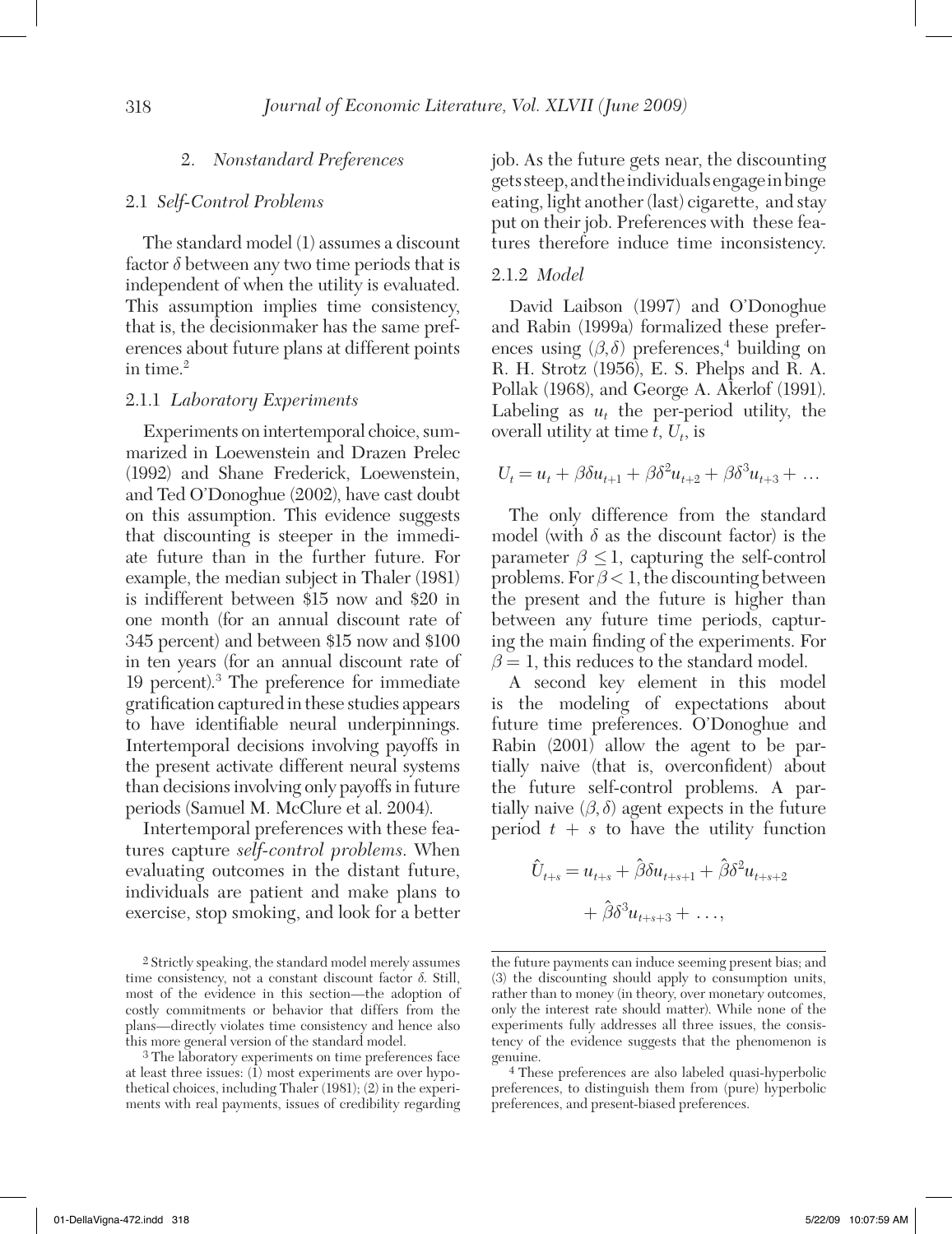with  $\hat{\beta} \geq \beta$ . The agent may be sophisticated where  $\sum_{i=1}^{n} \beta_i$ . The algent may be separated about the self-control problem  $(\hat{\beta} = \beta)$ , fully about the sen control problem  $(\beta - \beta)$ , tany<br>naive  $(\beta = 1)$ , or somewhere in between. This model, therefore, combines self-control problems with a form of overconfidence, naiveté about future self-control.

Other models have been proposed to capture self-control problems, including axiomatic models that emphasize preferences over choice sets (Faruk Gul and Wolfgang Pesendorfer 2001) and models of the conflict between two systems, a planner and a doer (Thaler and Hersh M. Shefrin 1981 and Drew Fudenberg and David K. Levine 2006, among others). For lack of space, and since most applied work has referred to the  $(\beta, \delta)$  model, I refer only to this latter model in what follows.

As an example of how the  $(\beta, \delta)$  model operates, consider a good with immediate payoff (relative to a comparison activity)  $b_1$ at  $t = 1$  and delayed payoff  $b_2$  at  $t = 2$ . An investment good, like exercising or searching for a job, has the features  $b_1 < 0$  and  $b_2 > 0$ : the good requires effort at present and delivers happiness tomorrow. Conversely, a leisure good, like consumption of tempting food or watching TV, has the features  $b_1 > 0$  and  $b_2 < 0$ : it provides an immediate reward, at a future cost.

How often does the agent *want* to consume, from an ex ante perspective? If the agent could set consumption one period in advance, at  $t = 0$ , she would consume if  $\beta \delta b_1 + \beta \delta^2 b_2 \geq 0$ , or

$$
(2) \t b_1 + \delta b_2 \ge 0.
$$

(Notice that  $\beta$  cancels out, since all payoffs are in the future)

How much does the agent *actually* consume at  $t = 1$ ? The agent consumes if

$$
(3) \t b_1 + \beta \delta b_2 \ge 0.
$$

Compared to the desired consumption, therefore, a  $(\beta, \delta)$  agent consumes too little

investment good  $(b_2 > 0)$  and too much leisure good  $(b_2 < 0)$ . This is the self-control problem in action. In response, a sophisticated agent looks for commitment devices to increase the consumption of investment goods and to reduce the consumption of leisure goods.

Finally, how much does the agent *expect*  to consume? The agent expects to consume in the future if

$$
(4) \hspace{3.1em} b_1+\hat{\beta}\delta b_2\geq 0,\\
$$

with  $\hat{\beta} \geq \beta$ . Compared to the actual consumption in (3), the agent overestimates the consumption of the investment good  $(b_2 > 0)$ and underestimates the consumption of the leisure good ( $b<sub>2</sub> < 0$ ). Naiveté therefore leads to mispredictions of future usage.

I now present evidence on the consumption of investment goods (exercise and homeworks) and leisure goods (credit card take-up and life-cycle savings) that can be interpreted in light of this simple model.

#### 2.1.3 *Exercise*

DellaVigna and Malmendier (2006) use data from three U.S. health clubs offering a choice between a monthly contract  $X_M$  with lumpsum fee *L* of approximately \$80 per month and no payment per visit, and a pay-per-visit contract  $X_p$  with fee p of \$10. Denote by  $E(x_M) | X_M$ the expected number of monthly visits under the monthly contract  $X_M$ . Under the standard model, individuals choosing the monthly contract must believe that  $pE(x_M)|_{X_M} \geq L$ , or  $L/E(x_M)|_{X_M} \leq p$ : the price per expected attendances under the monthly contract should be lower than the fee under payment-per-usage. Otherwise, the individual should have chosen the pay-per-usage treatment. DellaVigna and Malmendier (2006), however, find that health club users that choose the monthly contract  $X_M$  attend only 4.4 times per month. These users pay \$17 per visit even though they could pay \$10 per visit, a puzzle for the standard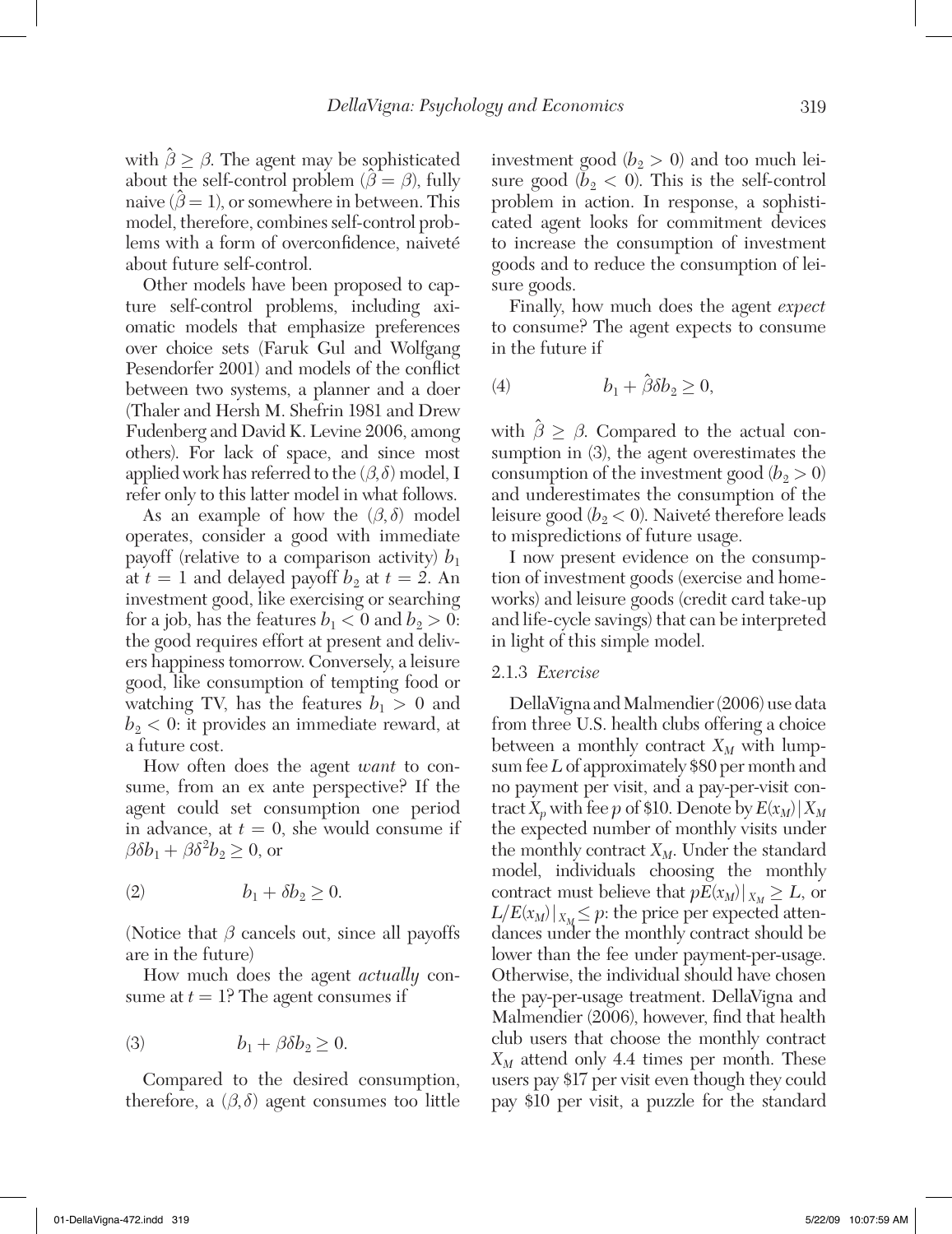model. A model with partially naive  $(\beta, \delta)$ members suggests two explanations for this finding. The users may be purchasing a commitment device to exercise more: the monthly membership reduces the marginal cost of a visit from \$10 to \$0, and helps to align actual attendance in (3) with desired attendance in (2). Alternatively, these agents may be overestimating their future health club attendance, as in (4). Direct survey evidence on expectation of attendance and evidence on contract renewal are most consistent with the latter interpretation.5

#### 2.1.4 *Homework and Deadlines*

Dan Ariely and Klaus Wertenbroch (2002) present evidence on homework completion and deadlines. The subjects are fifty-one professionals enrolled in a section of a semesterlong executive education class at Sloan (MIT), with three homeworks as a requirement. At the beginning of the semester, they set binding deadlines (with a cost of lower grades for delay) for each of the homeworks. According to the standard model, they should set deadlines for the last day of the semester: there is no benefit to setting early deadlines, since they do not receive feedback on the homeworks, and there is a cost of lower flexibility. (A maximization without constraints is always preferable to one with constraints.) According to a model of self-control, instead, the deadlines provide a useful commitment device. Since homework completion is an investment good  $(b_2 > 0)$ , individuals spend less time on it than they wish to ex ante (compare equations (2) and (3)). A deadline forces the future self to spend more time on the assignment. The results support the self-control model: 68 percent of the deadlines are

set for weeks prior to the last week, indicating a demand for commitment.6

This result leaves open two issues. First, do the self-set deadlines improve performance relative to a setting with no deadlines? Second, is the deadline setting optimal? If the individuals are partially naive about the self-control, they will underestimate the demand for commitment (equation (4)). In a second (laboratory) experiment, Ariely and Wertenbroch (2002) address both issues. Sixty students complete three proofreading assignments within twenty-one days. The control group can turn in each assignment at any time within the twenty-one days, a first treatment group can choose three deadlines (as in the class-room setting described above), and a second treatment group faces equalspaced deadlines. The first result is that selfset deadlines indeed improve performance: the first treatment group does significantly better than the control group, detecting 50 percent more errors (on average, 105 versus 70) and earning substantially more as a result (on average, \$13 versus \$5). The second result is that the deadline setting is not optimal: the group with equal-spaced deadlines does significantly better than the other groups, on average detecting 130 errors and earning \$20. This provides evidence of partial naiveté about the self-control problems.

#### 2.1.5 *Credit Card Take-Up*

Lawrence M. Ausubel (1999) provides evidence on credit card usage using a largescale field experiment run by a credit card company. The company mailed randomized credit card offers, varying both the preteaser and the postteaser interest rates. For example, compared to an offer of 6.9 percent interest

<sup>5</sup> In section 5, I discuss how the contracts offered by health club companies are consistent with the assumption of naive  $(\beta, \delta)$  consumers (DellaVigna and Malmendier 2004).

<sup>6</sup> Ariely and Wertenbroch (2002) also compare the performance in this section to the performance in another section with equal-spaced deadlines, with results similar to the ones described below. However, the students are not randomly assigned to the two sections.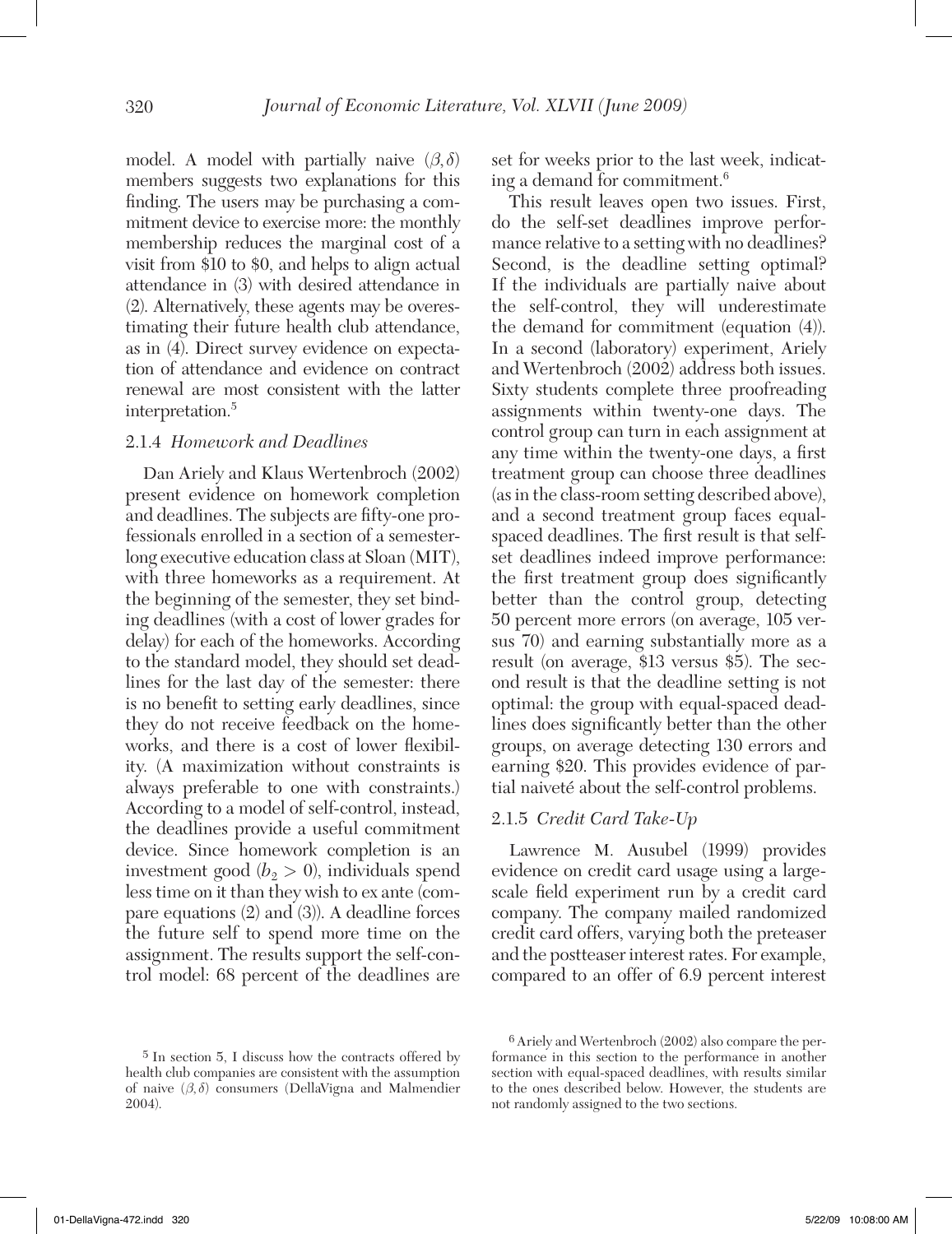rate for six months and 16 percent thereafter (the control group), the treatment group "Pre" received a lower preteaser rate (4.9 percent followed by 16 percent); the treatment group "Post," instead, received a lower postteaser rate (6.9 percent followed by 14 percent). For each offer, Ausubel (1999) observes the response rate and tweny-one months of history of borrowing for the individuals that take the card. Across these offers, the average balance borrowed in the first six months is about \$2,000, while the average balance in the subsequent fifteen months is about \$1,000.7 Given these borrowing rates, the standard theory predicts that the increase in response rate for treatment "Pre" (relative to the control group) should be smaller than for treatment "Post": neglecting compounded interest,  $6/12 \times 2$  percent  $\times$  \$2,000 is smaller than  $15/12 \times 2$  percent  $\times$  \$1,000 (the comparison would only be more favorable for the "Post" treatment if we could observe the balances past twenty-one months). Instead, the increase in take-up rate for the "Pre" treatment (386 people out of 100,000) is 2.5 times larger than the increase for the "Post" treatment (154 people out of 100,000). Individuals overrespond to the preteaser interest rate. Ausubel's interpretation of this result is that individuals (naively) believe that they will not borrow much on a credit card, past the teaser period. These findings are consistent with underestimation of future consumption for leisure goods, as in equation (4).

#### 2.1.6 *Life-Cycle Savings*

The  $(\beta, \delta)$  model of self-control can also help explain puzzling features of life-cycle accumulation and credit-card borrowing

data. Building on Laibson (1997) and George-Marios Angeletos et al. (2001), Laibson, Andrea Repetto, and Jeremy Tobacman (2009) estimate a fully specified model of life-cycle accumulation with liquid and illiquid saving. They show that the  $(\beta, \delta)$  model can reconcile two facts: high credit card borrowing (11.7 percent of annual income) and substantial illiquid wealth accumulation (216 percent of annual income for the median consumer of age 50–59).<sup>8</sup> Standard models have a hard time explaining both facts, since credit card borrowing implies high impatience, which is at odds with substantial wealth accumulation. The model with self-control problems predicts high spending on liquid assets, but also a high demand for illiquid assets, which work as commitment devices.

Nava Ashraf, Dean Karlan, and Wesley Yin (2006) document directly the demand for illiquid savings as a commitment device, and its effect. They offer an account with a commitment device to 842 randomly determined households in the Philippines with a pre-existent bank account. Access to funds in these accounts is constrained to reaching a self-specified savings goal or a selfspecified time period. A control group of 466 households from the same sample is offered a verbal encouragement to save but no commitment. The results reveal a sizable demand for commitment, and an impact of commitment on savings. In the treatment group, 202 of 842 households take up the commitment savings product. In the 842 treatment households, savings in the bank after six months are significantly more likely to increase, compared to the 466 control households that received a pure encouragement: the share of households with increased savings is 33.3 percent in the treatment and

<sup>7</sup> Of course, the differences in interest rates will affect the borrowing directly, through incentive and selection effects. However, these differences are small enough in the data that we can, to a first approximation, neglect them in these calculations.

<sup>8</sup> The figures (from Laibson et al. 2006) refer to highschool graduates.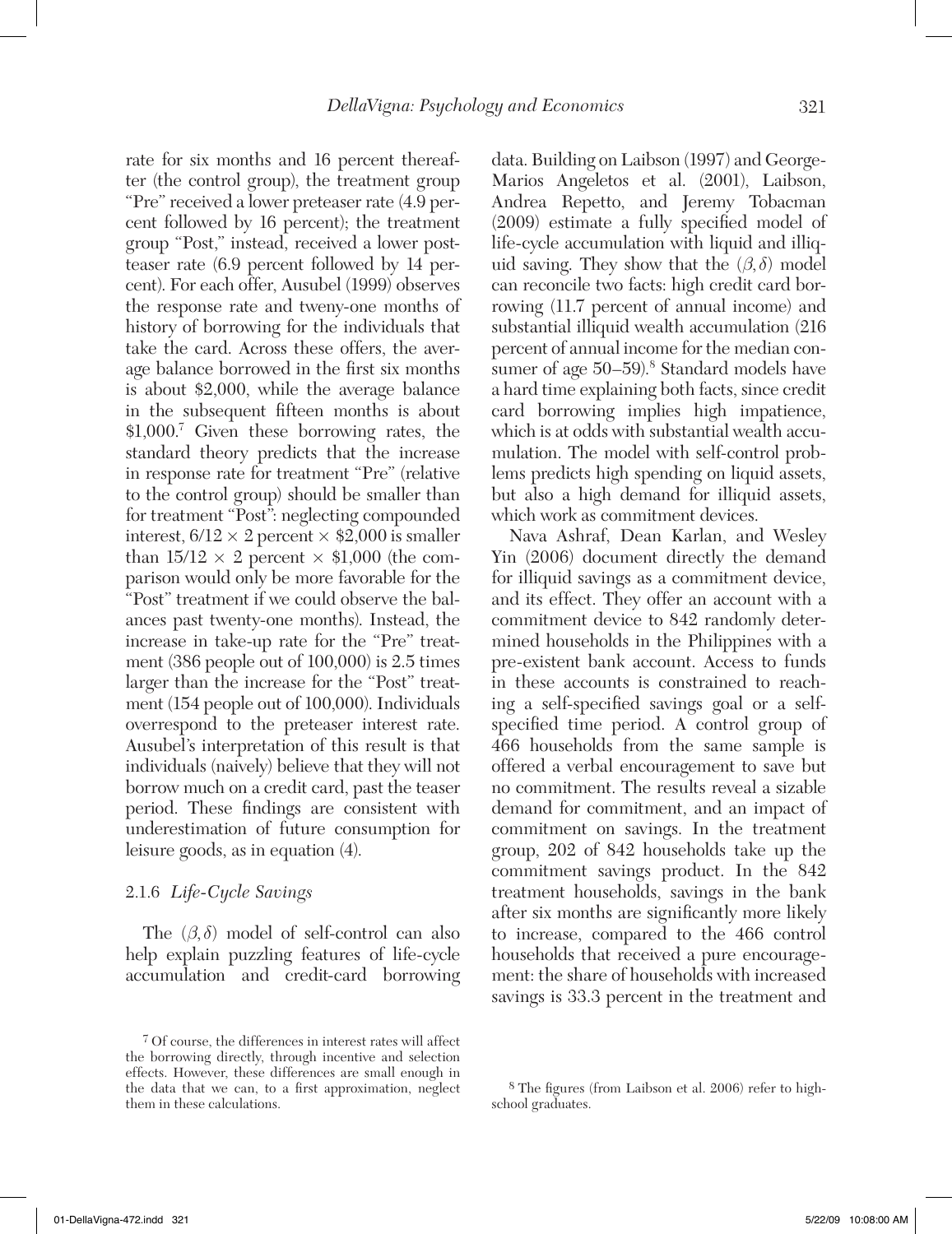27.7 in the control.<sup>9</sup> The comparison includes individuals in the treatment group that do not take up the commitment savings product; the treatment-on-the-treated estimate is larger by a factor of 842/202. Thaler and Shlomo Benartzi (2004), described in section 5 below, provide evidence of substantial demand for commitment devices in retirement savings in the United States.

Paige Marta Skiba and Tobacman (2008) examine the role of self-control in the demand for payday loans, one of the fastest-growing sources of credit in the United States, with ten million households borrowing in 2002. These loans provide (typically) two weeks of liquidity for annualized (compounded) interest rates of over 7000 percent. Using an administrative data set from a payday lender, Skiba and Tobacman (2008) fit a life-cycle consumption model to the observed borrowing behavior. While an exponential time discounting model with a high discount rate can rationalize the observed borrowing at a high interest rate, it has difficulty explaining the relatively low default rate. Defaulting borrowers have on average already repaid or serviced five payday loans, making interest payments of 90 percent of their original loan's principal. Impatient but time-consistent borrowers would take advantage of default sooner, or borrow less. The observed facts are most consistent with a model of partially naive  $(\beta, \delta)$ consumers. These consumers borrow today expecting to borrow less in the future and procrastinate defaulting (which is assumed to have immediate monetary or stigma costs).

#### 2.1.7 *Default Effects in 401(k)s*

The impact of the status quo (default) in retirement savings is the final set of findings

bearing on self-control problems, as I discuss below.10 Brigitte Madrian and Dennis F. Shea (2001) consider the effect on the contribution rates in 401(k)s of a change in default. Before the change, the default is nonparticipation in retirement savings; after the change, the default is participation at a 3 percent rate in a money market fund. In both cases, employees can override the default with a phone call or by filing a form; also, in both cases, contributions receive a 50 percent match up to 6 percent of compensation. Madrian and Shea (2001) find that the change in default has a very large impact: one year after joining the company, the participation rate in 401(k)s is 86 percent for the treatment group and 49 percent for the control group.

James J. Choi et al. (2004) show that these findings generalize to six companies in different industries with remarkably similar effect sizes. This finding is not limited to retirement choices in the United States. Henrik Cronqvist and Thaler (2004) examine the choice of retirement funds in Sweden after the privatization of social security in the year 2000. They find that 43.3 percent of new participants choose the default plan, despite the fact that the government encouraged individual choice, and despite the availability of 456 plans. Three years later, after the end of the advertisement campaign encouraging individual choice, the proportion choosing the default plan increased to 91.6 percent. Overall, the finding of large default effects is one of the most robust results in the applied economics literature of the last ten years.<sup>11</sup>

What explains the large default effect for retirement savings? Transaction costs

<sup>9</sup> These figures refer to the total bank balance across all accounts for a household, that is, they are not due to switches of savings from an ordinary account to the account with commitment device.

<sup>10</sup> William Samuelson and Richard Zeckhauser (1988) is an early paper documenting default effects.

<sup>11</sup> Default effects matter in other decisions, such as contractual choice in health clubs (DellaVigna and Malmendier 2006), organ donation (Eric J. Johnson and Daniel Goldstein 2003; Alberto Abadie and Sebastien Gay 2006), and car insurance plan choice (Johnson et al. 1993).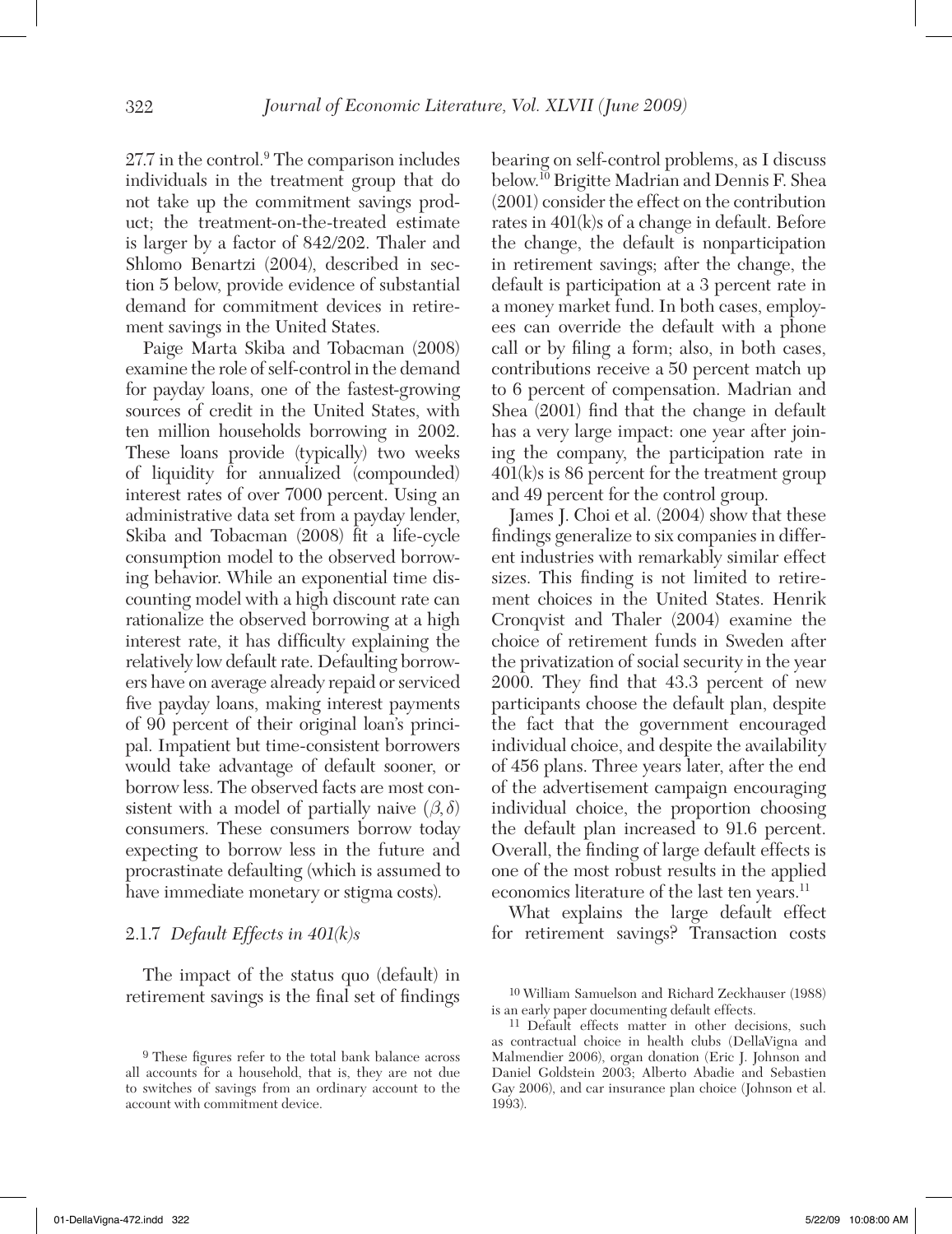alone are unlikely to explain default effects. Employees can change their retirement decisions at any time using the phone or a written form. Such small transaction costs are dwarfed by the tax advantages of 401(k) investments, particularly in light of the 50 percent match (up to 6 percent of compensation) in place at the Madrian and Shea (2001) company. At a mean compensation of about \$40,000, the match provides a yearly benefit of \$1,200, assuming a discount rate equal to the interest rate. It is hard to imagine transaction costs of this size.

O'Donoghue and Rabin (1999b and 2001) show that self-control problems, combined with naiveté, can explain the observed default effect even for small transaction costs. Consider a naive  $(\beta, \delta)$  agent that has to decide when to undertake a decision with immediate disutility from transaction costs  $b_1 < 0$  and delayed benefit  $b_2 > 0$ , such as enrolling in retirement savings. This agent would rather postpone this activity, given the self-control problems, as in equation (3). Moreover, this agent is (incorrectly) convinced that if she does not do the activity today, she'll do it tomorrow, as in equation (4). This agent postpones the activity day-after-day, ending up never doing it. O'Donoghue and Rabin (2001) show that, in the presence of naiveté, even a small degree of self-control problems can generate (infinite) procrastination. These papers distinguish between "procrastination" and "delay": procrastination is a delay that ex ante the agent does not anticipate. O'Donoghue and Rabin (1999b) presents calibrations in a deterministic setup, which DellaVigna and Malmendier (2006) extend to the case of stochastic transaction costs. Both papers show that naive  $(\beta, \delta)$  agents accumulate substantial delays in a costly activity (respectively, signing up for a 401(k) and canceling a health club membership).

Both self-control problems *and* naiveté are required to explain the observed default effects. Unlike naive agents, sophisticated (β, δ) agents do not exhibit large default effects for reasonable parameter values (O'Donoghue and Rabin 2001). While sophisticated agents would like to postpone activities with immediate costs, they realize that doing an activity now is better than postponing it for a long time. $12$ 

If procrastination of a financial transaction is indeed responsible for the default effects in Madrian and Shea (2001) and in Choi et al. (2004), we should expect that, if individuals were forced to make an active choice at enrollment, they would display their true preferences for savings. In this case, they bear the transaction cost whether they invest or not, and hence investing does not have an immediate cost, i.e.,  $b_1 = 0$ . In this situation, the short-run self does not desire to postpone the choice. Gabriel D. Carroll et al. (forthcoming) analyze a company that required its employees to choose the retirement savings at enrollment. Under this Active Decision plan, 80 percent of workers enrolled in a 401(k) within one year of joining the company. Later, this company switched to a no-investment default, and the one-year enrollment rate declined to 50 percent. Requiring workers to choose, therefore, produces an enrollment rate that is only slightly lower than under the automatic enrollment in Madrian and Shea  $(2001).$ <sup>13</sup>

12 There are a number of alternative interpretations of the observed default effects, such as inattention and limited memory about 401(k) investment. However, most explanations are unlikely to match the magnitudes of the delay. For example, consider a sophisticated agent with limited memory. Being rational, she is aware that, if she does not sign up at employment, she will not sign up until the next time she remembers. If the anticipated delay is long enough, the agent prefers to sign up immediately, hence exhibiting very limited default effects. A model of limited memory with added naiveté explains the findings in a similar way to the naive  $(β, δ)$  model.<br><sup>13</sup> The effect of the Active Decision may also be due

to a deadline effect for naive  $(\beta, \delta)$  employees, who know that the next occasion to enroll will not be until several months later.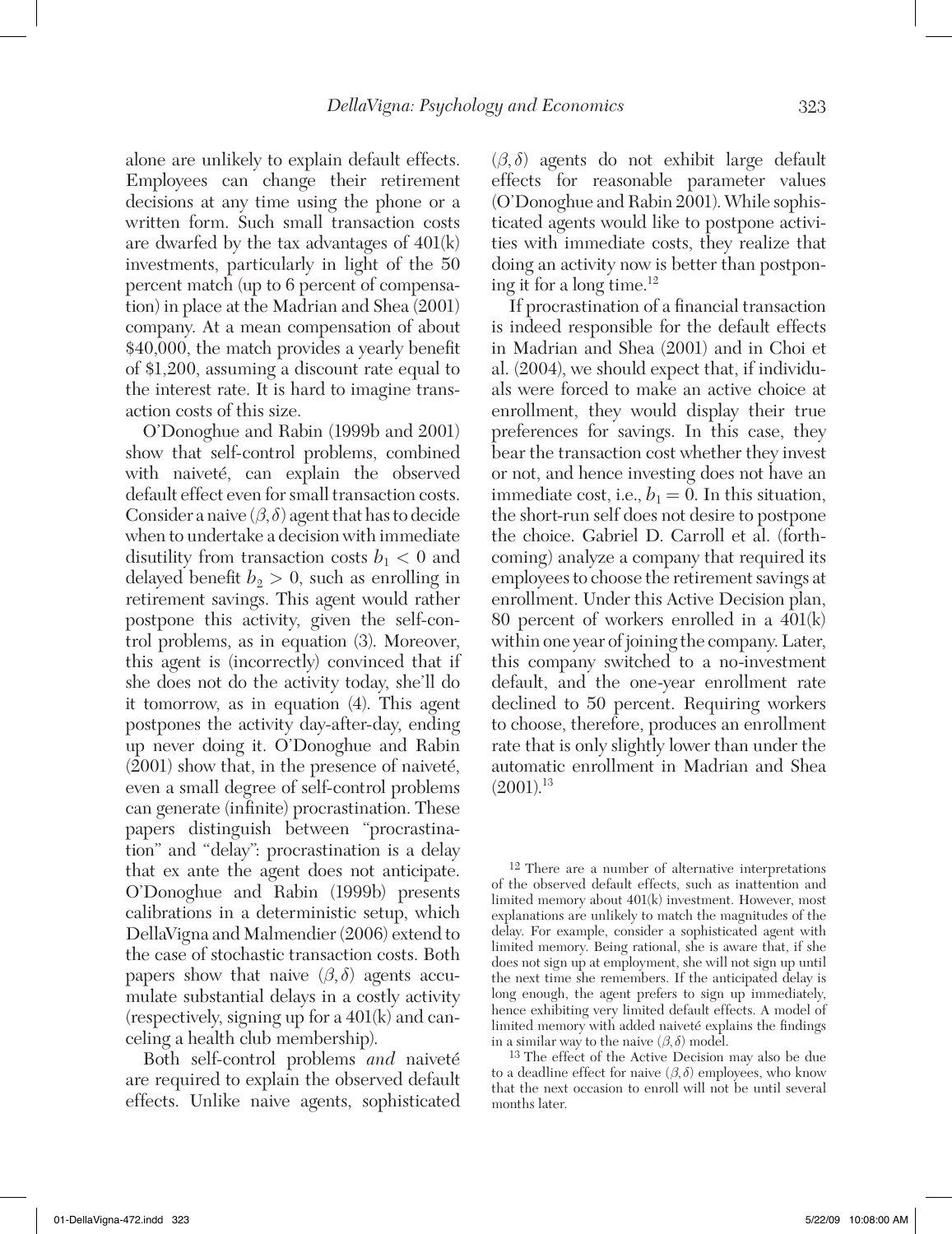#### 2.1.8 *Welfare*

These studies have welfare and policy implications. They suggest that savings rates for retirement in the United States may be low due to a combination of procrastination and defaults set to no savings. The  $(\beta, \delta)$ model implies that the individuals are likely to be happier with defaults set to higher savings rates. A change in policy with defaults set to automatic enrollment is an example of cautious paternalism (Camerer et al. 2003) in that it helps substantially individuals with self-control problems and inflicts little or no harm on individuals without self-control problems. These individuals can switch to a different savings rate for a low transaction cost. In section 5, I present the results of a plan with automatic enrollment and other features designed to increase savings (Thaler and Benartzi 2004). An alternative design could be based on the requirement to make an active choice, as in Carroll et al. (forthcoming). Social Security is a commitment device to save, albeit one that consumers cannot opt out of, and that thus can hurt consumers with no self-control problems.

#### 2.1.9 *Summary*

A model of self-control problems with partial naiveté can rationalize a number of findings that are puzzling to the standard exponential model: (1) excessive preference for membership contracts in health clubs; (2) positive effect of deadlines on homework grades and preference for deadlines; (3) near neglect of postteaser interest rates in credit-card take-up; (4) liquid debt and illiquid saving in life-cycle accumulation; (5) demand for illiquid savings as commitment devices; and (6) default effects in retirement savings and in other settings.

The partially naive  $(\beta, \delta)$  model, therefore, does a good job of explaining qualitative patterns across a variety of settings involving selfcontrol. A frontier of this research agenda is to establish whether one model can fit these different facts not just qualitatively, but also quantitatively. Quantitative calibrations, for example, are crucial to understand default effects. Pursuing this agenda further, a few papers have estimated values for the time preference parameters. Laibson, Repetto, and Tobacman (2009) estimate annual time preference parameters ( $\beta = .70$ ,  $\delta = .96$ ) on life-cycle accumulation data. M. Daniele Paserman (forthcoming), building on DellaVigna and Paserman (2005), uses job search data to estimate ( $\beta = .40, \delta = .99$ ) for low-wage workers and ( $\beta = .89$ ,  $\delta = .99$ ) for high-wage workers. Both papers assume sophistication. Skiba and Tobacman (2008) allow for partial naiveté and estimate  $(\beta = .53, \hat{\beta} = .90, \delta = .45)$  for the sample of payday loan borrowers.14

#### 2.2 *Reference Dependence*

The simplest version of the standard model as in equation (1) assumes that individuals maximize a global utility function over lifetime consumption  $U(x|s)$ .

#### 2.2.1 *Laboratory Experiments*

A set of experiments on attitude toward risk call into question the assumption of a global utility function. An example (using hypothetical questions) from Kahneman and Tversky (1979) illustrates the point. A group of seventy subjects is asked to consider the situation: "In addition to whatever you own, you have been given 1,000. You are now asked to choose between *A*: (1,000, .50), and *B*: (500)," where (1,000, .50) indicates a lottery that assigns .50 probability of 1,000 and .50 probability of 0. A different group of sixty-eight subjects is asked to consider: "In addition to whatever you own, you have been

<sup>14</sup> In Paserman (2008) (respectively, Skiba and Tobacman 2008), the model is estimated at the weekly (biweekly) level, so the  $\beta$  parameter refers to the one-week (two-week) discounting. The  $\delta$  parameter is the annualized equivalent.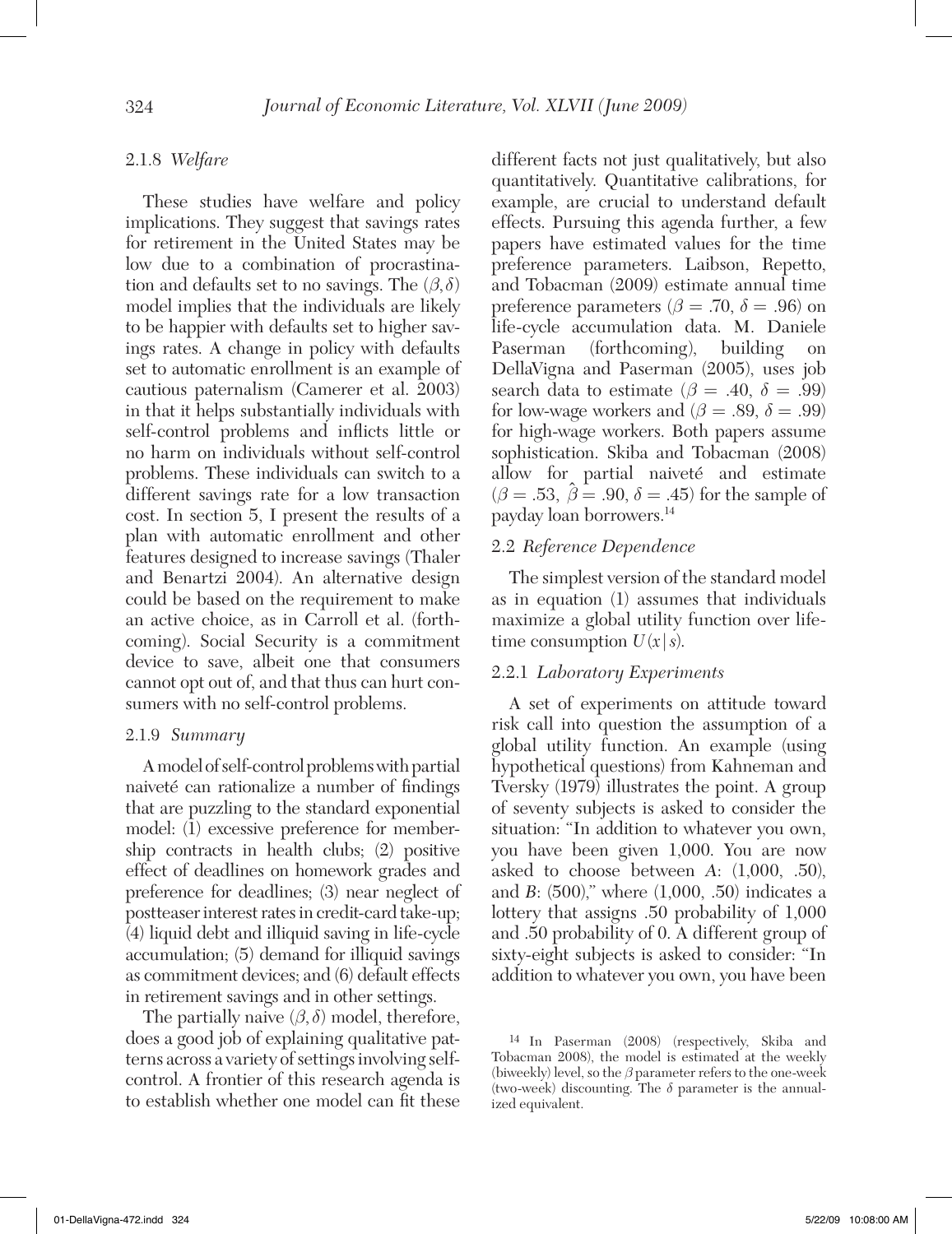given 2,000. You are now asked to choose between *C*: (–1,000, .50), and *D*: (–500)." The allocations *A* and *C* are identical, and so are *B* and *D*. However, in the first group, only 16 percent of the subjects choose *A*, in contrast with 69 percent of subjects choosing *C* in the second group. Clearly, framing matters (see also section 4.1).

Choices in lotteries with real payoffs display similar violation of the standard theory. In Fehr and Lorenz Goette (2007), 27 out of 42 subjects prefer 0 Swiss francs for sure to the lottery  $(-5, p = .5; 8, p = .5)$ . Under the standard model, this implies an unreasonably high level of risk aversion (Rabin 2000). A subject that made this choice for all wealth levels would also reject the lottery  $(-31, p = .5; \infty, p = .5)$ , which offers an infinite payout with probability .5.

#### 2.2.2 *Model*

Kahneman and Tversky (1979), in the second most cited article in economics since 1970 (E. Han Kim, Adair Morse, and Luigi Zingales 2006), propose a reference-dependent model of preferences that, unlike the standard model, can fit most of the experimental evidence on lottery choice. According to prospect theory, subjects evaluate a lottery  $(y, p; z, 1-p)$  as follows:  $\pi(p)v(y-r)$  +  $\pi(1-p)v(z-r)$ . Prospect theory is characterized by: (1) *reference dependence—*the value function *v* is defined over differences from a reference point *r*, instead of over the overall wealth; (2) *loss aversion—*the value function  $v(x)$  has a kink at the reference point and is steeper for losses  $(x < 0)$  than for gains (*x* > 0); (3) *diminishing sensitivity—*the value function  $v$  is concave over gains and convex over losses, reflecting diminishing sensitivity to outcomes further from the reference point; and (4) *probability weighting—*the decisionmaker transforms the probabilities with a probability-weighting function  $\pi(p)$ that overweights small probabilities and underweights large probabilities.

The four features of prospect theory are designed to capture the evidence on risktaking, including risk aversion over gains, risk-seeking over losses, and contemporaneous preference for insurance and gambling. It can also capture framing effects as in the example above. Lottery *A* is evaluated as  $\pi(.5) \nu(1,000)$  and hence, given the concavity of  $v(x)$  for positive *x* and given  $\pi(.5) \approx .5$ , is inferior to lottery *B*, valued *v*(500). Conversely, lottery *C* is evaluated as  $\pi(.5)v(-1,000)$  and, given the convexity of  $v(x)$  for negative *x*, is preferred to lottery *D*.

The large majority of the follow-up literature, however, adopts a simplified version of prospect theory incorporating only features (1) and (2). The subjects maximize  $\sum_i p_i v(x_i | r)$ , where  $v(x | r)$  is defined as

(5) 
$$
v(x|r) = \begin{cases} x - r & \text{if } x \ge r \\ \lambda(x - r) & \text{if } x < r \end{cases}
$$

where  $\lambda > 1$  denotes the loss aversion parameter. Prospect theory, even in the simplified version of expression (5), can explain the aversion to small risk exhibited experimentally, as in the example above from Fehr and Goette (2007). A prospect-theoretic subject evaluates the lottery  $(-5, 0.5, 8, 0.5)$  as  $0.5\lambda$  $\times$  (-5) + .5  $\times$  8 = 4 – 2.5 $\lambda$ . This subject prefers the status quo for  $\lambda > 8/5$ . (The experimental evidence from Tversky and Kahneman (1992) suggests  $\lambda \approx 2.25$ ).

A fifth feature of reference-dependent preferences is *narrow framing* (Barberis, Ming Huang, and Thaler 2006; Rabin and Georg Weizsäcker forthcoming). According to the standard economic model, a decisionmaker offered a gamble integrates the risk induced by the gamble with the other sources of uncertainty she faces. For example, a bike messenger in Fehr and Goette (2007) offered the lottery  $(-5, p = .5; 8, p = .5)$  should aggregate these risky earnings with the (highly volatile) earnings from the job, fluctuations in the value of the assets, etc. to determine how the lottery affects consumption utility. If she did so, even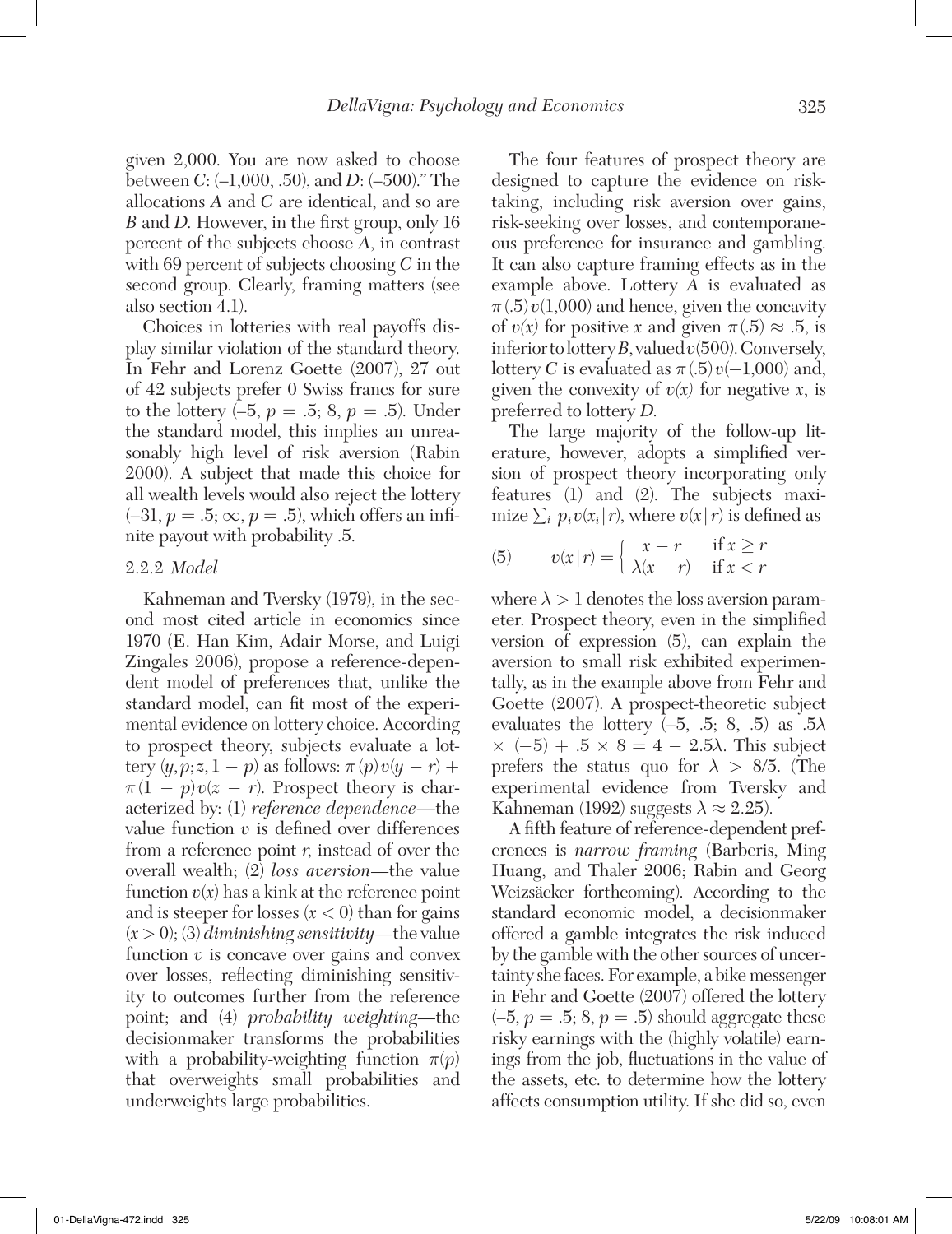if she evaluated the lottery according to prospect theory, she would be very likely to accept the gamble (counterfactually). The background risk implies that the bike messenger is unlikely to be near the kink at the reference point; as such, she is affected only to a limited extent by the loss aversion. Barberis, Huang, and Thaler (2006) formalizes this argument showing that even nonexpected utility theories that display first-order risk aversion (including prospect theory) do not accommodate the observed risk-taking behavior in the laboratory, unless one assumes narrow framing.

A decisionmaker with Narrow Framing, instead, considers each risk in isolation and evaluates a lottery as if it were the only determinant of consumption. Indeed, this assumption is implicit in evaluating the lottery in Fehr and Goette (2007) as  $.5 \lambda \times (-5) + .5 \times 8$  (as we did above). Importantly, this assumption is routinely used in experimental papers (without explicit reference to narrow framing) to recover consumer preferences from observed behavior, in that all income from outside the experiment is ignored, e.g., Charles A. Holt and Susan K. Laury (2002). I discuss further the role of framing in section 4.1.

I assume narrow framing in the following applications to economic phenomena, and discuss the application of reference dependence also to settings that do not involve risk (such as the endowment effect and labor supply).

#### 2.2.3 *Endowment Effect*

A finding consistent with prospect theory and inconsistent with the standard model is the so-called endowment effect, an asymmetry in willingness to pay (WTP) and willingness to accept (WTA). In a laboratory experiment, Kahneman, Jack L. Knetsch, and Thaler (1990) randomly allocate mugs to one group of subjects. They use an incentive-compatible procedure to elicit the WTA for subjects that received the mug, and the WTP for subjects that were not allocated the mug. According to the standard theory,

the two valuations should on average be the same. The median WTA of \$5.75, however, is twice as large as the median WTP of \$2.25. Since theoretically wealth effects could explain this discrepancy, in a different experiment Kahneman, Knetsch and Thaler introduce choosers, alongside buyers and sellers. Choosers, who are not endowed with a mug, choose between a mug and a sum of money; the experimenters elicit the price that induces indifference. Their choice is formally identical to the choice of the sellers (except for the fact that the choosers are not endowed with the mug); hence, according to the standard theory, the sum of money that makes them indifferent should correspond to the WTA of sellers. Instead, in this experiment the median WTA for sellers is \$7.12, while the price for choosers is \$3.12 (and the WTP for buyers is \$2.87). The asymmetry between WTA and WTP, replicated in a number of studies, has important implications for economics such as low volume of trades in markets and inconsistencies in the elicitation of contingent valuations in environmental decisions.

The endowment effect is predicted by a reference-dependent utility function with loss-aversion  $\lambda > 1$ . We assume that the subjects do not exhibit loss aversion with respect to money.<sup>15</sup> Assume that the utility of the subjects is  $u(1)$  if they received a mug, and  $u(0)$  otherwise, with  $u(1) > u(0)$ . Consider subjects with a piece-wise linear utility function (5), where the reference point *r* depends on whether the subjects were assigned a mug. Subjects with the mug have reference point  $r = 1$  and assign utility  $u(1) - u(1) = 0$  to keeping the mug and utility  $\lambda[u(0) - u(1)] + p_{WTA}$ to selling the mug for the sum  $p_{WTA}$ . Subjects without the mug have reference point  $r = 0$  and

<sup>15</sup> Subjects in Kahneman, Knetsch, and Thaler (1990) do not exhibit the endowment effect with respect to tokens of monetary value. In the presence of loss aversion  $\lambda$  also with respect to money, the endowment effect is magnified:  $p_{\text{WTA}} = \lambda p_C = \lambda^2 p_{\text{WTP}}$ .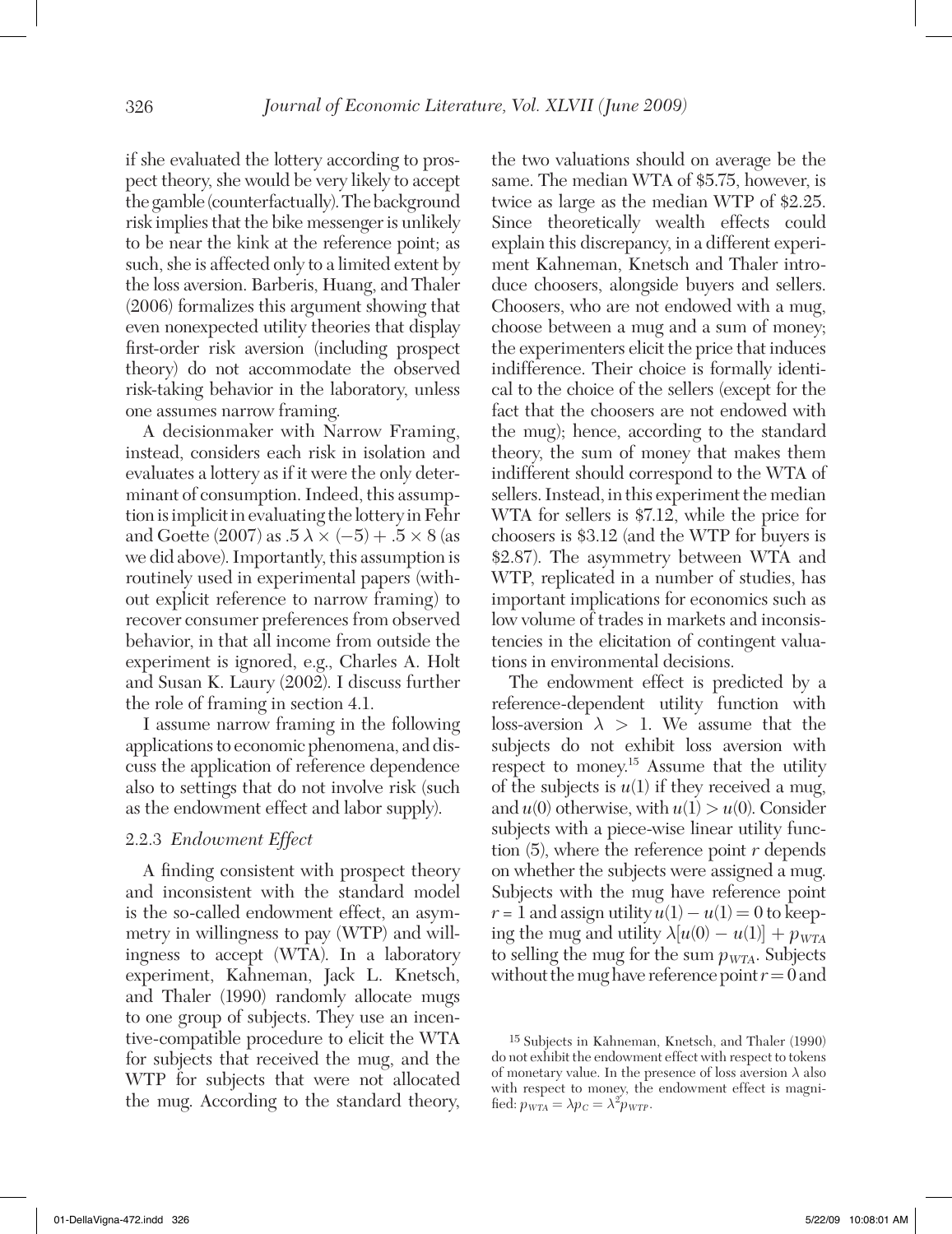assign value  $u(1) - u(0) - p_{WTP}$  to getting the mug at price  $p_{WTP}$  and utility  $u(0) - u(0) = 0$  to keeping the status quo. The prices that make both groups of subjects indifferent between having and not having the mug are

$$
p_{\text{WTA}} = \lambda[u(1) - u(0)]
$$
 and  
 $p_{\text{WTP}} = u(1) - u(0)$ ,

hence  $p_{WTA} = \lambda p_{WTP}$ . A loss-aversion parameter  $\lambda = 5.75/2.25$  fits the evidence in Kahneman, Knetsch, and Thaler (1990). Notice that choosers choose a mug if  $u(1) - u(0) \ge p_C$ , and hence  $p_C = p_{WTP}$  with referent-dependent preferences, approximately as observed.

Charles R. Plott and Kathryn Zeiler (2005) criticize this set of experiments on the ground that the endowment effect may be due to procedural features, such as limited experience and lack of anonymity. They elicit the WTP and WTA for a mug after granting anonymity and providing practice. In addition, in two of three sessions they provide extensive training consisting of fourteen rounds of elicitation of WTA and WTP for lotteries. In contrast to Kahneman, Knetsch, and Thaler (1990), they find no evidence of the endowment effect for mugs, with a mean WTA of \$5.56 and a mean WTP of \$6.62. Plott and Zeiler interpret this result as suggesting that, once one allows for experience and anonymity, the endowment effect disappears. However, an alternative interpretation is that their procedure does not generate an endowment effect because they did not vary the "endowment" sufficiently. Namely, both WTA and WTP groups are given a mug at the beginning of the experiment (though only the WTA group is told that they own it).16 In addition, while Plott

and Zeiler (2005) do not obtain any endowment effect for mugs, they find a significant endowment effect in the lottery rounds, as Andrea Isoni, Graham Loomes, and Robert Sugden (2008) point out. In Isoni, Loomes, and Sugden (2008)'s replication of the Plott and Zeiler (2005) procedure, the mean WTA for lotteries is larger than the mean WTP by a factor of between 1.02 and 2.19, a substantial endowment effect. Isoni, Loomes, and Sugden (2008) also find some evidence (albeit insignificant) of an endowment effect for mugs (mean WTA over mean WTP of 1.19). Additional research will be needed to explain the discrepancies between these findings. In any case, the Kahneman, Knetsch, and Thaler (1990) results are relevant to a number of economic decisions where anonymity is not perfect and experience is limited, such as buying or selling a house.

A different set of papers in this literature examines the endowment effect in the field, namely a sports card fair in List (2003 and 2004). By selection, the participants in a sports card fair have at least some experience with cards, but some subjects are more experienced than others.<sup>17</sup> The design is as follows. List (2003) randomly assigns sports memorabilia *A* or *B* as compensation for filling out a questionnaire. After the questionnaire is filled out, the participants are asked whether they would like to switch their assigned memorabilia for the other one. Since the objects are chosen to be of comparable value, the standard model predicts trade about 50 percent of the time. Instead, subjects with below-average trading experience switch only 6.8 percent of the time. This provides evidence of the endowment effect in a natural economic setting where the

<sup>16</sup> Consistent with this hypothesis, Knetsch and Wei-Kang Wong (forthcoming) replicate Plott and Zeiler (2005)'s results if they follow the same endowment procedure, but obtain a strong endowment effect if they

place objects in front of the "owners" only. (Although the latter treatment changes the wording too, making it difficult to disentangle the effects.)

<sup>17</sup> In List (2003), experienced subjects are those with self-reported frequency of card trading of at least six times a month, the mean in the sample.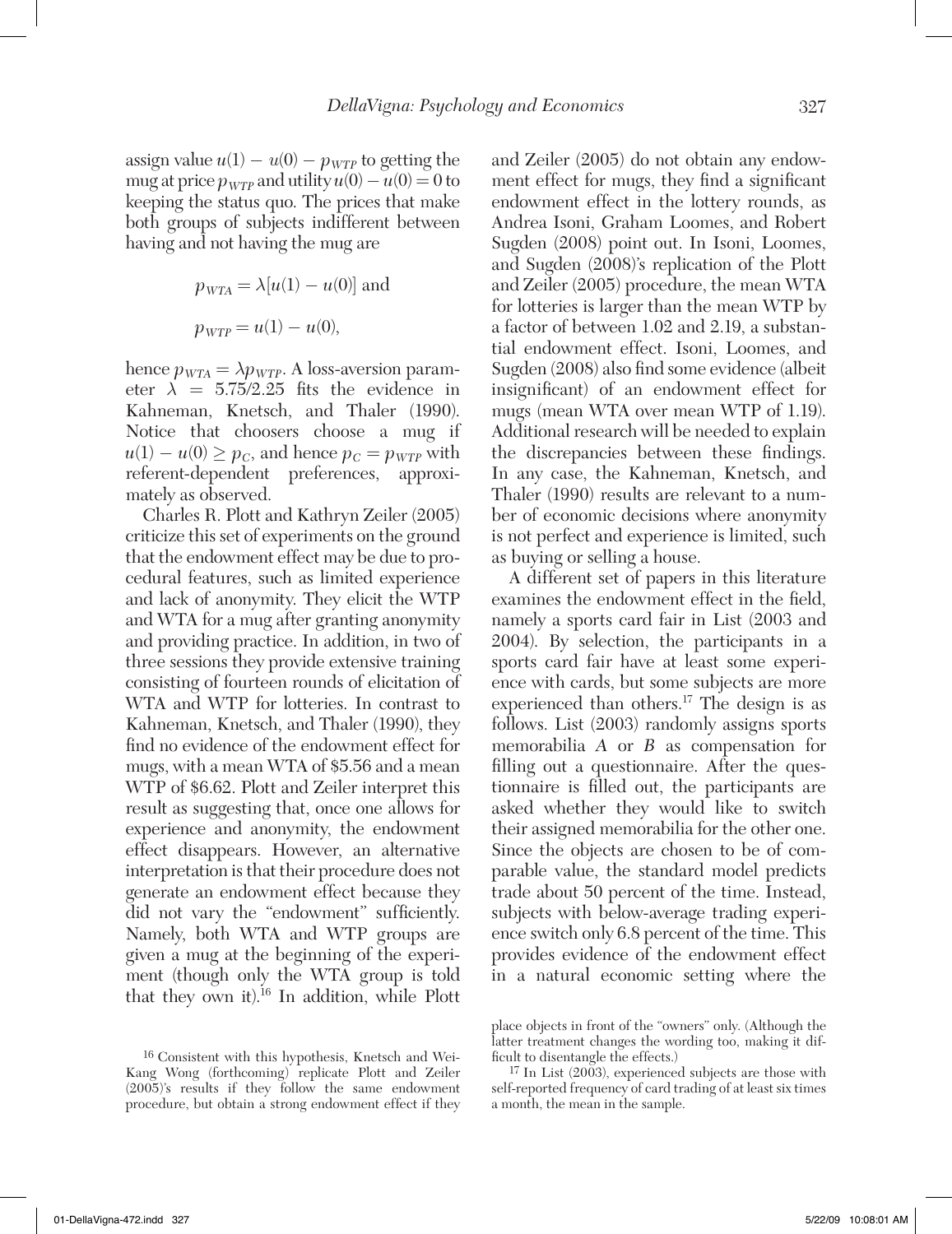subjects are familiar with the objects being traded and with trading itself. This suggests that familiarity with the object and procedures is unlikely to be responsible for the differences between the results of Kahneman, Knetsch, and Thaler (1990) and Plott and Zeiler (2005).

List (2003) then examines the behavior of subjects with high trading experience. These subject are not only familiar with the objects but also trade cards at least six times a month. Unlike the less experienced traders, these subjects switch 46.7 percent of the time, displaying no endowment effect. The difference between the two groups is not due to the fact that inexperienced traders are approximately indifferent between the two memorabilia and, hence, willing to stick to the status quo. In another treatment eliciting WTA and WTP, the WTA is substantially larger than the WTP for inexperienced subjects (18.53 versus 3.32), but not for experienced subjects (8.15 versus 6.27). Next, List (2003) attempts to test whether the difference between the two groups is due to self-selection of subjects without the endowment effect among the frequent traders or is a causal effect of trading experience. In a follow-up study performed months later, the endowment effect decreases in the trading experience accumulated in the intervening months, supporting the latter interpretation. Finally, and most surprisingly, List (2004) shows that the more experienced card traders also display substantially less endowment effect with respect to other goods, such as chocolates and mugs.

Overall, the evidence in List (2003 and 2004) suggests that the endowment effect is a feature of trading behavior that market experience can temper.<sup>18</sup> This evidence leaves open (at least) two interpretations. One interpretation is that experience with

the market leads individuals to become aware of their loss aversion, and counteract it: experience mitigates loss aversion. A very different interpretation is that experience does not affect loss aversion, but it impacts the reference-point formation. Assume that experienced traders expect to trade the object that they are assigned with probability .5, independent of which group they are assigned to. As in Botond Köszegi and Rabin (2006), subjects have a stochastic reference point,  $r = 1$  with probability .5 and  $r = 0$ otherwise. For individuals assigned the good, the (expected) value of keeping the good is  $.5 \times [u(1) - u(0)] + .5[u(1) - u(1)] = .5[u(1)]$ − *u*(0)]; the (expected) value of selling the  $\text{good } .5 \times [u(0) - u(0) + p_{WTA}] + .5[\lambda(u(0)$  $-v(1) + p_{WTA}$  = .5  $[\lambda(u(0) - u(1))] + p_{WTA}$ . This implies  $p_{WTA} = .5 (1 + \lambda) [u(1) - u(0)].$  It is easy to show with similar calculation that

$$
p_{\text{WTP}} = .5 (1 + \lambda) [u(1) - u(0)] = p_{\text{WTA}}.
$$

If experienced subjects have rational expectations about their reference point (Köszegi and Rabin 2006), they exhibit no endowment effect, even if they are loss averse. The follow-up literature should consider carefully the determination of the reference point.

#### 2.2.4 *Housing Market*

For home-owners who are deciding the sale price of a house, the initial purchase price is likely to be a salient reference point. Loss aversion induces the home-owners that would sell at a loss to ask for a higher sale price. To illustrate this point, consider a model in which a higher sale price *P* has two effects: (1) it increases the utility of sale  $U(P)$ , conditional on a sale, and  $(2)$  it lowers the probability  $p(P)$  of a sale  $(p'(P) < 0)$ . The home owner maximizes max<sub>*P*</sub>  $p(P)U(P)$  + (1 –  $p(P)$ )  $\overline{U}$ , where  $\overline{U}$  is the reservation utility. The optimal price *P*\* equates the marginal gain of increasing the price,  $p(P)U'(P)$ , to the marginal cost,  $-p'(P)(U(P) - \overline{U})$ .

<sup>18</sup> I discuss the role of experience further in the conclusion.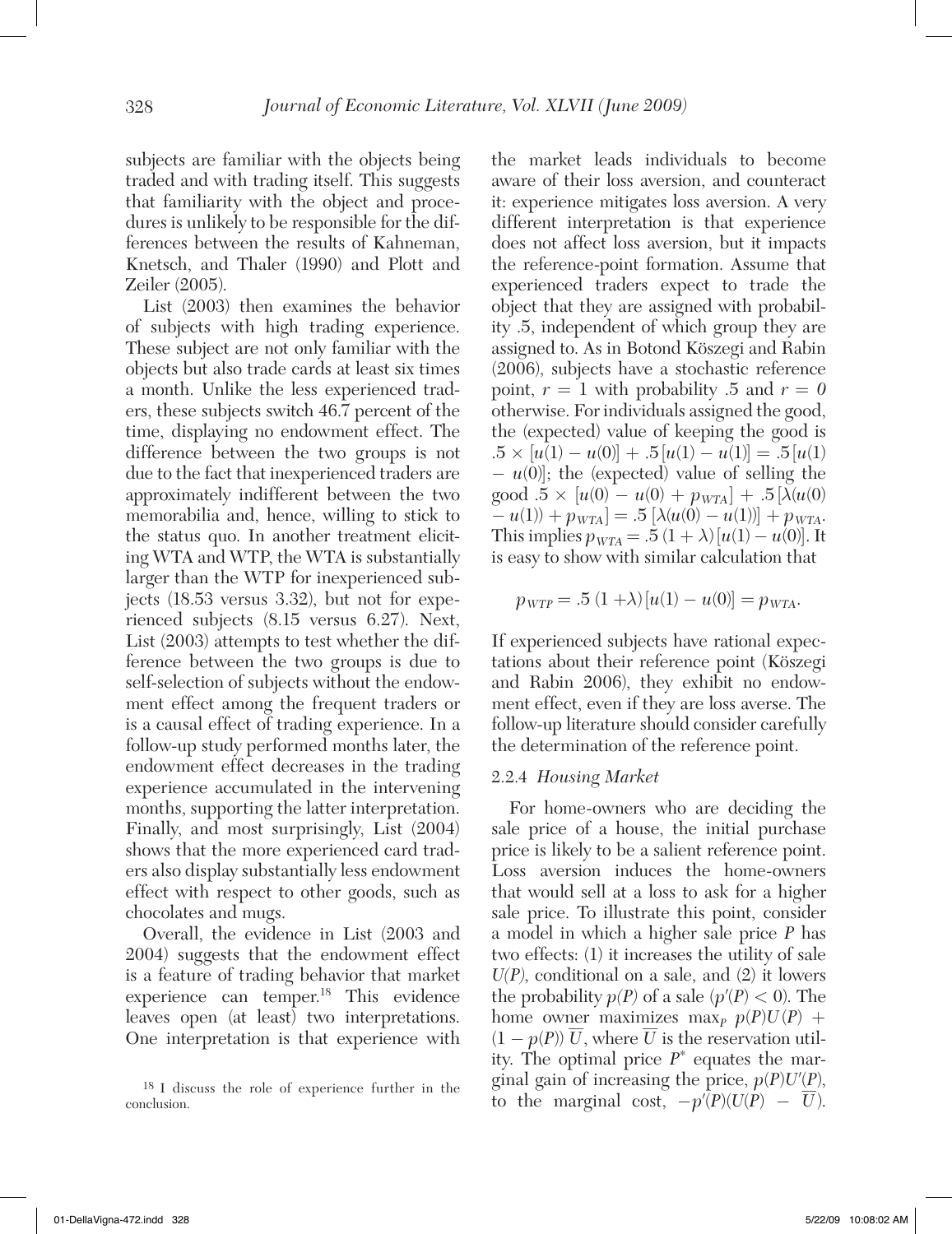Consider a piece-wise linear utility as in (5). For  $P \ge P_0$ , the owner equates  $p(P)$  and  $-p'(P)(P - P_0 - \overline{U})$  (notice that  $\overline{U}$  could be negative and can depend on  $P_0$  since we have normalized  $U(P)$  to equal 0 for  $P = P_0$ ). For  $P < P_0$ , instead, the owner compares  $p(P)\lambda$ and  $-p'(P)(\lambda(P - P_0) - \overline{U})$ . For a standard risk-neutral agent  $(\lambda = 1)$ , the two conditions coincide, leading to a solution  $P_{RN}^*$ . For a lossaverse agent  $(\lambda > 1)$ , however, for a price *P* below the reference price  $P_0$ , the marginal benefit of a higher price increases discontinuously from  $p(P)$  to  $p(P)\lambda$ , while the marginal cost decreases. Both effects imply that, if in the risk-neutral case the solution  $P_{RN}^*$  was to sell at a price lower than  $P_0$ , the loss-averse owner sells at a higher price  $P_{LA}^* > P_{RN}^*$ . Loss aversion, hence, leads to higher sale prices for units that would sell at a loss because the agent feels a higher marginal disutility of money.

David Genesove and Christopher Mayer (2001) provide evidence on this phenomenon using data on sales of Boston condominiums in the years 1990–97. The identification is provided by a housing market boom (1983–87) followed by a slump (1989–92). This pattern induces substantial variation in the purchase price  $P_0$  even for otherwise comparable units, depending on the year of purchase. Hence, some of the sellers expect to make a loss relative to the original purchase price when selling at the predicted price  $\hat{P}$ , while other sellers expect a gain. The authors then test whether the listing price (relative to the predicted price) is higher for units for which  $\frac{1}{2}$  for the predicted price  $\hat{P}$  falls below the original price  $P_0$ , controlling for the characteristics of the unit. In doing so, the authors face the complication that the predicted sale price  $\hat{P}$ is noisily estimated. Importantly, unobservable unit quality would bias the estimates toward finding the result, since unobservably good units are more likely to appear to be selling at a loss (since  $P_0$  will be high for these units) and are more likely to sell above the

predicted price. Even after accounting for this bias, the authors find that the listing price for units predicted to sell at a loss is significantly above the predicted value. The magnitude is large: a 1 percent predicted loss translates into a .25 percent higher listing price. This result is larger for units owned by individuals than for units owned by investor, suggesting a mitigating impact of experience as in List (2003 and 2004). The higher listing price translates into both a longer time on the market and a higher final transaction price (though the latter effect is, as expected, smaller relative to the effect on the listing price). These findings are, therefore, consistent with the reference-dependent model with loss aversion outlined above. The authors do not test an additional prediction of the model above, bunching of the listing price at the initial purchase price  $P_0$ .

#### 2.2.5 *Finance*

Two of the most important applications of reference-dependent preferences are to the field of finance.19 The first application is to the equity premium puzzle: equity returns outperformed bond returns by on average 3.9 percentage points during the period 1871–1993 (John Y. Campbell and John H. Cochrane 1999), a premium too large to be reconciled with the standard model, except for extremely high risk aversion (Rajnish Mehra and Edward C. Prescott 1985). Benartzi and Thaler  $(1995)$  use a calibration<sup>20</sup> to show that this premium is instead consistent with what loss-averse investors require to invest in stocks, provided that they evaluate their portfolio performance annually. At horizons as short as a year, the likelihood that stocks underperform relative to bonds requires a substantial compensation in terms of returns, given loss aversion. At a longer horizon, the

<sup>19</sup> Barberis and Thaler (2003) present a more comprehensive survey of these applications.

<sup>20</sup> The calibration uses the loss-aversion parameter estimated from the experiments.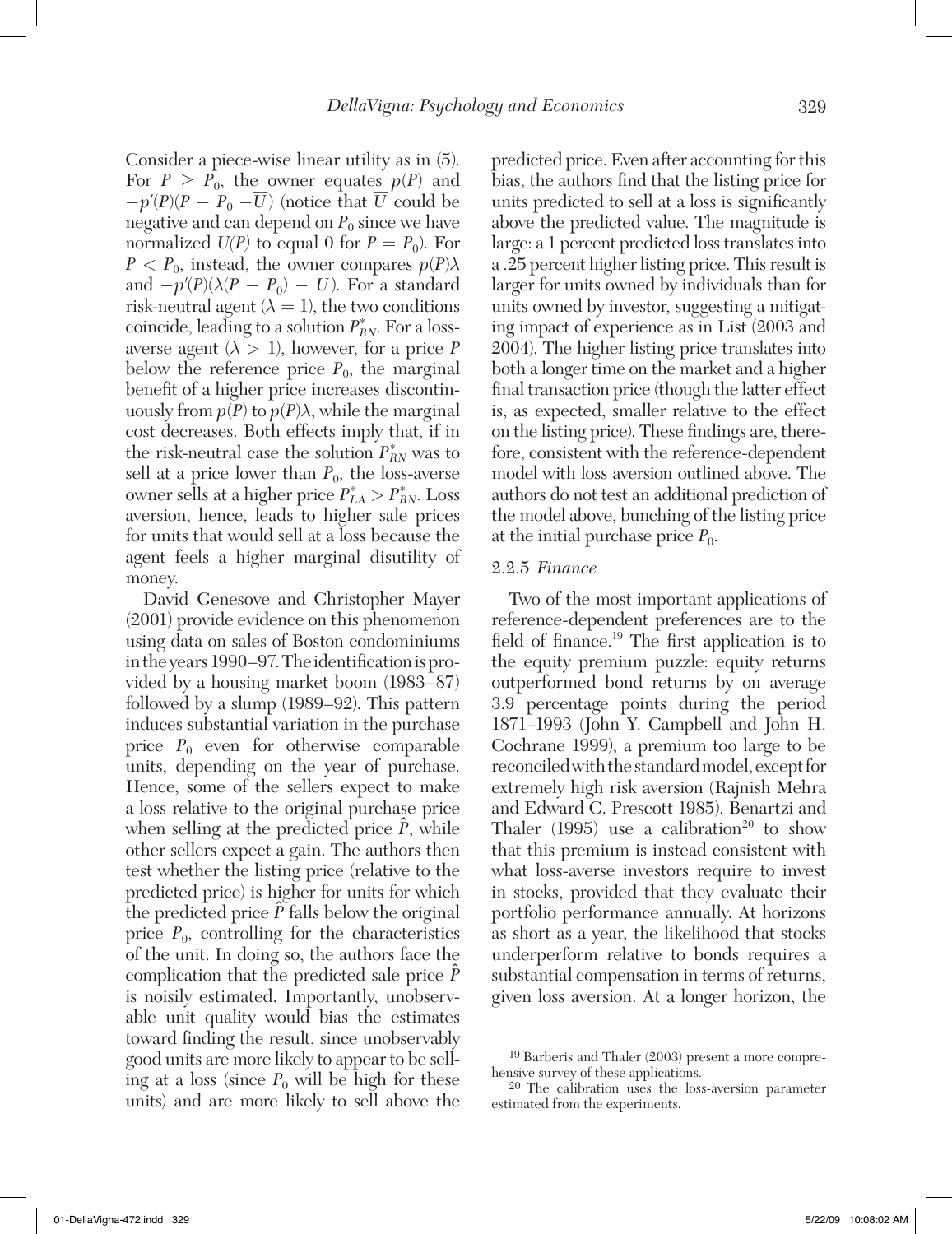likelihood of underperformance decreases, and the implied equity premium decreases. In a paper that carefully formalizes the idea of Benartzi and Thaler (1995), Barberis, Huang, and Tano Santos (2001) show that reference-dependent preferences can indeed match the observed equity premium. This paper uses the simplified prospect-theory model with piece-wise linear function as in (5), relying on reference dependence and loss aversion for the predictions.

The second application is to the so-called disposition effect, which denotes the tendency to sell "winners" and hold on to "losers." Terrance Odean (1998) documents this phenomenon using individual trading data from a discount brokerage house during the period 1987–93. Defining gains and losses relative to the purchase price of a share, Odean computes the share of realized gains *PGR* = (Realized Gains)/(Realized Gains + Paper Gains) to equal .148. The share of realized losses *PLR* = (Realized Losses)/ (Realized Losses + Paper Losses) equals .098. Odean (1998) shows that the large difference between the propensity to realize gains (*PGR*) and the propensity to realize losses (*PLR*) is not due to portfolio rebalancing, to ex post higher returns for "losers" (if anything, "winners" outperform "losers"), or to transaction costs. The disposition effect is puzzling for the standard theory, since capital gain taxation would lead to expect that investors liquidate "losers" sooner. This puzzle is a robust finding, replicated more recently by Zoran Ivkovich, James M. Poterba, and Scott Weisbenner (2005), who show that the effect is present in both taxable and tax-deferred accounts (though larger in tax-deferred accounts).

Prospect theory is a possible explanation for this phenomenon. The concavity over gains induces less risk taking for "winner" stocks and, hence, more sales of "winners." The convexity over losses induces more risk taking for "loser" stocks, and hence more purchases of "losers." Barberis and Wei Xiong (forthcoming), however, point out that this argument does not take into account the kink at the reference point. This kink induces high local risk-aversion that generates a pressure to sell both "losers" and "winners" around the reference point. Reference-dependent investors take this into account and enter the stock market only if expected returns are sufficiently high. For high expected returns, however, "winners" are likely to be further from the reference point than "losers," generating more pressure to sell (due to the closeness to the kink) for "losers," contrary to the disposition effect. Indeed, Barberis and Xiong (forthcoming) simulate a calibrated model of reference-dependent preferences that takes these effects into account. They obtain the disposition effect only for certain ranges of the parameters and obtain the opposite pattern for most of the parameters. Their benchmark model assumes that investors, when evaluating the holdings, make no distinctions between realized gains/losses and "paper" gains/losses. Investors, however, may treat the two utility carriers asymmetrically and derive utility (or disutility) only from realized gains and losses. Investors may even go as far as distancing themselves from the paper losses. Niklas Karlsson, Loewenstein, and Duane J. Seppi (2005) show that investors are substantially less likely to look up their holding on the Internet when the stock market is doing poorly. If investors only evaluate losses when they realize them, as Barberis and Xiong (forthcoming) show with an extension of their model, referencedependent preferences mostly produce the disposition effect patterns.

#### 2.2.6 *Labor Supply*

As a further application, we consider the response of labor supply to wage fluctuations. This response, in general, reflects a complex combination of income and substitution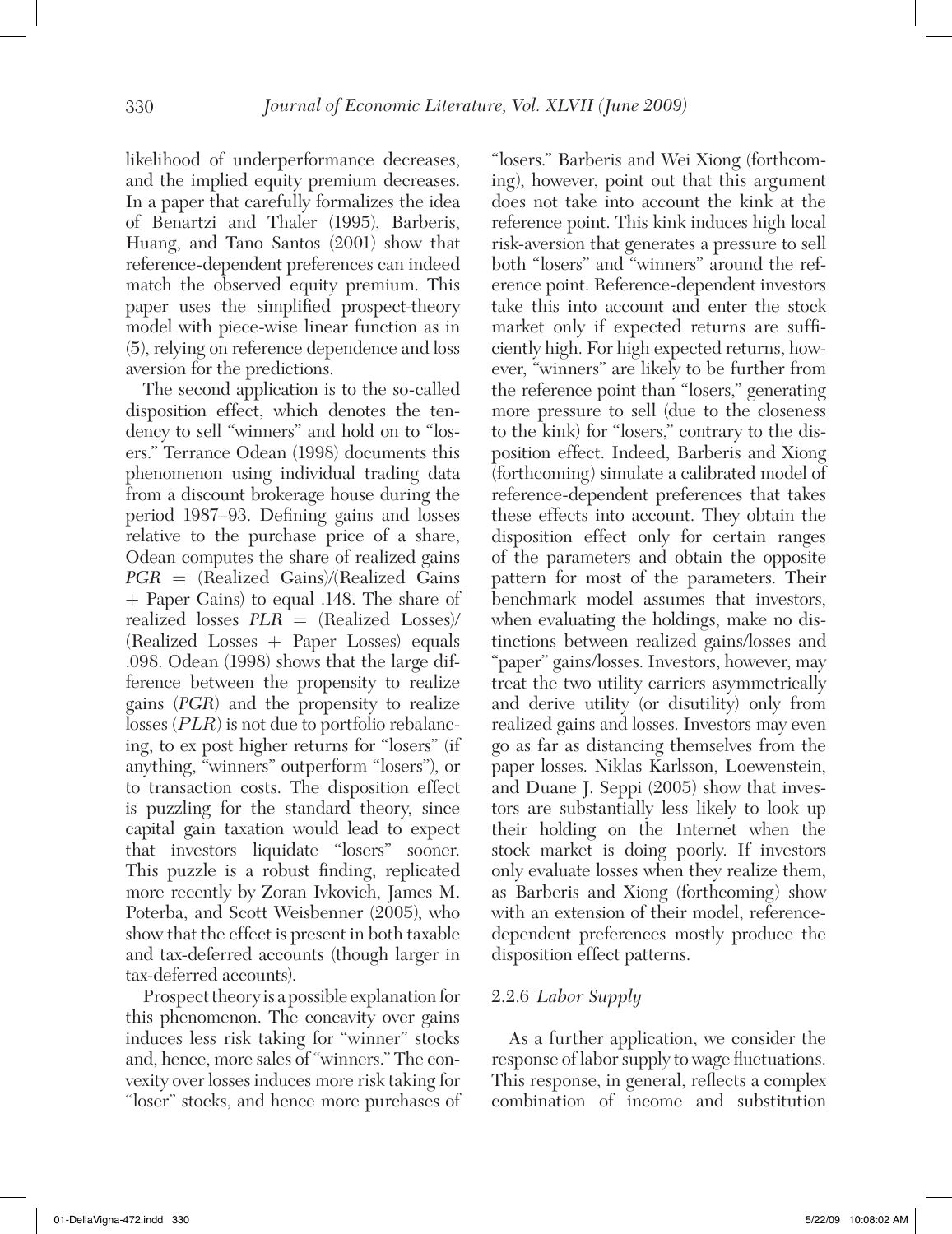effects (David Card 1994). Here, we consider a simple case in which income effects can, to a first approximation, be neglected: jobs in which workers decide the labor supply daily, and in which the realization of the daily wage is idiosyncratic. Taxi drivers, for example, decide every day whether to drive for the whole shift or end earlier; the effective wage varies from day-to-day as the result of demand shifters such as weather and conventions. For these occupations, the income effect from (uncorrelated) changes in the daily wage is negligible, and we can neglect it by assuming a quasi-linear model. Each day, workers maximize the utility function  $u(Y) - \theta h^2/2$ , where the daily earning *Y* equals *hw*, *h* is the number of hours worked,  $w$  is the daily wage, and  $\theta h^2/2$  is the (convex) cost of effort.

Following the simplified prospect theory formulation in (5), we assume that the utility function  $u(Y)$  equals  $(Y - r)$  for  $Y \geq r$ , and  $\lambda(Y - r)$  otherwise, where r is a target daily earning. Reference-dependent workers  $(\lambda > 1)$  are loss averse with respect to missing the daily target earning. For  $\lambda = 1$ , this model reduces to the standard model with risk-neutral workers.

In the standard model  $(\lambda = 1)$ , workers maximize  $wh - \theta h^2/2$ , yielding an upwardsloping labor supply curve  $h^* = w/\theta$ . As the wage increases, so do the hours supplied, in accordance to the substitution effect between leisure and consumption. A reference-dependent worker  $(\lambda > 1)$ , instead, exhibits a nonmonotonic labor supply  $\frac{\text{func}}{\sqrt{2}}$ tion (figure 1). For a low wage  $(w < \sqrt{r\theta/\lambda})$ , the worker has not yet achieved the target earnings, and an increase in wage leads to an increase in hours worked  $(h^* = \lambda w/\theta)$ , as in the standard model. For a high wage  $(w > \sqrt{r\theta})$ , the worker earns more than the target, and the labor supply is similarly upward-sloping, albeit flatter  $(h^* = w/\theta)$ . For intermediate levels of the wage ( $\sqrt{r\theta/\lambda} < w < \sqrt{r\theta}$ ), instead, the worker is content to earn exactly the

daily target *r*. Any additional dollar earned makes it easier to reach the target and leads to reductions in the number of hours worked  $(h^* = r/w)$ ; this generates a locally downwardsloping labor supply function.

Camerer et al. (1997) use three data sets of hours worked and daily earnings for New York cab drivers to test whether the labor supply function is upward sloping, as the standard theory above implies, or downward sloping. Denote by  $Y_{i,t}$  and  $h_{i,t}$  the daily earnings and the hours worked on day *t* by driver *i*. Camerer et al. (1997) estimate the OLS labor-supply equation

(6) 
$$
\log (h_{i\cdot t}) = \alpha + \beta \log (Y_{i,t}/h_{i,t}) + \Gamma X_{i\cdot t} + \varepsilon_{i,t}.
$$

Increases in the daily wage, computed as  $Y_{i,t}/h_{i,t}$ , lead to decreases in the number of hours worked *hi* ,*t* with estimated elasticities in the three data sets of  $\hat{\beta} = -.186$ (s.e. .129), −.618 (s.e. .051) and −.355 (s.e. .051). The authors conclude that the data reject the standard model (which predicts a positive elasticity), and support a referencedependent model with daily earnings as the reference point. As figure 1 shows, though, the labor supply function is not necessarily downward sloping for target earners, and it is almost certainly not log-linear, unlike in specification (6). Nevertheless, the finding of a negative elasticity is consistent with reference-dependent preferences for shifts in labor demand corresponding to a wage in the interval  $\sqrt{\theta r/\lambda} < w < \sqrt{\theta r}$ .

Specification (6) is open to two main criticisms. First, a negative elasticity  $\hat{\beta}$  is expected if the daily fluctuations in wages for cab drivers are due to shifters of labor supply (like rain that make driving less pleasant), rather than shifters of labor demand. As figure 2 illustrates, if labor supply shifts across days, the resulting equilibrium points plot out a downward-sloping curve even if the labor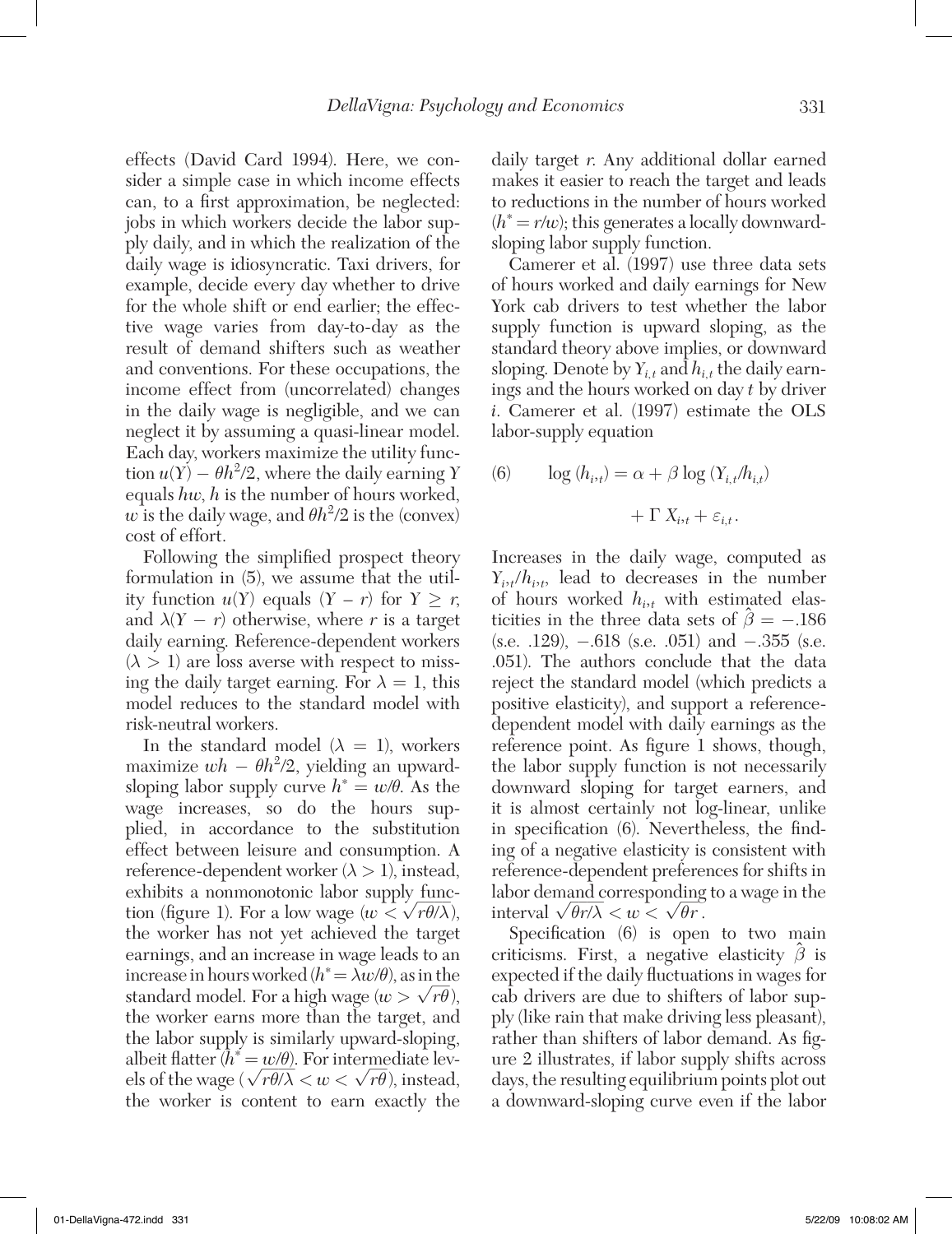

*Figure* 1. Labor Supply for Reference-Dependent Cab Driver and Market Equilibrium

supply function is upward sloping. Camerer et al. (1997) include controls for plausible labor supply shifters such as weekday and rain; they also use interviews of cab drivers to argue that the factors affecting the wage are unlikely to change the marginal cost of driving; however, in the absence of an instrument for labor supply, this objection is a concern. Second, specification (6) suffers from division bias, which biases downward the estimate of  $\beta$ . Since the daily wage is computed as the ratio of daily earnings and hours worked and since hours worked is the lefthand-side variable in (6), any measurement error in  $h_{it}$  induces a mechanical downward bias in  $\hat{\beta}$ . Camerer et al. (1997) address this objection by instrumenting the daily wage of worker *i* by the summary statistics of the daily wage of the other workers on the same shift. The estimates of  $\beta$  are still negative, though noisier.

Henry S. Farber (2005) uses a different data set of 584 trip sheets for twenty-one New York cab drivers and estimates a haz-

ard model that does not suffer from division bias. For any trip *t* within a day, Farber (2005) estimates the probability of stopping as a function of the number of hours worked *hi*,*t* and the daily cumulative earnings to that point, *Yi*,*<sup>t</sup>* :

$$
Stop_{i,t} = \Phi(\alpha + \beta_Y Y_{i,t} + \beta_h h_{i,t} + \Gamma X_{i,t}),
$$

where Φ is the c.d.f. of a standardized normal distribution. The standard theory predicts that  $\beta_Y$  should be zero (since earnings are not highly correlated within a day), while reference dependence predicts that  $\beta_Y$  should be positive. Farber (2005) finds that  $\beta_Y$  is positive ( $\hat{\beta}_Y = .015$ ), but not significantly so. While the author cannot reject the standard model, the point estimates are not negligible: a 10 percent increase in  $Y_{it}$  (about \$15) is predicted to increase the probability of stopping by  $15 \times .015 = .225$  percentage points, a 1.6 percent increase relative to the average of 14 percentage points. This corresponds to an elasticity between earnings and stopping of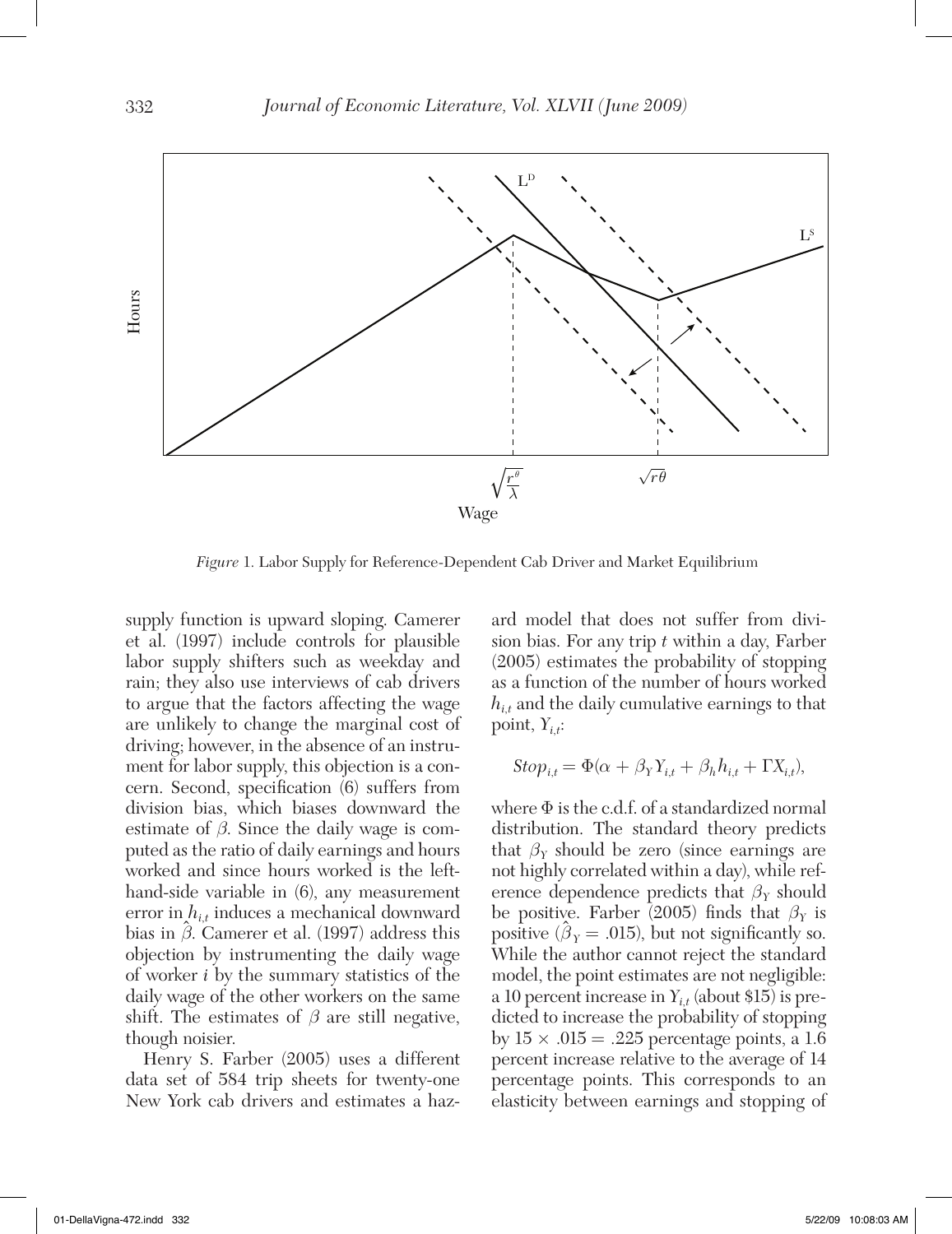

Wage

*Figure* 2. Market Equilibrium for Standard Cab Driver with Shifting Labor Supply

.16. These findings do not contradict prospect theory since Farber (2005) does not test the hypothesis that cab drivers have reference-dependent preferences (failing to reject the null is different from rejecting the alternative hypothesis of prospect theory, especially in light of the positive point estimates). In a more recent paper, Farber (2008) addresses this issue and tests, using the same data set, a simple model of labor supply that explicitly allows for referencedependent preferences with a stochastic reference point. The findings provide weak evidence of reference dependence: the esti-

mated model implies a loss-aversion coefficient  $\lambda$  significantly larger than zero. At the same time, however, the estimated variation across days in the reference daily earning is large enough that reference dependence loses predictive power. It is an open question whether more precise data on the income targets, perhaps obtained via a survey or induced experimentally, would help to identify reference-dependence effects when combined with the labor supply decision.

Given the lack of an instrument for daily wage fluctuations, the evidence on the labor supply of taxi drivers is unlikely to settle the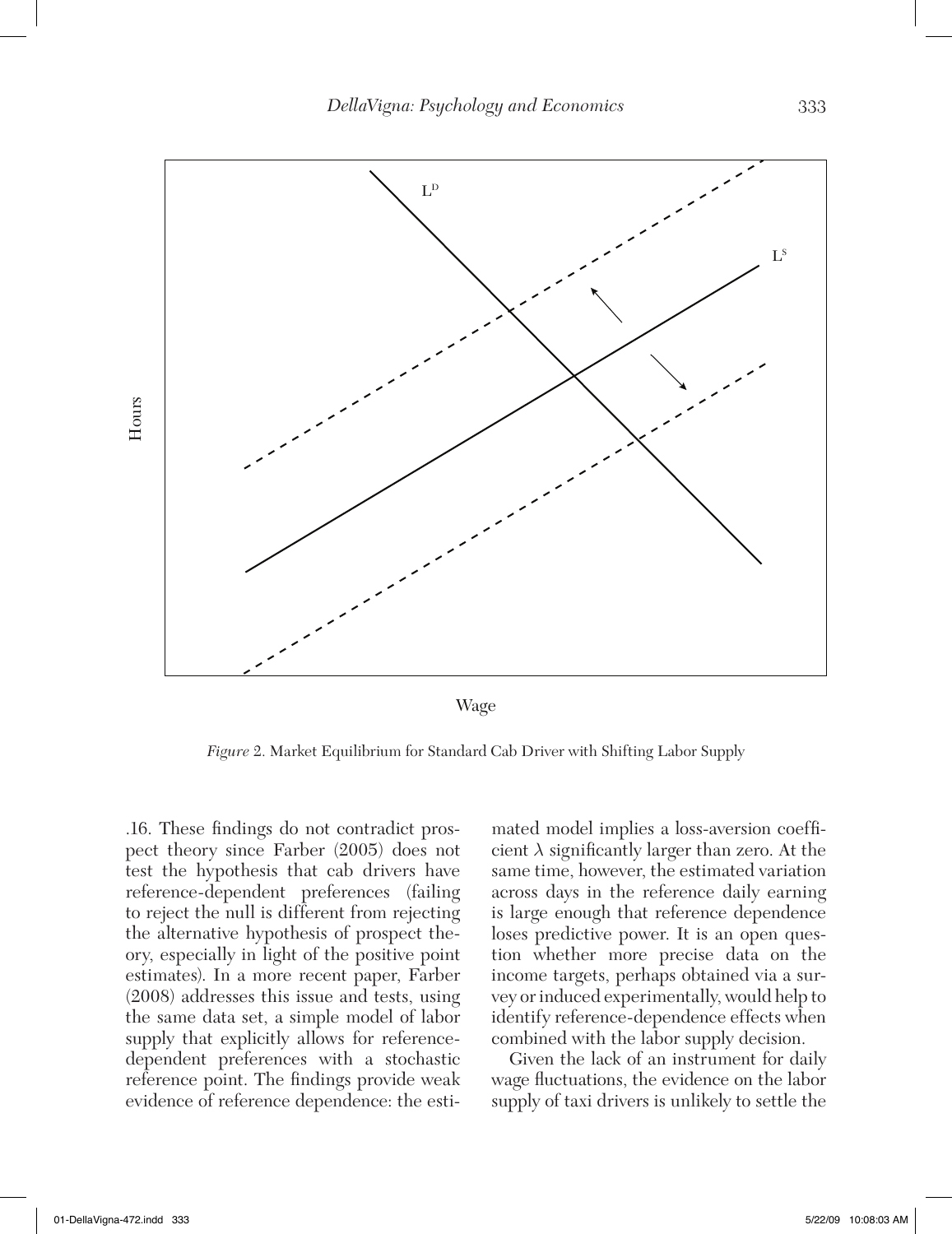debate on reference dependence and labor supply. Fehr and Goette (2007) provide new evidence using a field experiment on the labor supply of bike messengers. Like taxi drivers, bike messengers choose how long to work within a shift. Fehr and Goette (2007) randomly assign forty-four messengers into two groups. Each group receives a 25 percent higher commission for the deliveries for just one month in two different months. This design solves both problems discussed above, since the increase in wage is exogenous, and the wage and the actual deliveries are exactly measured.

Bike messengers in the treatment group respond in two ways to the exogenous (and anticipated) temporary increase in wage: (1) they work 30 percent more shifts; (2) within each shift, they do 6 percent fewer deliveries. The first finding is consistent with both the standard model and the referencedependent model with daily targets. (When deciding on which day to work, referencedependent workers will sign up for shifts on days in which it is easier to reach the daily target.) The second finding is consistent with target earning and not with the standard model, which predicts an increase in the number of hours worked within each shift. This finding, however, is also consistent with an extension of the standard model in which workers in the treatment group get more tired, and hence do fewer deliveries, because they work more shifts. Fehr and Goette (2007) provide additional evidence in support of reference-dependence combining the field evidence with a laboratory experiment on risk-taking. The bike messengers that display loss aversion in the lab—i.e., they reject a  $(-5, 0.5, 8, 0.5)$ lottery—exhibit a more negative response (though not significantly so) in their deliveries to the wage increase. This correlation is not predicted by the fatigue explanation, but is predicted by the reference dependence model.

#### 2.2.7 *Insurance*

A puzzling feature of insurance behavior is the pervasiveness of small-scale insurance. Insurance policies on, for example, the telephone wiring are commonplace despite the fact that, in case of an accident, the losses amount to at most \$50 (Charles J. Cicchetti and Jeffrey A. Dubin 1994). This is a puzzle for expected utility, which implies local risk-neutrality and hence no demand for smallscale insurance (except in the unrealistic case of fair pricing). Justin Sydnor (2006) provides evidence of excess small-scale insurance for the \$36 billion home insurance industry. Since mortgage companies require home insurance, the consumer choice is limited to the level of deductible in a standard menu: \$250 versus \$500 versus \$1,000. Using a random sample of 50,000 members of a major insurance company in one year, Sydnor documents that 83 percent of customers and 61 percent of new customers choose deductibles lower than \$1,000. The modal homeowner chooses a \$500 deductible, thereby paying on average \$100 of additional premium relative to a \$1,000 deductible. However, the claim rate is under 5 percent, which implies that the value of a low deductible is about \$25 in expectation. The standard homeowner, therefore, is sacrificing  $$100 - $25 = $75$  in expectations to insure against, at worst, a  $$500 - $100 =$ \$400 risk.

This indicates a strong preference for insuring against small risks that is a puzzle for the standard theory, unless one assumes threedigit coefficients of relative risk aversion. This deviation from the standard model involves substantial stakes. If, instead of choosing a low deductible, homeowners selected the \$1000 deductible from age 30 to age 65 and invested the money in a money market fund, their wealth at retirement would be \$6,000 higher. Sydnor (2006) shows that a calibrated version of prospect-theory can match the findings by the overweighting of the small probability of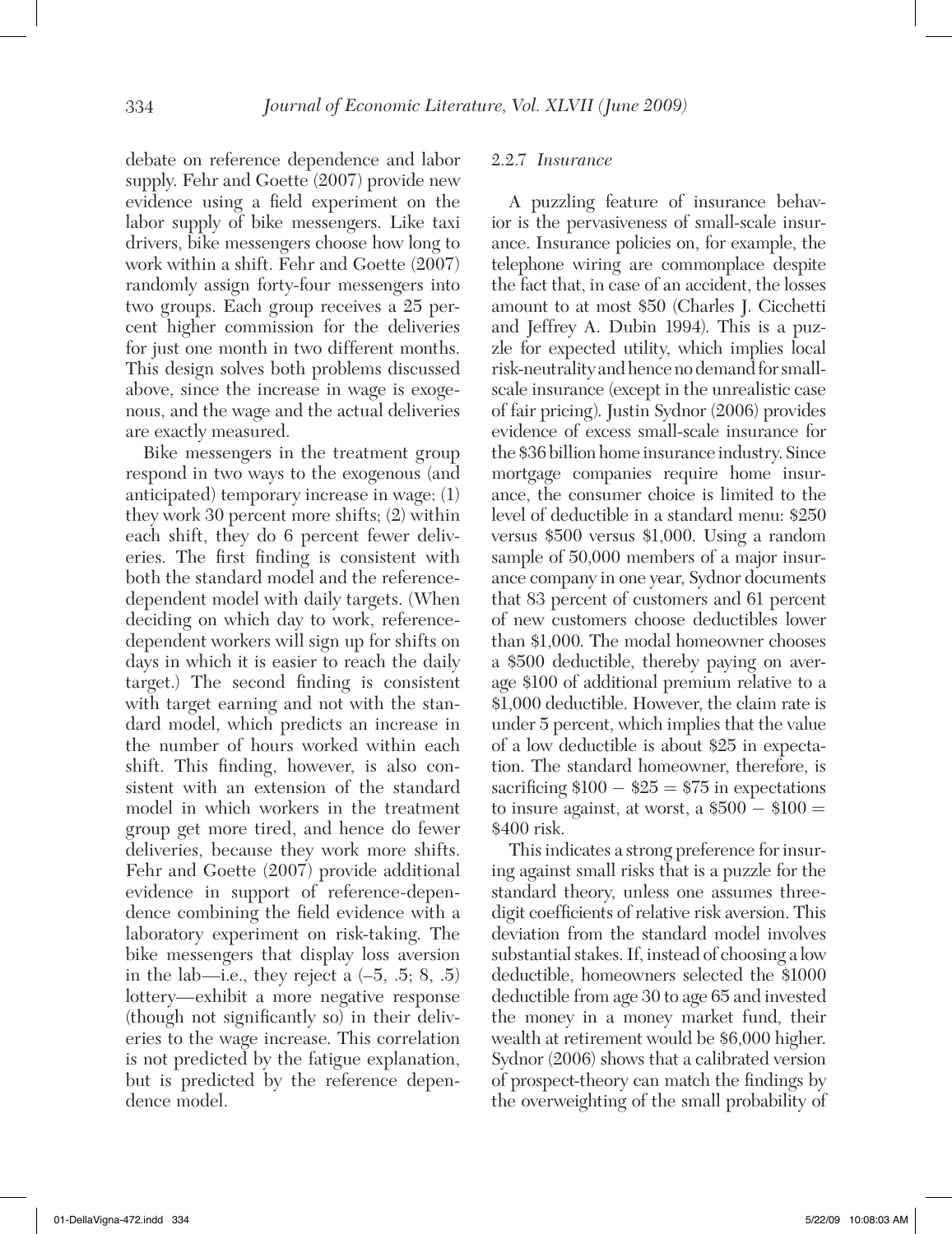an accident and the loss aversion with respect to future losses.21 The two components of prospect theory each account for about half of the observed discrepancy between the predicted and the observed willingness to pay for low deductibles. Social pressure by the salesmen (who are paid a percentage of the premium as commission) may also contribute to the prevalence of low-deductible contracts.

#### 2.2.8 *Employment*

Alexandre Mas (2006) estimates the impact of reference points for the New Jersey police. In the 9 percent of cases in which the police and the municipality do not reach an agreement, the contract is determined by final offer arbitration. The police and the municipality submit their offers to the arbitrator, who has to choose one of the two offers. In theory (Mas 2006), if the disputing parties are equally risk averse, the winner in arbitration is determined by a coin toss. $22$ Mas (2006) exploits this prediction of quasirandom assignment to present evidence on how police pay affects performance for 383 arbitration cases from 1978 to 1995. In the cases in which the offer of the employer is chosen, the share of crimes solved by the police (the clearance rate) decreases by 12 percent compared to the cases in which the police offer is chosen. The author also documents a smaller increase in crime. Lower pay therefore induces the police to devote less effort to fighting crime, a finding consistent with a number of interpretations, including efficiency wages and reciprocity.

 $22$  In reality, the arbitrator rules for the municipality in 34.4 percent of cases, suggesting that the unions are more risk averse than the employers. The key result on reference dependence is independent of this assumption.

Mas (2006) then provides evidence that reference points mediate this effect, which depends more on expected wages than on actual wages. Mas generates a predicted award based on a set of observables as a proxy for the reference point, and computes how the clearance rate responds to differences between the award and the predicted award. The response is significantly higher for cases in which the police loses—and hence is on the loss side—than for cases in which the police wins—and hence is on the gain side. This asymmetry is consistent with referencedependent preferences with loss aversion. Assume, for example, that the utility function of the police is  $[V + v(w|r)]e - \theta e^2/2$ , where  $v(w|r)$  captures the impact of the wage *w* on the desirability of effort; assume also that  $v(w|r)$  is reference dependent as in equation (5). This complementarity between police pay  $w$  and effort  $e$  in the utility function can be interpreted as reference-dependent reciprocity. The first-order condition, then, implies  $e^*(w) = |V + v(w) r| / \theta$ . Given loss aversion in  $v(w | r)$ , this induces a stronger response of the police on the loss side (*w* below *r*) than on the gain side (*w* above *r*).

#### 2.2.9 *Summary*

Reference-dependent preferences help explain (1) excessive aversion to small risks in the laboratory; (2) endowment effect for inexperienced traders; (3) the reluctance to sell houses at a loss; (4) equity premium puzzle in asset returns; (5) (possibly) the tendency to sell "winners" rather than "losers" in financial markets; (6) (some evidence of) target earnings in labor supply decisions; (7) the tendency to insure against small risks; and (8) effort in the employment relationship. I have discussed cases in which the evidence is more controversial (labor supply and endowment effect) and cases in which it is unclear whether reference-dependence is an explanation for the phenomenon (disposition effect). I have also discussed how the

<sup>21</sup> Loss aversion could in principle go the other way, since individuals that are loss averse to paying a high premium may as well prefer the high deductible. Experimental evidence, however, suggests that consumers will adjust their reference point on the premium side, since they are expecting to pay the premium for sure, but cannot adjust the reference point on the future uncertain loss.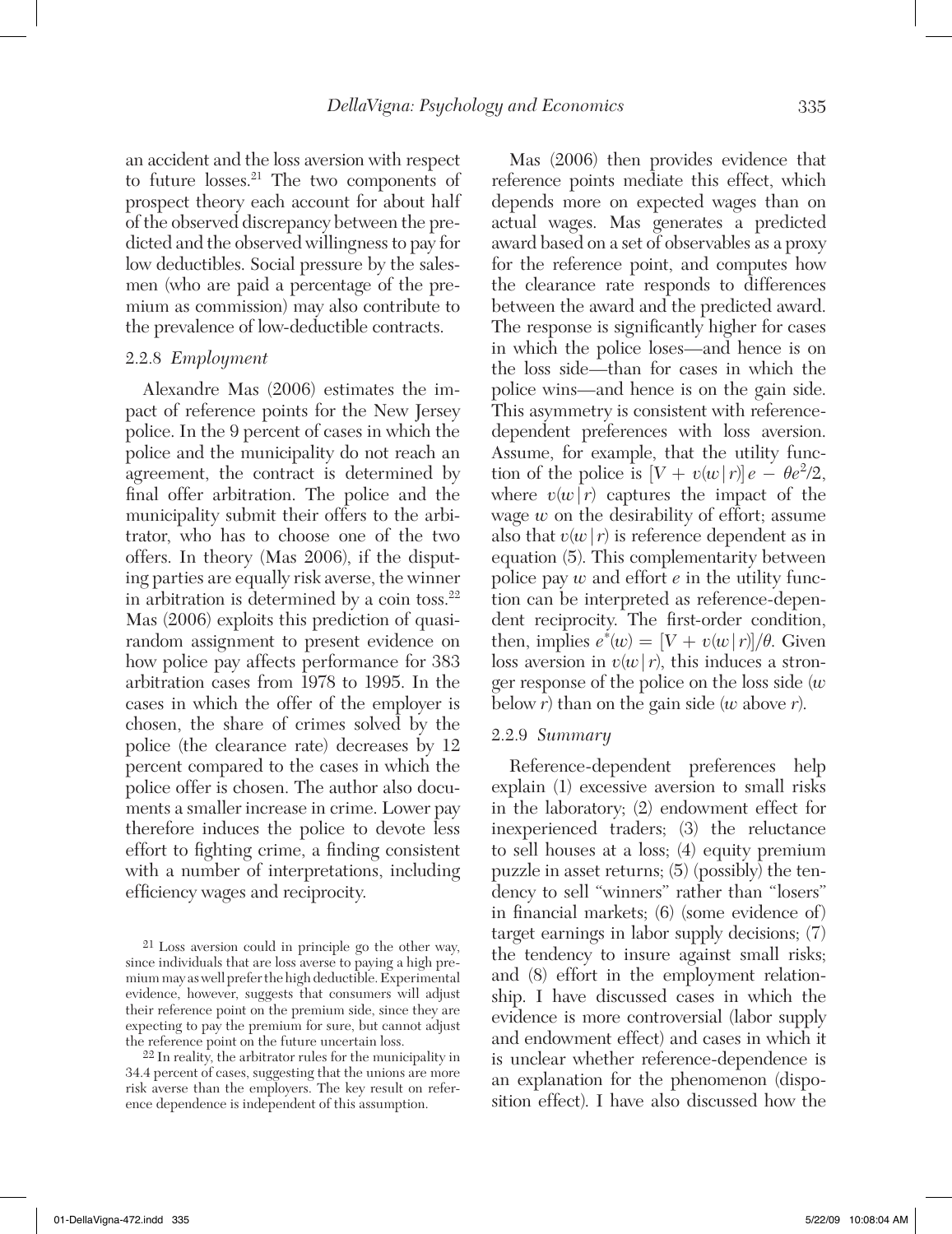original model in Kahneman and Tversky (1979) (and the calibrated version in Tversky and Kahneman 1992) is rarely applied in its entirety, often appealing just to reference dependence and loss-aversion.

A key issue in this literature is the determination of the reference point *r*. Often, different assumptions about the reference point are plausible, which makes the application of the theory difficult. Köszegi and Rabin (2006) have proposed a solution. They suggest that the reference point be modeled as the (stochastic) rational-expectations equilibrium of the transaction. In any given situation, this model makes a prediction for the reference point, without the need for additional parameters (though there can often be multiple equilibria, and hence multiple possible reference points). This theory also provides a plausible explanation for some of the puzzles in this literature. For example, as I discussed above, it predicts the absence of endowment effect among experienced traders (List 2003), even if these traders are loss averse. Experienced traders expect to trade any item they receive and, hence, their reference point is unaffected by the initial allocation of objects.

#### 2.3 *Social Preferences*

The standard model, in its starkest form as in (1), assumes purely self-interested consumers, that is, utility  $U(x_i|s)$  depends only on own payoff *xi* .

#### 2.3.1 *Laboratory Experiments*

A large number of laboratory experiments calls into question the assumption of pure selfinterest. I present here the results of two classical experiments, which I relate to the field evidence below. (1) *Dictator game.* In this experiment (Robert Forsythe et al. 1994), a subject (the dictator) has an endowment of \$10 and chooses how much of the \$10 to transfer to an anonymous partner. While the standard theory of self-interested consumers predicts that the dictator would keep the whole endowment, Forsythe et al. (1994) find that sixty percent of subjects transfer a positive amount. (2) *Gift Exchange games.* This experiment (Fehr, Georg Kirchsteiger, and Arno Riedl 1993) is designed to mirror a labor market. It tests efficiency wages models according to which the workers reciprocate a generous wage by working harder (Akerlof 1982). The first subject (the firm) decides a wage  $w \in \{0, 5, 10, \ldots\}$ . After observing  $w$ , the second subject (the worker) responds by choosing an effort level  $e \in [.1,1].$ The firm payoff is  $(126 - w)e$  and the worker payoff is  $w - 26 - c(e)$ , with  $c(e)$  increasing and slightly convex. The standard theory predicts that the worker, no matter what the firm chooses, exerts the minimal effort and that, in response, the firm offers the lowest wage that satisfies the participation constraint for the workers  $(w = 30)$ . Fehr, Kirchsteiger, and Riedl (1993) instead find that the workers respond to a higher wage *w* by providing a higher effort *e*. The firms, anticipating this, offer a wage above the market-clearing one (the average  $w$  is 72). These results have been widely replicated and have given rise to a rich literature on social preferences in the laboratory, summarized in Charness and Rabin (2002) and Fehr and Gächter (2000).

#### 2.3.2 *Model*

Several models have been proposed to rationalize the behavior in these experiments. I introduce a simplified version of the social preference model in Charness and Rabin (2002), which builds on the formulation of Fehr and Klaus M. Schmidt (1999).<sup>23</sup> In a

<sup>23</sup> In these models, players care about the inequality of outcome but not about the intentions of the players (although the general model in Charness and Rabin 2002 allows for the role of intentions). Another class of models (including Rabin 1993 and Martin Dufwenberg and Kirchsteiger 2004), based on psychological games, instead assumes that subjects care about the intentions that lead to specific outcomes. A common concept is reciprocity subjects are nice to subjects that are helpful to them but not to subjects that take advantage of them. These models also explain the laboratory findings.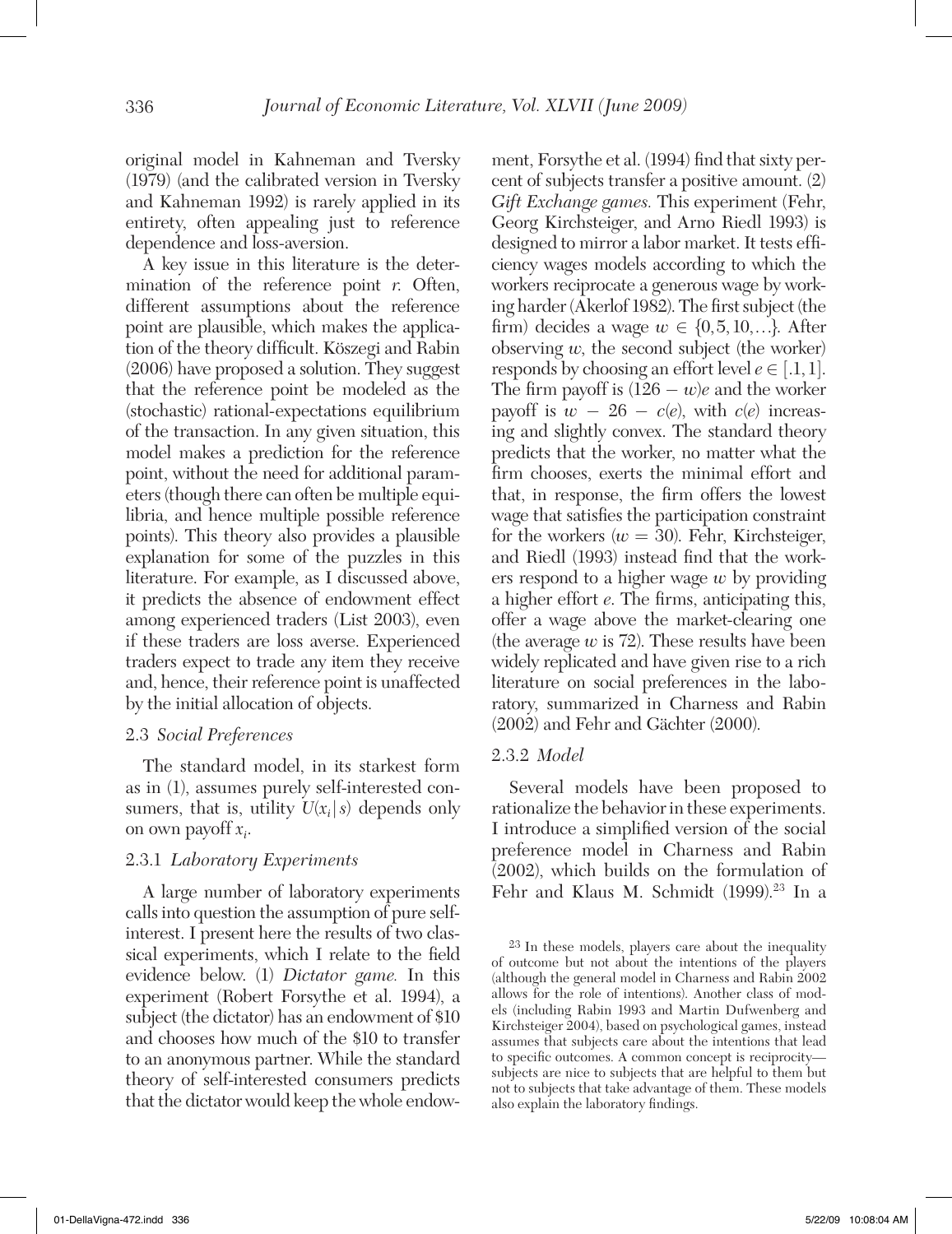two-player experiment, the utility of subject 1 is defined as a function of their own payoff  $(x_1)$  and other-player's payoff  $(x_2)$ :

(7) 
$$
U_1(x_1, x_2) \equiv \begin{cases} \rho x_2 + (1 - \rho) x_1, \text{ when } x_1 \ge x_2; \\ \sigma x_2 + (1 - \sigma) x_1, \text{ when } x_1 < x_2 \end{cases}
$$

The standard model is a special case for  $\rho = \sigma = 0$ . The case of baseline altruism is  $\rho > 0$  and  $\sigma > 0$ , that is, player 1 cares positively about player 2, whether 1 is ahead or not. In addition, Charness and Rabin (2002) assume  $\rho > \sigma$ , that is, player 1 cares more about player 2 when 1 is ahead. Fehr and Schmidt (1999) propose an equivalent representation of preferences $24$  and assume  $0 < \rho < 1$ , like Charness and Rabin (2002), but also  $\sigma < -\rho < 0$ . When player 1 is behind, therefore, she prefers to lower the payoff of player 2 (since she is inequality averse). These two models can explain giving in a Dictator Game with a \$10 endowment. The utility of giving \$5 is higher than the utility of giving \$0 if  $5 \ge \max((1 - \rho) 10, \sigma 10)$ , that is, if  $\rho \geq .5 \geq \sigma$  (altruism is high enough, but not so high that a player would transfer all the surplus to the opponent.) Fehr and Schmidt (1999) show that model (7) can also rationalize the average behavior in the Gift Exchange game for high enough  $\rho$ : altruistic workers provide effort to lower the inequality with the firm; the firm, anticipating this, raises *w*.

#### 2.3.3 *Charitable Giving*

The size of charitable giving is suggestive of social preferences in the field. In the United States, 240.9 billion dollars were donated to charities in 2002, representing an approximate 2 percent share of GDP (James Andreoni 2006). Donations of time in the form of volunteer work were also substantial: 44 percent of respondents to a survey reported giving time to a charitable organization in the prior year, with volunteers averaging about fifteen hours per month (Andreoni 2006). Altogether, a substantial share of GDP reflects a concern for others, a finding qualitatively consistent with the experimental findings. However, while social preferences are a leading interpretation for giving, charitable donations may also be motivated by other factors, such as desire for status and social pressure by the fund-raisers.

Even if we take it for granted that giving is an expression of social preferences, it is difficult to use models such as (7) to explain quantitatively the patterns of giving in the field for three reasons. (1) These models are designed to capture the interaction of two players, or at most a small number of players. Charitable giving instead involves a large number of potential recipients, from local schools in Oakland, CA to NGOs in Africa. (2) The utility representation (7) implicitly assumes that  $x_1$  and  $x_2$  include only the experimental payoffs from, say, the dictator game. In the field, it is difficult to determine to what extent  $x_1$  and  $x_2$  should include, for example, the disposable income. (3) In one-to-one fundraising situations (hence side-stepping issue 1), models such as (7) overpredict giving. Suppose, for example, that  $x_1 = $1,000$  is the disposable income of person 1 and  $x_2 = $0$  is the disposable income of person 2, for example, a homeless person. For  $\rho \geq .5 \geq \sigma$ , the model predicts that person 1 should transfer  $(\$1000 - \$0)/2 = \$500$ , a level of giving much higher than 2 percent of GDP. One has to make ad-hoc assumptions on  $x_1$  to reproduce the observed level of giving. For these reasons, while models of social preferences are very useful to understand behavior in the laboratory, they are less directly applicable to the field, compared to models of self-control and of reference-dependence. Andreoni (2006) overviews models that better predict

<sup>&</sup>lt;sup>24</sup> Fehr–Schmidt preferences take the form:  $U_1(\pi_1, \pi_2)$  $=\pi_1 - \alpha \min (\pi_2 - \pi_1, 0) - \beta \min (\pi_1 - \pi_2, 0);$  they are equivalent to the preferences in (7) for  $\beta = \rho$  and  $\alpha = -\sigma$ .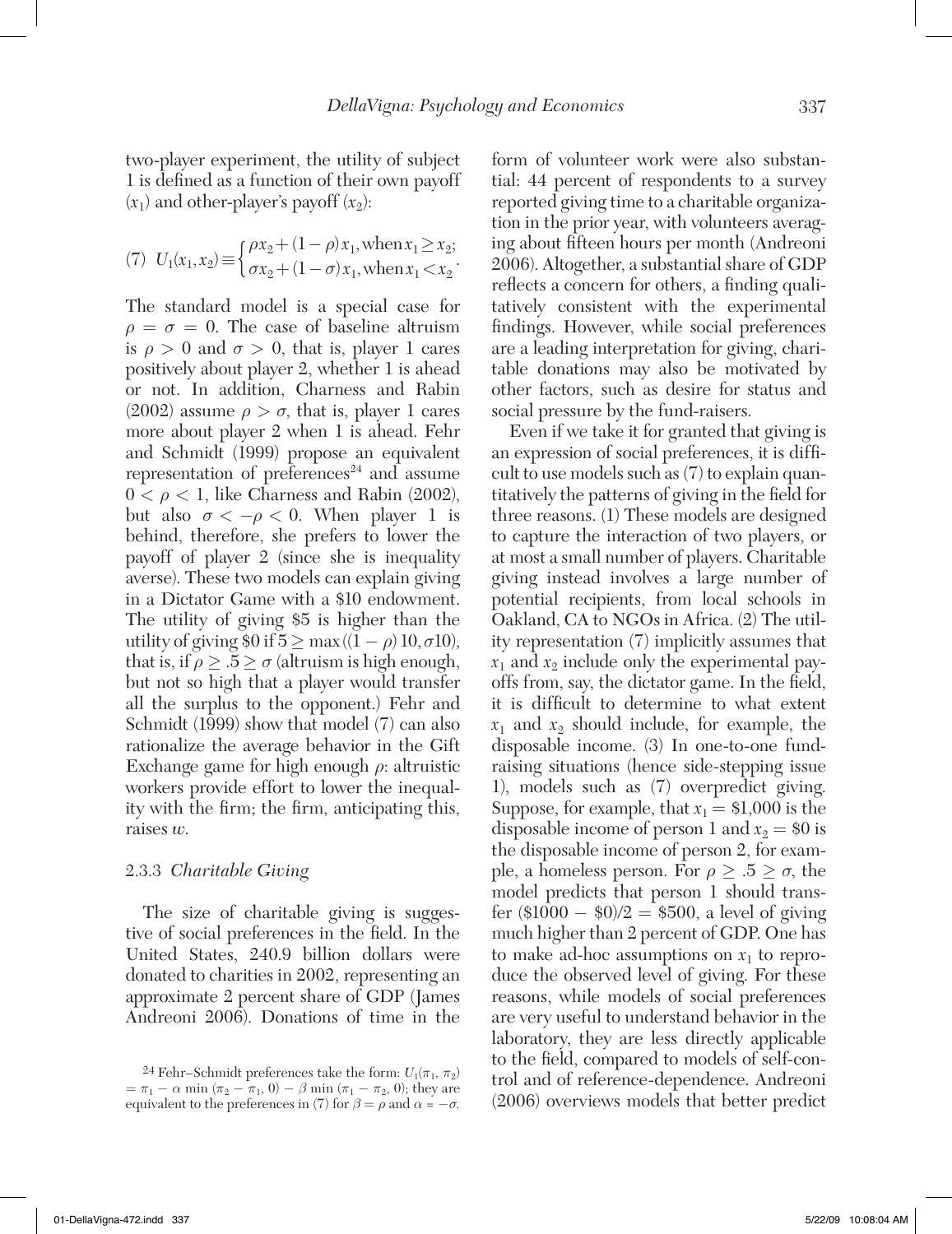patterns of giving, such as models of warm glow.

There are, however, field settings that resemble more closely the laboratory setup. When a fund-raiser contacts a person directly, the situation resembles a dictator game, except for the lack of anonymity. Field experiments in fund-raising, including List and David Lucking-Reiley (2002) and Craig E. Landry et al. (2006), estimate the effect on giving of variables such as the seed money (the funds raised early on), the use of a lottery, and the identity of the solicitor. Charitable giving is increasing in the seed money (List and Lucking-Reiley 2002) presumably because of signaling of quality of the charity, and in the attractiveness of female solicitors for door-to-door fund-raising, especially for male respondents (Landry et al. 2006). The latter result implies that giving in doorto-door fund-raising is not purely the result of altruism, suggesting a more instrumental view of giving. Overall, these field experiments do not yet answer the key question of what motivates most giving, genuine social preferences or more instrumental reasons, such as social pressure.

DellaVigna, List, and Malmendier (2009) provide direct evidence on this question in a door-to-door field experiment designed to distinguish altruism from social pressure. If giving is due to altruism (including warm glow as in Andreoni 2006), the donors derive positive utility from giving. If, instead, giving is due to social pressure, the donors derive negative utility from giving (but still prefer to give rather than incurring the disutility cost of saying no). Hence, potential donors will seek fund-raisers if giving is due to altruism, but will avoid them if giving is due to social pressure. DellaVigna, List, and Malmendier (2009) test this prediction comparing a standard door-to-door fund-raising campaign (the control group) to a fund-raising campaign where, the day before the fund-raising visits, a flyer on the doorknob notifies the

households of the time of the upcoming visit. The households in the flyer treatment respond in a direction consistent with social pressure: compared to the control group, the share of the households opening the door to the solicitors is 10 to 25 percent lower. The authors then consider the effect on giving. There is no effect of a simple flyer on the unconditional share of households that give, but a flyer with a "Do Not Disturb" box lowers the share of households giving by 25 percent. The decrease is entirely due to small donations (up to \$10), the ones most likely to be due to social pressure. The share of larger donations (higher than \$10) is unaffected by either flyer. The results imply a clear role of social pressure in door-to-door charitable giving, but also provides indirect evidence of altruism for a subset of donors.

#### 2.3.4 *Workplace Relations*

Workplace relations between employees and employer can be upset at the time of contract renewal, and workers may respond by sabotaging production. Alan B. Krueger and Mas (2004) examine the impact of a three-year period of labor unrest at a unionized Bridgestone–Firestone plant on the quality of the tires produced at the plant. The workers went on strike in July 1994 and were replaced by replacement workers. The union workers were gradually reintegrated in the plant in May 1995 after the union, running out of funds, accepted the demands of the company. An agreement was not reached until December 1996. Krueger and Mas (2004) finds that the tires produced in this plant in the 1994–96 years were ten times more likely to be defective. The increase in defects does not appear due to lower quality of the replacement workers. The number of defects is higher in the months preceding the strike (early 1994) and in the period in which the union workers and the replacement workers work side-by-side (end of 1995 and 1996). While a bargaining interpretation cannot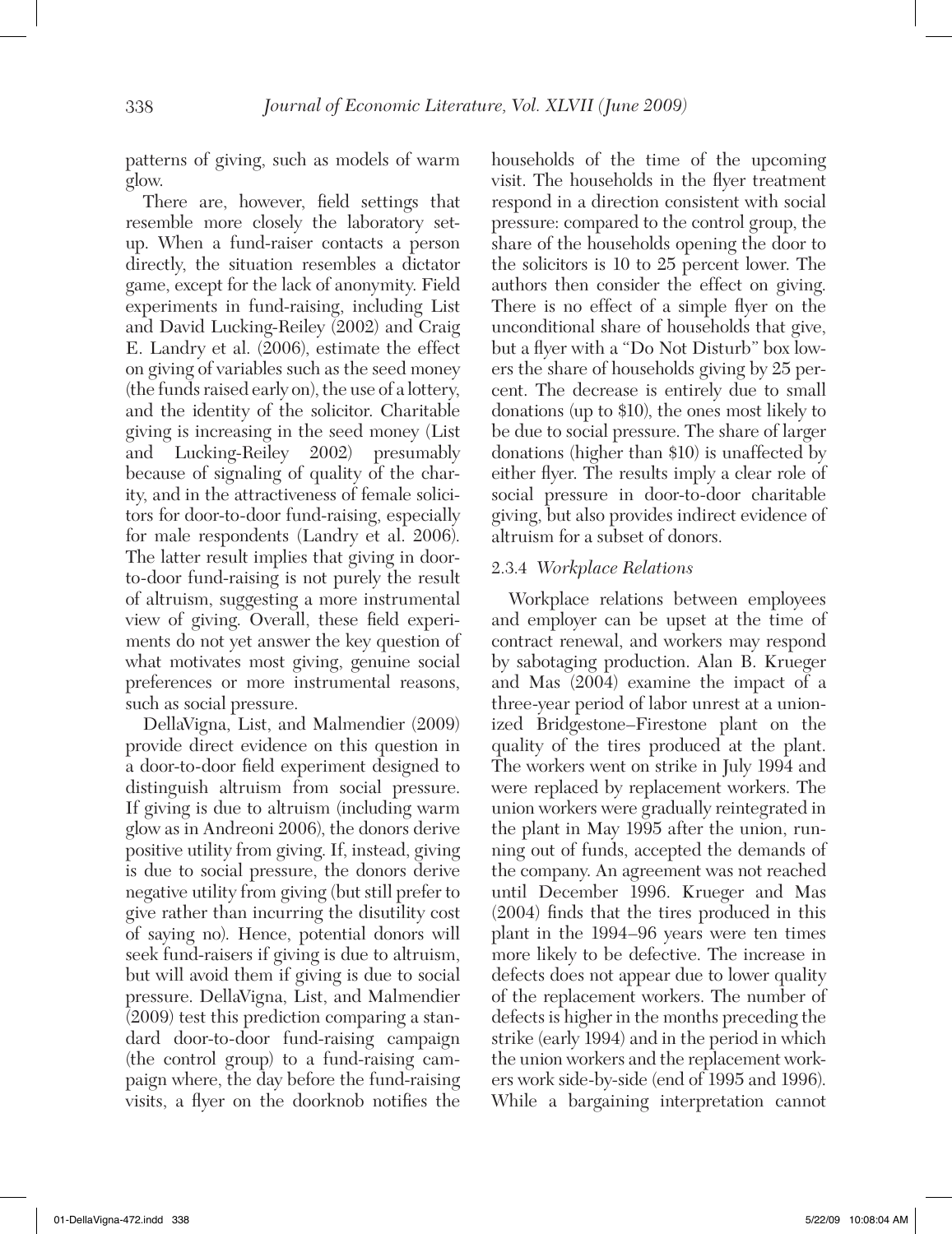be ruled out, this provides some evidence that negative reciprocity in response to what workers perceive as unfair treatment can have a large impact on worker productivity.

Oriana Bandiera, Iwan Barankay, and Imran Rasul (2005) test for the impact of social preferences in the workplace among employees. They use personnel data from a fruit farm in the United Kingdom and measure changes in the productivity as a function of changes in the compensation scheme. In the first eight weeks of the 2002 picking season, the fruit pickers were compensated on a relative performance scheme in which the per-fruit piece rate is decreasing in the average productivity. In this system, workers that care about others have an incentive to keep the productivity low, given that effort is costly. In the next eight weeks, the compensation scheme switched to a flat piece rate per fruit. The switch was announced on the day the change took place. Bandiera, Barankay, and Rasul (2005) find that, after the change to piece rate, the productivity of each worker increases by 51.5 percent; the estimate holds after controlling for worker fixed effects and is higher for workers with a larger network of friends. The result is not due to a change in incentives: the flat piece rate is on average lower than the relative-pay piece rate, which would contribute to lowering, rather than increasing, productivity after the switch. These results can be evidence for altruism; they can, however, also be evidence of collusion in a repeated game, especially since in the field each worker can monitor the productivity of the other workers. To test for these explanations, the authors examine the effect of the change in compensation for growers of a different fruit where the height of the plant makes monitoring among workers difficult. For this other fruit, the authors find no impact on productivity of the switch to piece rate. This implies that the findings are not due to altruism, but rather to collusion or to a different form of social preferences,

reciprocity. According to this latter interpretation, the lack of observability of the behavior of others inhibits not only collusion, but also reciprocal behavior.

#### 2.3.5 *Gift Exchange in the Field*

The Bandiera, Barankay, and Rasul (2005) paper underscores the importance of controlling for repeated game effects in tests of social preferences. I now consider field experiments that test for Gift Exchange controlling for these effects. Field experiments (like laboratory experiments) give the researcher more control over the design of an economic situation. Armin Falk (forthcoming) examines the importance of gifts in fund-raising. The context is the mailing of 9,846 solicitation letters in Switzerland to raise money for schools in Bangladesh. One third of the recipients receives a postcard designed by the students of the school, another third receives four such postcards, and the remaining third receives no postcards. The three mailings are otherwise identical, except for the mention of the postcard as a gift in the two treatment conditions. The donations are increasing in the size of the gifts. Compared to the 12.2 percent frequency of donation in the control group, the frequency is 14.4 percent in the small gift and 20.6 percent in the large-gift treatment. Conditional on a donation, the average amount donated is slightly smaller in the large-gift treatment, but this effect is small relative to the effect on the frequency of donors. The large treatment effects do not appear to affect the donations at next year's solicitation letter, when no gift is sent. A gift, therefore, appears to trigger substantial positive reciprocity, as in the laboratory version of the Gift Exchange.

Uri Gneezy and List (2006) test the gift exchange with two field experiments in workplace settings. In the first experiment, they hire nineteen workers for a six-hour data entry task at a wage of \$12 per hour; in the second experiment, they hire twenty-three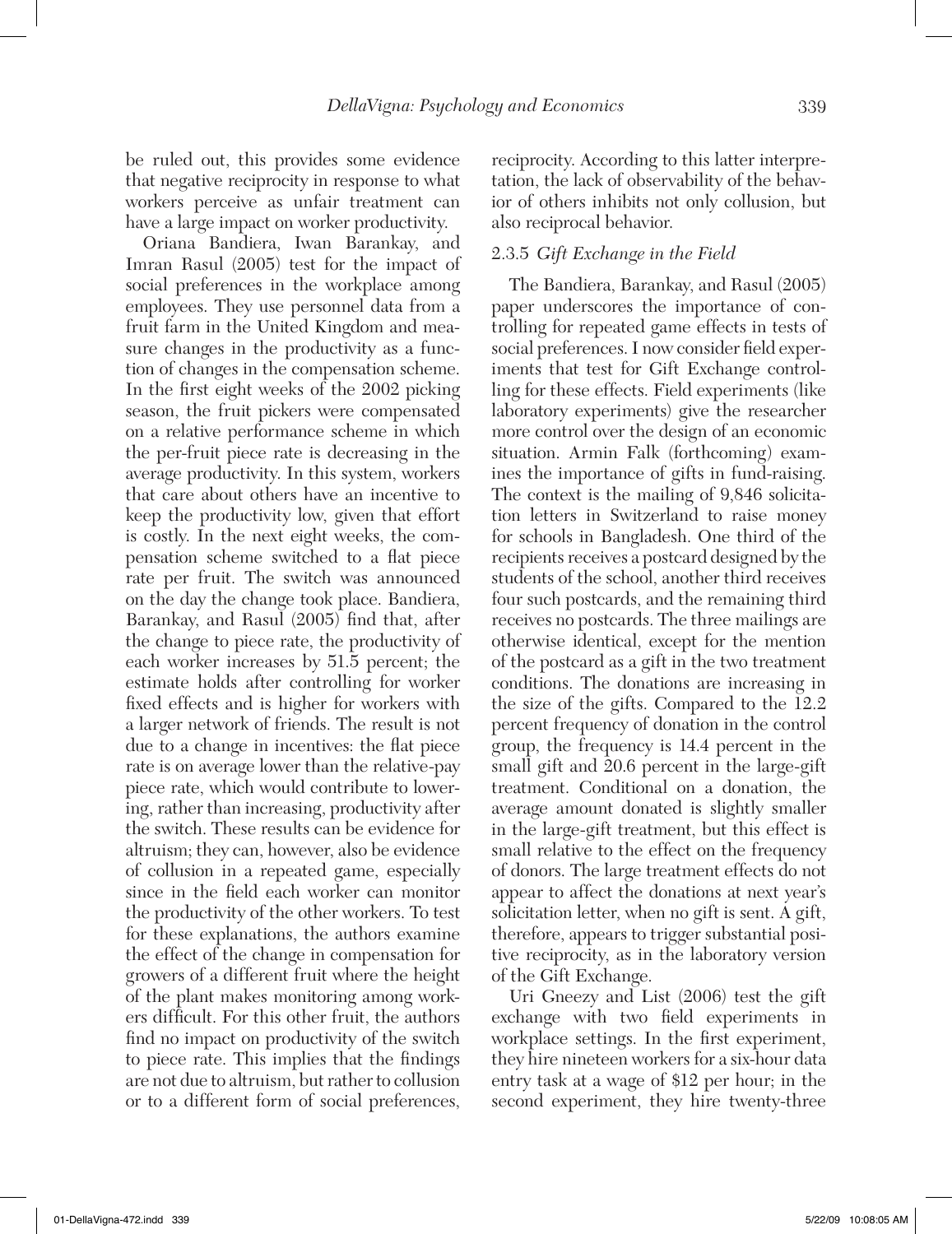workers to do door-to-door fund-raising for one weekend at a wage of \$10 per hour. In both cases, they divide the workers into a control and a treatment group. The control group is paid as promised, while the treatment group is told after recruitment that the pay for the task was increased to \$20 per hour. The authors test whether the treatment group exerts more effort than the control group, as predicted by the gift exchange hypothesis, or the same effort, as predicted by the standard model. The findings are two-fold. At first, the treatment group exerts substantially more effort, consistent with gift exchange: treated workers log 20 percent more books in the first hour and raise 80 percent more money in the morning hours. The difference however is short-lived: the performances of control and treatment group are indistinguishable after two hours of data entry and after three hours of fund-raising. In these two applications, the increase in wage does not pay for itself. These experiments suggest that the gift exchange may have an emotional component that dissipates over time.

Sebastian Kube, Michel André Maréchal, and Clemens Puppe (2008b) use a similar design for a six-hour library work in Germany, with an additional negative gift exchange treatment. This group of subjects, upon showing up, is notified that the pay is  $€10$  per hour, compared to the promised pay of "*presumably*" €15 per hour. No one decides to quit. This group logs 25 percent fewer books compared to the control group, a difference that, unlike in the Gneezy and List (2006) paper, does not decline over time. The group in the positive gift exchange treatment (paid  $\epsilon$ 20) logs 5 percent more books, an increase which also does not dissipate over time. As in the laboratory findings, negative reciprocity is stronger than positive reciprocity.

List (2006) presents evidence that not everyone reciprocates a generous transfer. Attendees of a sports card fair participate

in a field experiment involving buying a card from a dealer. One group is instructed to offer \$20 for a card of good quality (PSA grade 9), while another group is instructed to offer \$65 for a card of top quality (PSA grade 10). The quality of the card can be verified by an expert but is not apparent on inspection. Dealers that are "nonlocal" (and hence are not concerned with reputation) offer cards of the same average quality to the two groups, displaying no gift-exchange behavior.<sup>25</sup> These dealers, however, display gift-exchange-type behavior in laboratory experiments designed to mirror the Fehr, Kirchsteiger, and Riedl (1993) experiment. These findings raise interesting questions on when gift-exchange behavior does and does not arise. One explanation of the findings is that bargaining in a market setting is construed as a situation where norms of gift exchange do not apply, possibly because a transfer of \$60 is not considered a "gift." Hence, the dealers do not display such norms when selling cards, but they do instead when participating in an experiment where the presence of a gift is clearer. More broadly, this suggests that we need to understand the economic settings in which gift-exchange norms apply (such as charitable giving and, to some extent, employment relationships) and the ones where they do not apply (such as market bargaining).

Kube, Maréchal, and Puppe (2008a) provide evidence on the importance of such norms. Within a field experiment along the lines of Gneezy and List (2006) and Kube, Maréchal, and Puppe (2008b), workers are hired to catalog books for three hours. Relative to a control group of seventeen workers hired for the announced hourly wage of  $E12$ , two treatment groups receive an unexpected gift: the first group of sixteen

<sup>25</sup> Dealers that are "local," that is, that attend the fair frequently, offer higher-quality card to the \$65 group, presumably because of reputation building.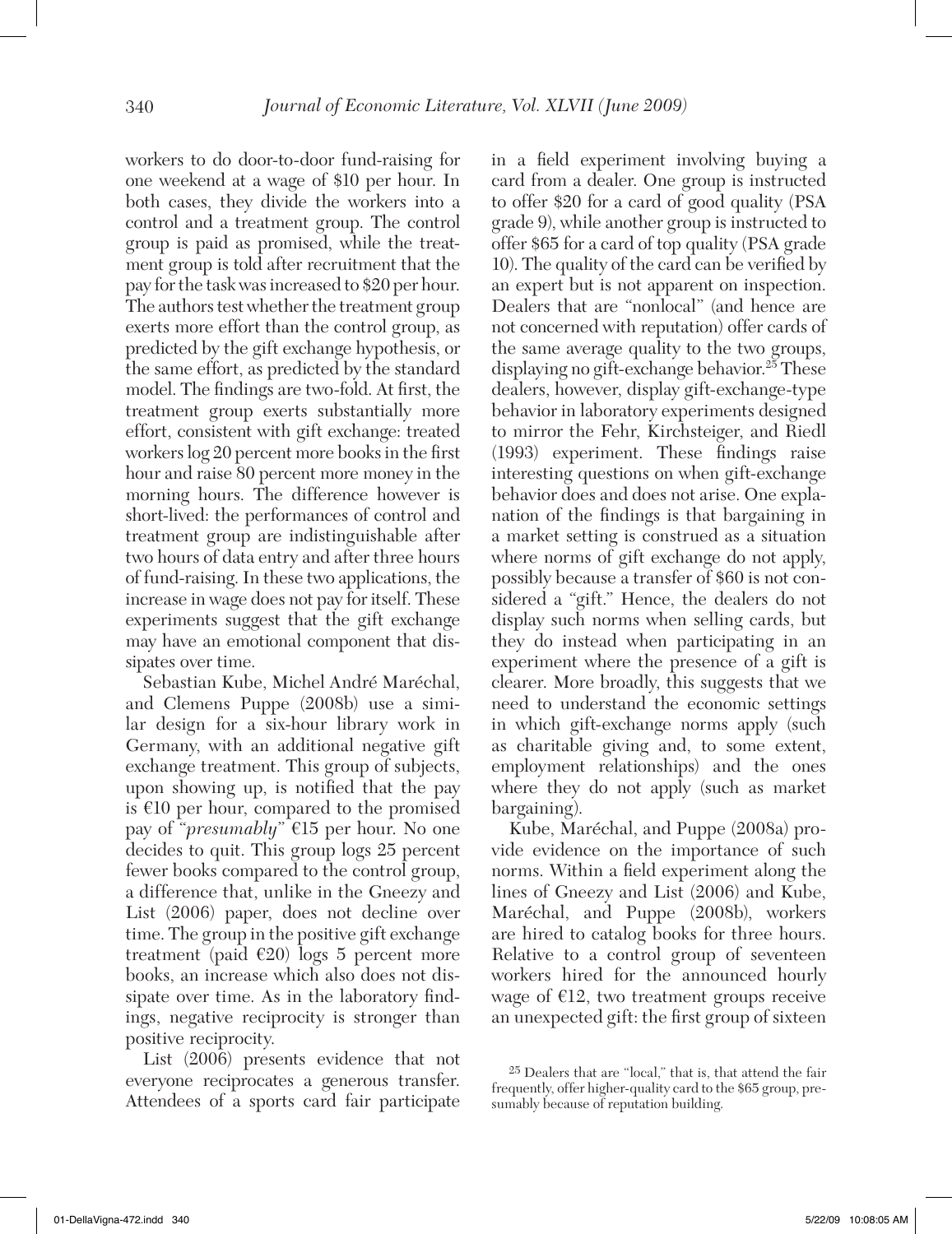students receives a  $\epsilon$ 7 (20 percent) wage increase, while the second group of fifteen students receives a thermos bottle worth €7. This design is motivated by evidence on gift perceptions: subjects in an online survey presented with the experimental design perceive the employer as kinder when the gift is a thermos compared to money. The worker effort is consistent with gift exchange. Compared to the control group, productivity is 30 percent higher in the thermos group but only 6 percent higher in the money group. Interestingly, in the thermos group the relative increase in productivity is larger than the increase in labor costs, suggesting that, unlike in Gneezy and List (2006), gifts can pay for themselves (although, since the market value of the task to the library is not clear, one cannot say for sure). The gift exchange response does not simply depend on the perceived economic value of the gift: in a separate experiment, 172 subjects offered the choice of a  $\epsilon$ 7 payment or the thermos overwhelmingly prefer the monetary payment. Future research will need to provide more evidence on the psychology of gift-giving, as well as models of it.

#### 2.3.6 *Summary*

Social preferences help explain (1) giving to charities; (2) the response of striking workers to wage cuts; (3) the response of giving to gifts in fund-raisers; (4) the response of effort to unanticipated changes in pay, at least in the short run; and (5) the response of effort to nonmonetary gifts. However, the research on social preferences displays more imbalance between laboratory and field, compared to the research on self-control and on reference dependence. The models of social preferences that match the laboratory findings are not easily applicable to the field, overpredicting, for example, the amount of giving. It will be important to see more papers

linking the findings in the laboratory, which allows the most control on the design, to the evidence in the field; the recent literature on Gift Exchange is a good example. A separate issue is the difficulty of distinguishing in the field social preferences from repeated game strategies (as in Bandiera, Barankay, and Rasul 2005) and other alternative explanations. For example, social pressure (as in DellaVigna, Malmendier, and List 2009; see also section 4.4) can explain regularities in giving, such as the higher effectiveness of high-pressure fund-raising methods (such as phone calls) relative to low-pressure ones (such as mailings). Creative field experiments such as those in this Section can be designed to distinguish different explanations.

#### 3. *Nonstandard Beliefs*

The standard model in (1) assumes that consumers are on average correct about the distribution of the states  $p(s_t)$ . Experiments suggest instead that consumers have systematically incorrect beliefs  $\tilde{p}(s_t)$  in at least three ways: (1) *Overconfidence.* Consumers overestimate their performance in tasks requiring ability, including the precision of their information; (2) *Law of Small Numbers.*  Consumers expect small samples to exhibit large-sample statistical properties; and (3) *Projection Bias.* Consumers project their current preferences onto future periods.

#### 3.1 *Overconfidence*

Surveys and laboratory experiments present evidence of overconfidence about ability. In Ola Svenson (1981), 93 percent of subjects rated their driving skill as above the median, compared to the other subjects in the experiment.26 Most individuals underestimate the

<sup>26</sup> This finding admits alternative interpretations, such as that each individual may define driving ability in a selfserving way. These interpretations, however, are addressed in the follow-up literature.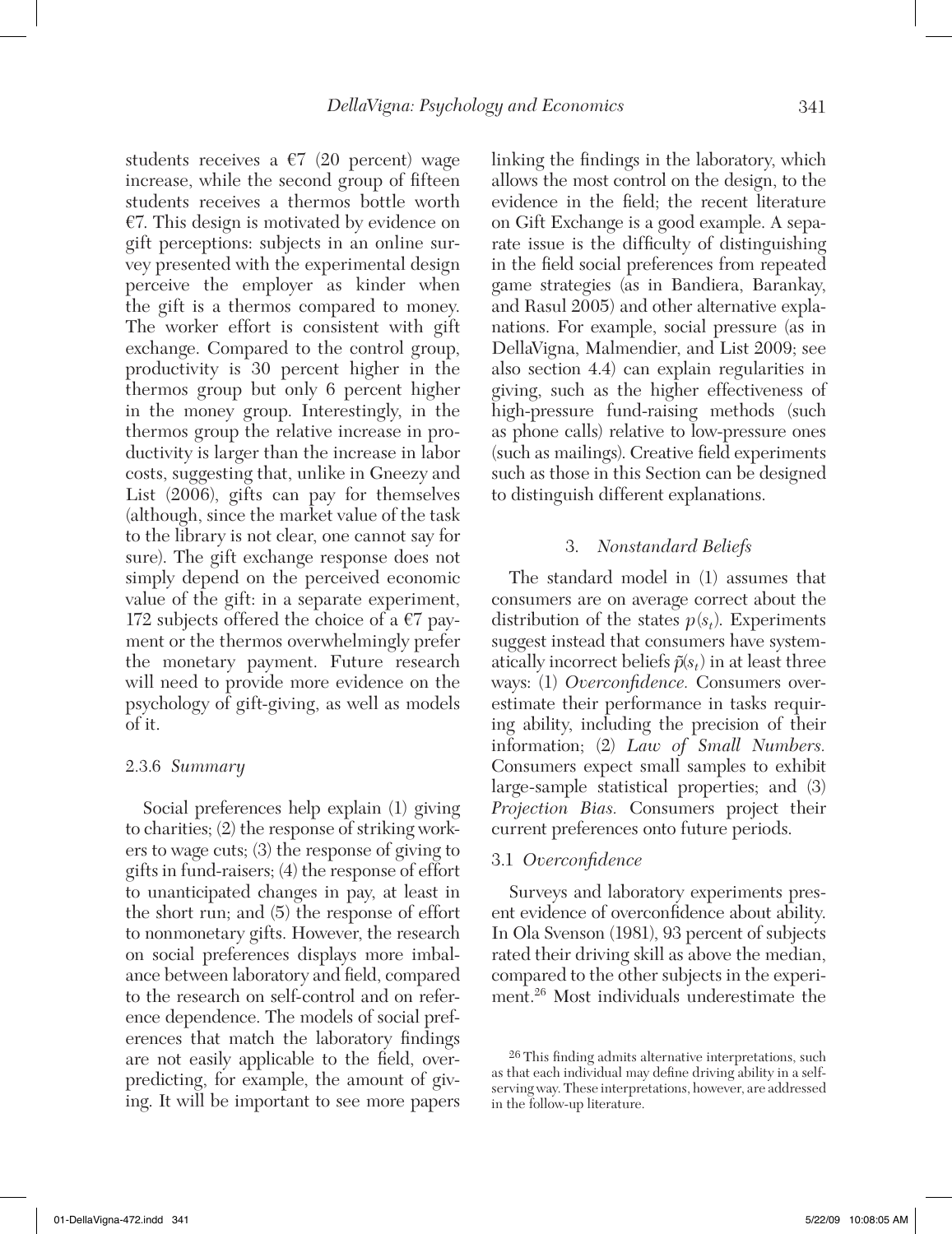probability of negative events such as hospitalization (Neil D. Weinstein 1980) and the time needed to finish a project (Roger Buehler, Dale Griffin, and Michael Ross 1994). In Camerer and Lovallo (1999), subjects play multiple rounds of an entry game in which only the top *c* out of *n* entrants make positive profits. In the luck treatment, the top *c* subjects are determined by luck, while in the skill treatment the top *c* subjects are determined by ability in solving a puzzle. More subjects enter in the skill treatment than in the luck treatment, indicating that subjects overestimate their (relative) ability to solve puzzles.<sup>27</sup>

The first example of overconfidence in the field is the naiveté about future self-control by consumers in the choices of health club contracts, credit cards, and 401(k) plans, documented in section 2.1 (DellaVigna and Malmendier 2006; Ausubel 1999; Madrian and Shea 2001). Naiveté is an example of overconfidence since self-control is a desirable ability.

In a second example, Malmendier and Geoffrey Tate (2005, 2008) provide evidence on overconfidence by CEOs about their ability to manage a company. They assume that CEOs are likely to overestimate their ability to pick successful projects and to run companies. As such, these top managers are likely to invest in too many projects and to

27 A more recent literature including, among others, Justin Kruger (1999), suggests that, while overconfidence is typical for easy tasks such as driving, underconfidence can arise for hard tasks such as playing the piano, a dichotomy known as the "hard–easy effect." As Kruger (1999) suggests, the subjects, when comparing their skills to the skills of others, do not appreciate that others similarly find these tasks respectively easy and hard. This results in overconfidence for easy tasks and underconfidence for hard task. A difficulty in applying the "hard–easy effect" to economics is the practical definition of a hard task. While running a company is arguably one of the hardest tasks one can imagine, it likely seems easy to a CEO that spends most of his or her time doing it. Sorting implies that economic agents would mostly face tasks that they deem easy, making the underconfidence result less relevant.

overpay for mergers. To test these hypotheses, Malmendier and Tate identify a proxy for overconfidence, and examine the correlation of this proxy with corporate behavior. In particular, they identify as overconfident CEOs who hold on to their stock options until expiration, despite the fact that most CEOs are heavily underdiversified. They interpret the lack of exercise as overestimation of future performance of their company. In Malmendier and Tate (2008), they find that these CEOs are 55 percent more likely to undertake a merger, and particularly so if they can finance the deal with internal funds. (Overconfident CEOs are averse to seeking external financing, since they deem it overpriced.) Of course, the correlation between option exercise and corporate behavior could be due to alternative reasons, such as insider information of the CEO. However, Malmendier and Tate show that insider information does not appear to be the explanation, since the CEOs that delay exercising stock options do not on average gain money by doing so. Managerial overconfidence provides one explanation for the underperformance of companies undertaking mergers. Malmendier and Tate (2005) use the same proxies to show that overconfidence explains in part the excess sensitivity of corporate investment to the availability of cash flows, a long-standing puzzle in corporate finance.

Overconfidence about own-company performance likely extends to rank-andfile employees. Bo Cowgill, Justin Wolfers, and Eric Zitzewitz (2008) study the prediction markets that Google set up for its own employees (with real payoffs). While securities not related to Google are correctly priced on average, the securities with implications for Google display substantial overconfidence: in two-outcome markets, the share that pays one dollar if the favorable outcome for Google occurs trades at 45.6 cents, while the average payoff is only 19.9 cents. While this evidence is specific to Google, survey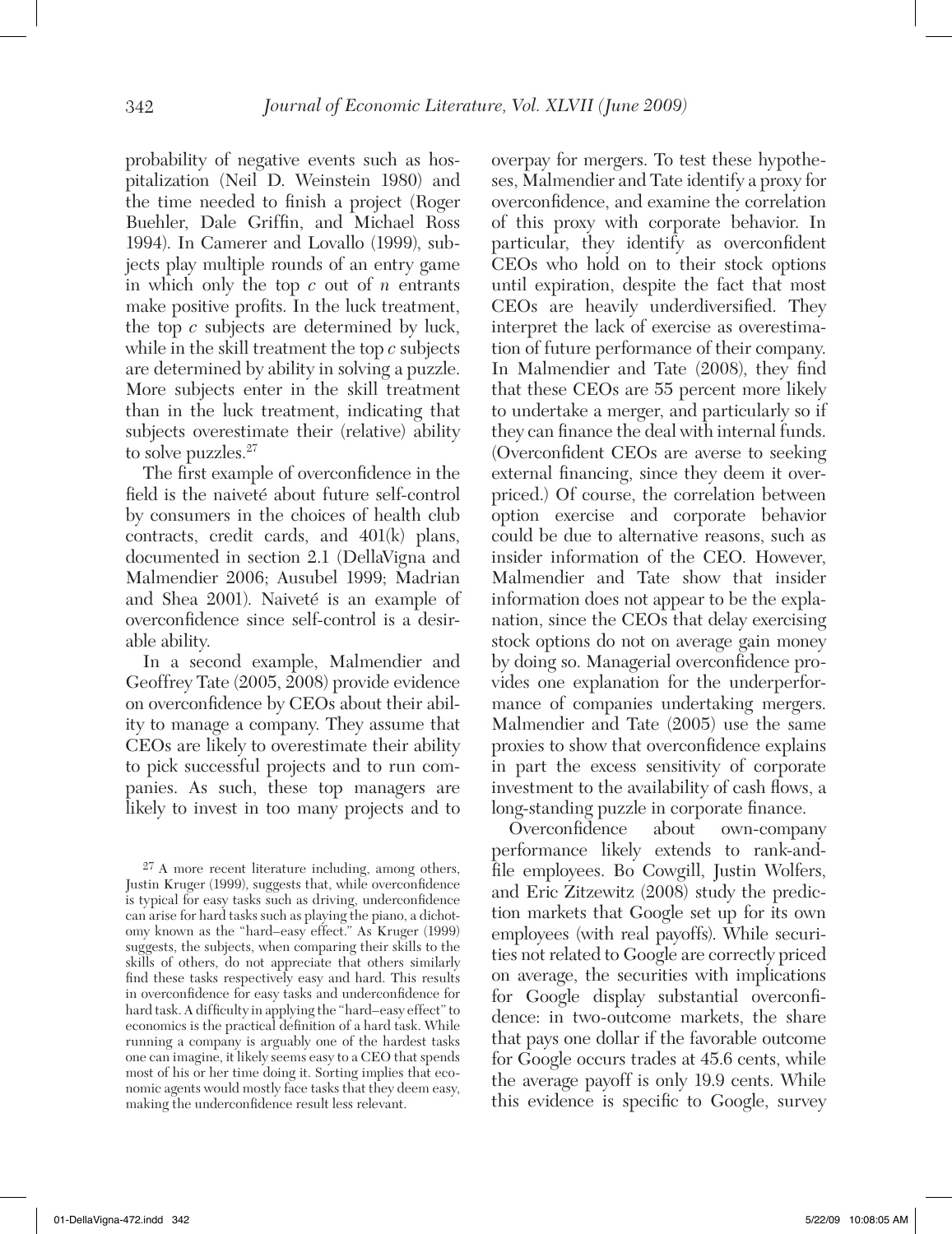evidence suggests that this phenomenon is more general. Indeed, overconfidence of employees about own-company performance is a leading explanation for the provision of stock options to rank-and-file employees (Paul Oyer and Scott Schaefer 2005; Nittai K. Bergman and Dirk Jenter 2007). Stock options have become a common form of compensation: the (Black and Scholes) value of options granted yearly to employees in public companies was over \$400 (about one percent of compensation) in 1999 (Oyer and Schaefer 2005). Incentive effects are unlikely to explain the issuance, given that the contribution of each individual employee to firm value is very limited. Instead, overconfidence about own-company performance can make stock options an attractive compensation format for employers.<sup>28</sup> This form of overconfidence is particularly plausible since the workers that are overconfident about a particular company are more likely to sort into it.

A third example of overconfidence is the tendency to overestimate the precision of own information, which is also a skill. For example, Marc Alpert and Howard Raiffa (1982) ask a group of 100 MBA students to provide answers for ten numeric queries such as "*the number of foreign automobiles imported into the United States in 1967 in thousands*" and "*the total egg production in millions in the United States in 1965*." The students are also asked for 98 percent confidence intervals. If the students estimated correctly the precision of their information, their confidence intervals should contain the correct answer in approximately 980 of the 1,000 responses. Instead, the intervals contain the correct answer in only 574 of the

1,000 cases! The elicitation of 75 percent confidence intervals provides similar evidence of overconfidence.

Odean (1999) provides field evidence consistent with this form of overconfidence using data from a discount broker on all the trades of 10,000 individual investors for the years 1987–93. If the investors overestimate the precision of their information about individual companies, they will trade too much. Indeed, the investors trade on average 1.3 times per year, with a commission cost for buying or for selling a security of over 2 percent per transaction. In addition to these substantial transaction costs, the individual investors pay a return cost to trade since the stocks sold overperform the purchases by about 3 percent over the next year. For individual investors, therefore, overconfidence has a substantial impact on returns. Interestingly, there is a gender differential in overtrading that is consistent with the psychology findings, which suggests that men are more overconfident than women about financial decisions: men trade 45 percent more than women, and hence pay a larger returns cost. (Brad M. Barber and Odean 2001).

Overconfidence about the precision of private information also helps explain other anomalies in financial markets, such as shortterm positive correlation of returns (momentum) and long-term negative correlation (long-term reversal) (Kent Daniel, David Hirshleifer, and Avanidhar Subrahmanyam 1998). To explain these phenomena, overconfidence needs to be coupled with self-attribution bias, which is the tendency to discount information that is inconsistent with one's priors. Overconfidence induces individuals to trade excessively in response to private information; in the long run, the public information prevails and the valuation returns to fundamentals, inducing a long-term reversal. The self-attribution bias is responsible for momentum: in the short term, as investors

<sup>28</sup> Bergman and Jenter (2007) point out that employees can also purchase shares on the open market, and hence do not need to rely on the company providing them. They examine the conditions under which the company will still offer options to overconfident employees, and provide evidence that option compensation is used most intensively when employees are more likely to be overconfident.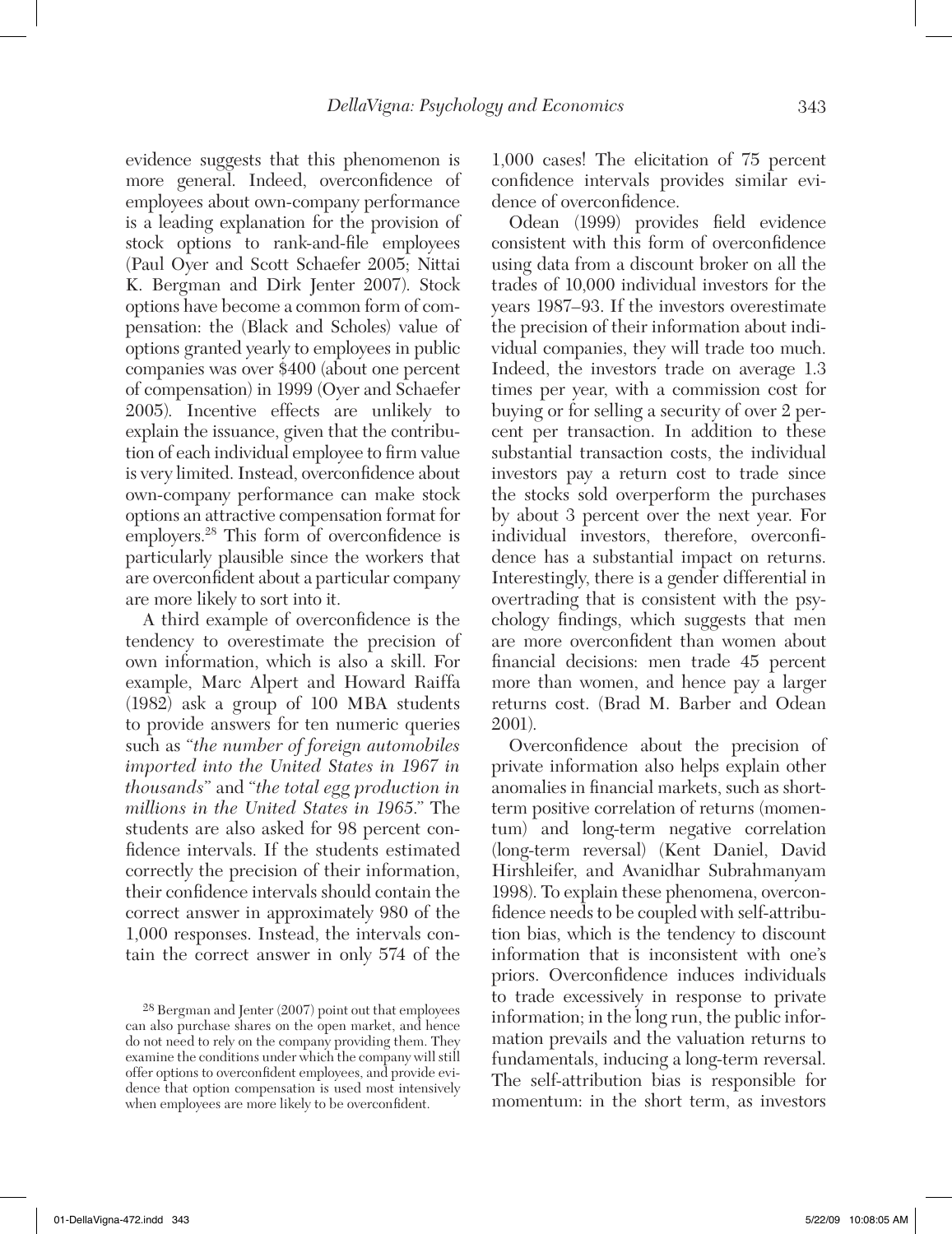receive additional private information, they interpret as more informative the information that conforms to their beliefs and, hence, become even more overconfident. I discuss how the law of small numbers and limited attention provide alternative explanations for these same financial markets anomalies in sections 3.2 and 4.2.

#### 3.1.1 *Summary*

Overconfidence helps explain (1) patterns in health club contract choice, credit card take-up, and default effects, presented in section 2.1 (overconfidence about self-control); (2) value-destroying mergers and investmentcash-flow sensitivity (overconfidence about managerial ability); (3) stock option compensation packages for rank-and-file employees (overconfidence about own company performance); and (4) excess trading, momentum, and long-term reversal (overconfidence about precision of information). These applications are settings in which overconfidence is particularly likely according to the laboratory evidence: overconfidence is more common when feedback is noisy (i.e., for stock returns) and the decisionmaker has an illusion of control (i.e., for managers).

#### 3.2 *Law of Small Numbers*

Overconfidence is only one form of non-Bayesian beliefs detected in experiments. Tversky and Kahneman (1974) describe a number of deviations from rational updating, including the overweighting of information that is available and representative. I focus on two phenomena—"gambler's fallacy" and overinference—that are examples of reliance on the availability and representativeness heuristics. To illustrate these phenomena, I use Rabin (2002a)'s model of the law of small numbers. Rabin (2002a) assumes that subjects, observing a sequence of signals drawn from an i.i.d. process, believe (incorrectly) that the signals are drawn from an urn of size  $N < \infty$  without replacement.

If the distribution of the signals is known, this induces a "gambler's fallacy" belief: after a draw of a signal, subjects expect the next draw to be a different signal (since the draw is without replacement). For example, suppose that the return to a mutual fund is drawn from an urn with 10 balls, 5 Up and 5 Down, with replacement. After two draws of Up, a rational investor expects the probability of another Up to be .5. However, a believer in the law of small number computes such probability as  $3/8 < .5$ , since two balls "Up" have already been drawn. This is an example of the representativeness heuristics, in that the sequence "Up, Up, Down" is judged as more representative than the sequence "Up, Up, Up."

Dek Terrell (1994) provides field evidence of the "gambler's fallacy" in New Jersey's pick-three-numbers game. The lottery is a pari-mutuel betting system: the fewer individuals bet on a number, the higher is the expected payout. Terrell (1994) finds that the payout for a number that won one or two weeks before is 33 percent higher than for an average number. Belief in "gambler's fallacy" leads lottery players to bet less on numbers that won recently, at the cost of a lower expected payoff. This pattern is found in a number of other betting markets, including the Maryland daily-numbers lottery (Charles T. Clotfelter and Philip J. Cook 1993). It is likely to apply also to other situations in which the probabilities are known, but subjects misconstrue the i.i.d. nature of the draws. An example is the forecast of the gender of a third child following two boys (or two girls).

The model in Rabin (2002a) delivers a second testable prediction. In the case of uncertain distribution of signals, the subjects overinfer from a sequence of signals of one type that the next signal will be of the *same* type. While this overinference appears to be the opposite of the "gambler's fallacy," it is a complementary phenomenon. Consider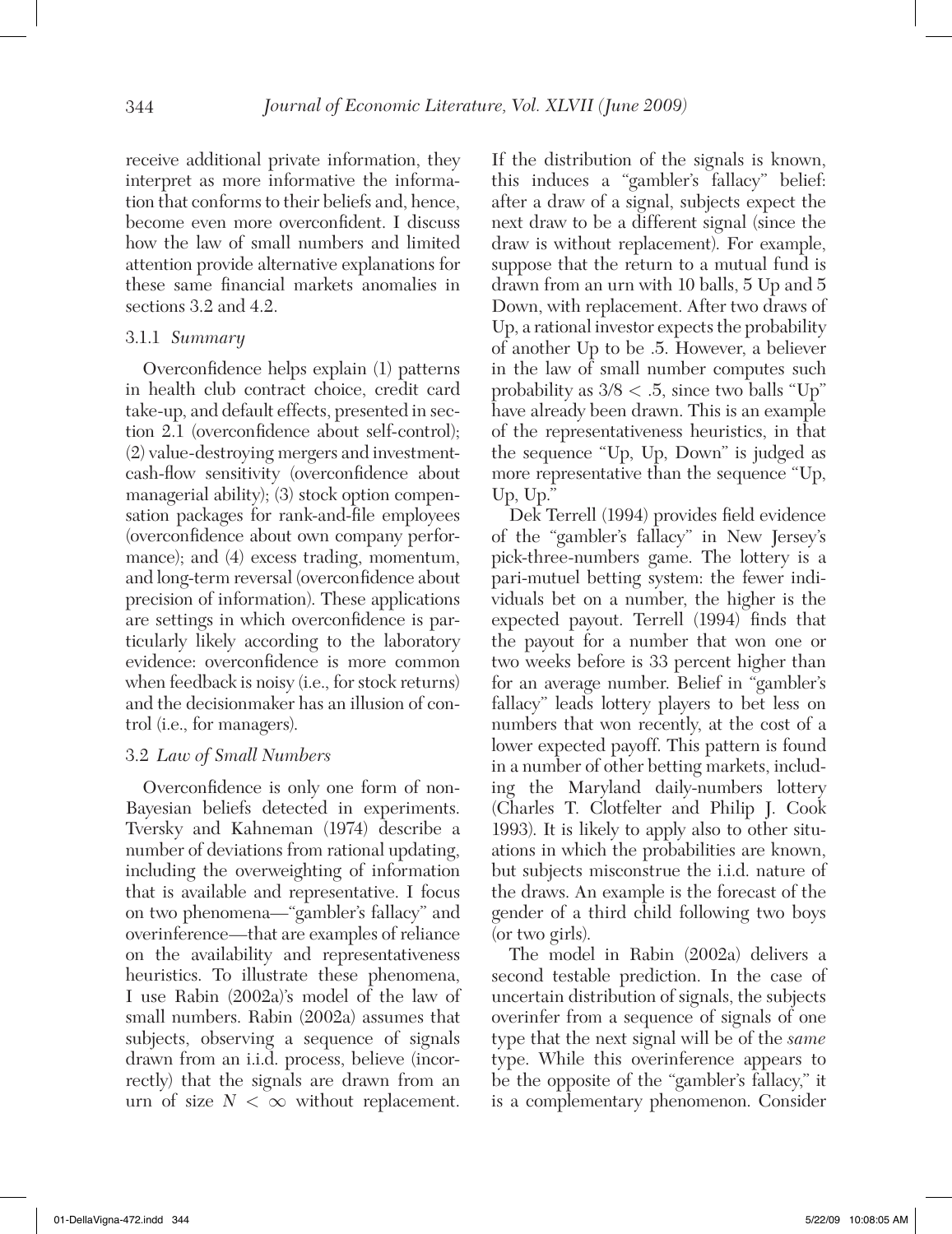a mutual fund with a manager of uncertain ability. The return is drawn with replacement from an urn with 10 balls. With probability .5 the fund is well managed (7 balls Up and 3 Down) and with probability .5 the fund is poorly managed (3 Up and 7 Down). After observing the sequence "Up, Up, Up," a rational investor computes the probability that the mutual fund is well-managed as  $P(\text{Well} | \text{ UUU}) = .5P(\text{ UUU} | \text{Well})/[.5P]$  $(UUU \mid Well) + .5P(UUU \mid Poor) = .7^{3}/(.7^{3})$  $+$  .3<sup>3</sup>)  $\approx$  .927. A Law-of-Small-Number investor also applies Bayes Rule but has the wrong model for *P*(*UUU*|*Well*) and *P*(*UUU*|*Poor*). Hence, her forecasted probability for  $P(Well | UUU)$  equals  $(7/10 \times 6/9 \times 1)$  $5/8$ / $[7/10 \times 6/9 \times 5/8) + (3/10 \times 2/9 \times 1/8)]$  $\approx$  .972. Hence, this investor over infers about the ability of the mutual-fund manager after three good performances. Assume now that the Law-of-Small-Number investor believes that the urn is replenished after three periods. When forecasting the performance in the next period, the rational investor expects an Up performance with probability  $.927 \times$  $.7 + (1 - .927) \times .3 \approx .671$ , while the Lawof-Small-Number investor expects Up with probability  $.972 \times .7 + (1-.972) \times .3 \approx .689$ , which is higher.

Benartzi (2001) provides field evidence of overinference (also called extrapolation): the degree to which employees invest in employer stock depends strongly on the past performance of the stock. In companies in the bottom quintile of performance in the past ten years, 10.4 percent of employee savings are allocated to employer stock, compared to 39.7 percent for companies in the top quintile. This difference does not reflect information about future returns. Companies with a higher fraction of employees investing in employer stock underperform over the next year relative to companies with a lower fraction.

Barber, Odean, and Ning Zhu (forthcoming) use data on individual trades to show that individual U.S. investors purchase stocks with high past returns, also consistent with overinference. The average stock that individual investors purchase outperformed the stock market in the previous three years by over 60 percent. (Interestingly, the average stock sold also outperformed the stock market, though by a smaller amount, consistent with either a belief in "gambler's fallacy" or with the disposition effect (section  $2.2)$ .)

Overinference in stock holdings can also induce predictability in asset returns. To the extent that investors overinfer from past performance, stocks with high past returns should get overpriced, and ultimately underperform. Werner F. M. De Bondt and Thaler (1985) compare stocks that performed particularly well in the past three years ("winners") to stocks that did poorly in the past three years ("losers"). The "winners" underperform the "losers" by 25 percentage points over the next three years, again consistent with overinference.

Barberis, Andrei Shleifer, and Robert Vishny (1998) apply an alternative model of the law of small number to financial markets. While the draws are i.i.d., investors believe that the draws come from either a "meanreverting" regime or a "trending" regime; in addition, the investors believe that the first regime is more likely ex ante. If investors observe a sequence of identical signals, in the short run they expect a mean-reverting regime (the gambler's fallacy); hence, the returns underreact to information, inducing short-term positive correlation (momentum). However, after a longer sequence, the individuals overinfer, as in Rabin (2002a), and expect a "trending" regime; this induces a long-term negative correlation of returns. Hence, the law of small numbers can explain two key features of observed returns, shortterm positive correlation and long-term negative correlation (see also the discussion in section 3.1).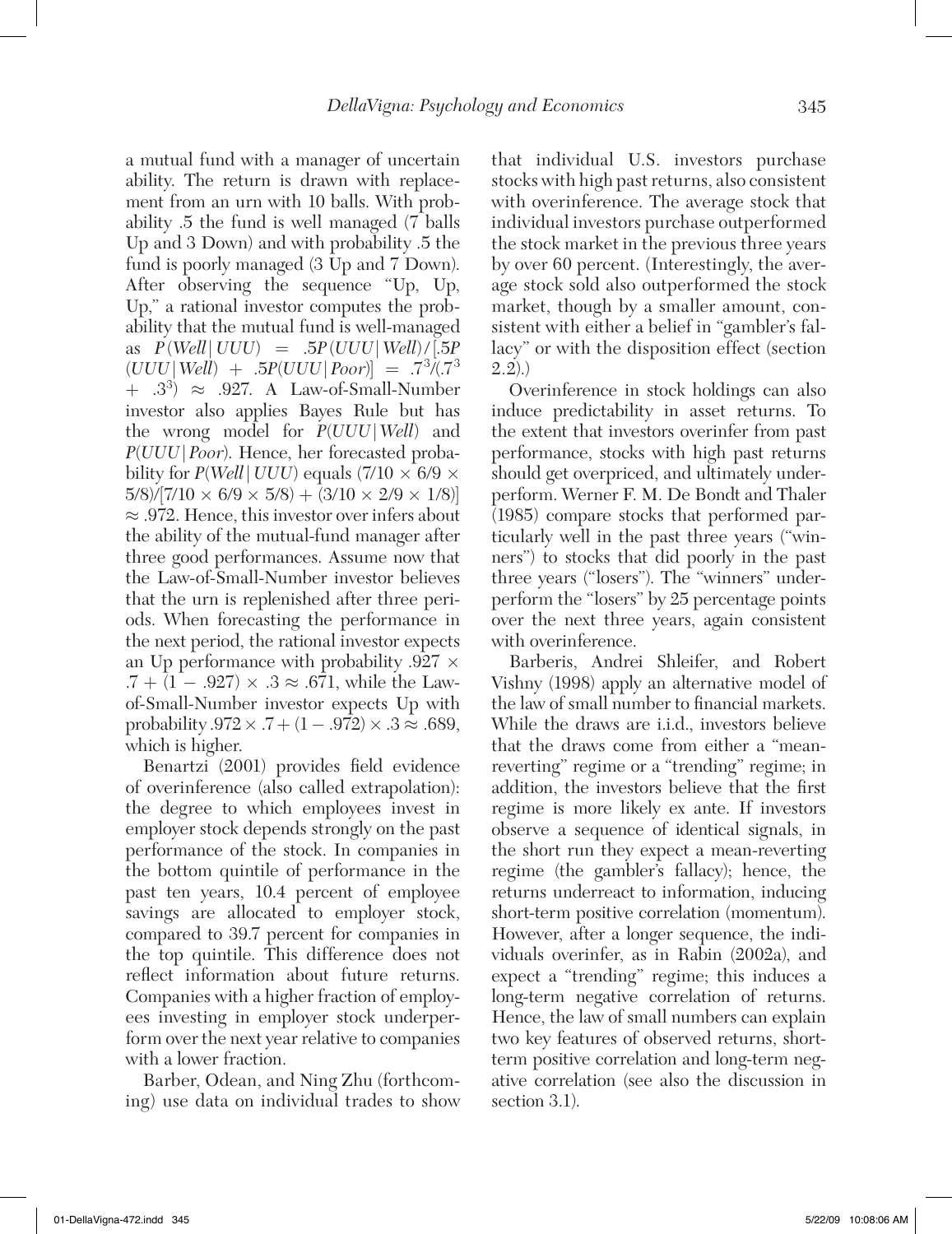#### 3.3 *Projection Bias*

A third way in which individuals have systematically incorrect beliefs is that they expect their future preferences to be too close to the present ones; for example, they project current hunger levels on the future. Read and van Leeuwen (1998) asked office workers to choose a healthy snack or an unhealthy snack to be delivered a week later (in the late afternoon). Workers were asked either when they were plausibly hungry (in the late afternoon) or when satiated (after lunch). In the first group, 78 percent chose an unhealthy snack, compared to 42 percent in the second group.

Similarly, individuals underappreciate the extent to which they adapt to future circumstances. Daniel T. Gilbert et al. (1998) ask subjects to forecast their happiness in correspondence of an event, and compare these responses to the responses after the event has occurred. Thirty-three current assistant professors at the University of Texas forecast that getting tenure would significantly improve their happiness (5.9 versus 3.4 on a 1–7 scale). However, the difference in rated happiness between forty-seven assistant professors that were awarded tenure by the same university and twenty that were denied tenure is smaller and not significant (5.2 versus 4.7). Similar results apply for happiness forecasts as a function of the election of a Democratic or Republican president, compared to the realized ex post differences. While these are just survey responses (below I provide evidence of impact on behavior), they suggest a consistent pattern of projection of the current preferences.

Loewenstein, O'Donoghue, and Rabin (2003) propose a simple model of projection bias. Assume that utility *u* is a function of consumption *c* and of a state variable *s*, that is,  $u = u(c, s)$ . The current state is *s'* and the future state is *s*. Then, when predicting the

future utility  $\hat{u}(c,s)$ , an individual with projection bias expects utility

(8) 
$$
\hat{u}(c,s) = (1 - \alpha)u(c,s) + \alpha u(c,s')
$$

rather than  $u(c, s)$ . The parameter  $\alpha \in [0, 1]$ captures the extent of projection bias, with  $\alpha = 0$  denoting the standard case and  $\alpha = 1$ the case of full projection bias. This model can capture the misprediction of future hunger, as well as the underappreciation of adaptation.

Michael Conlin, O'Donoghue, and Timothy J. Vogelsang (2007) present evidence of projection bias using a data set of two million orders of cold-weather apparel items. They consider the effect of weather at the time of purchase on the probability that an item is returned, conditional on purchase. According to the standard model, colder weather at the time of purchase should not affect the probability of a return, or may affect it negatively (since colder weather at the time of purchase is correlated with colder weather over the subsequent days). Projection bias, instead, makes the opposite prediction. On colder days, individuals overestimate the use that they will make of a cold-weather item, and hence are ex post more likely to return the item.29 This prediction holds whether the projection bias regards future utility, as in (8) ("I expect to like cold-weather items very much"), or future weather ("I expect the coming winter to be very cold").

Conlin, O'Donoghue, and Vogelsang (2007) find that a reduction in the orderdate temperature of 30°F—corresponding to a decrease, for example, from 40°F to 10°F—increases the average return rate of a cold-weather item by 3.96 percent,

<sup>29</sup> A possible confound is that on colder days more "marginal" individuals (which are more likely to return) order cold-weather clothing. The standard model modified for this form of heterogeneity makes the same prediction as the projection bias model.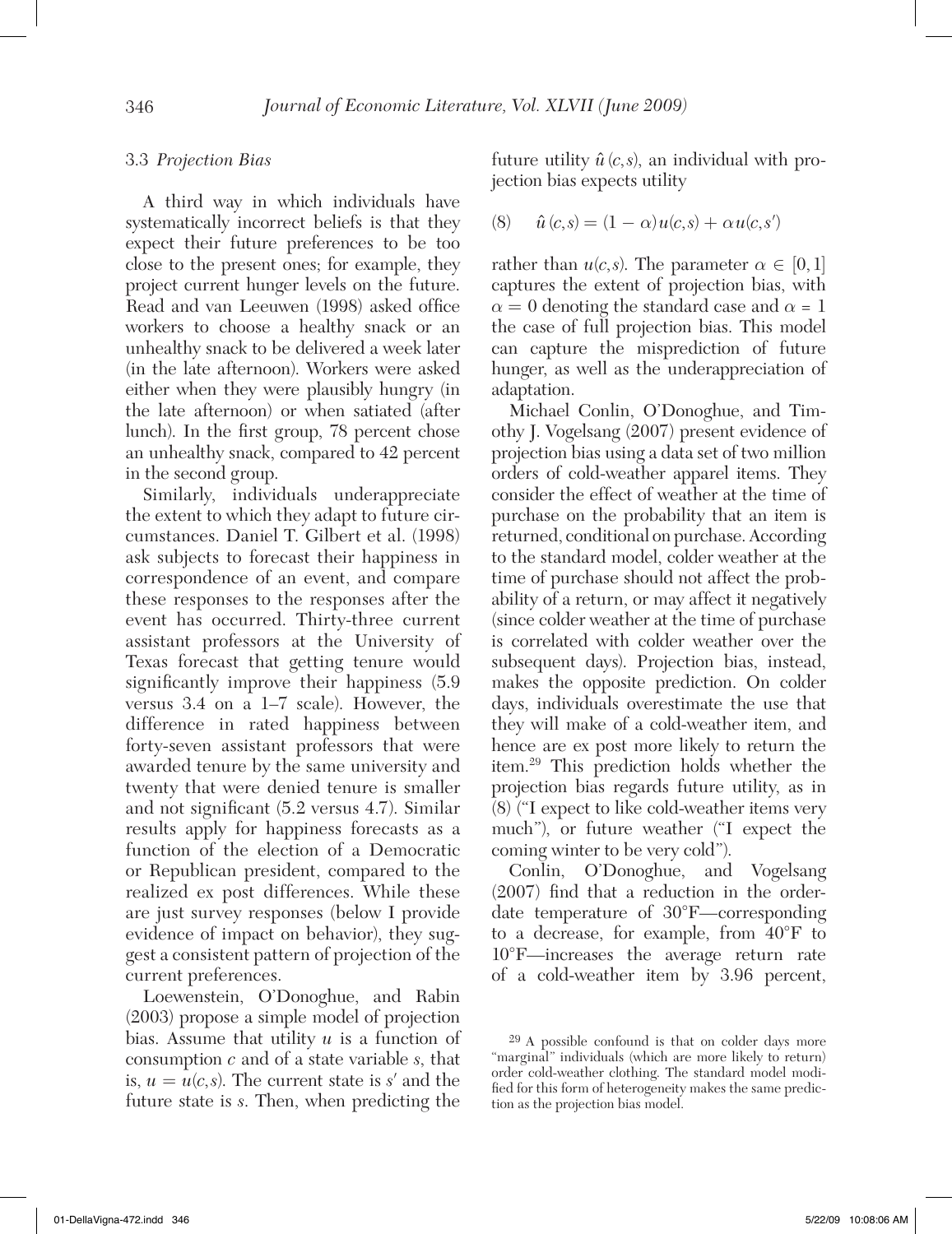consistent with projection bias. A simple structural model of projection bias as in (8) implies estimates for  $\alpha \approx 0.5$ , implying that consumers predict future tastes roughly halfway between present tastes and actual future tastes.

#### 4. *Nonstandard Decision Making*

Even given utility  $U(x|s)$  and belief  $p(s)$ , individuals make nonstandard decisions. I analyze (1) the impact of framing of a decision; (2) the underweighting (or overweighting) of information because of limited attention; (3) suboptimal heuristics used for choices out of menu sets; (4) social pressure—explicit pressure by others—and persuasion—excess impact of the beliefs of others; and (5) emotions.

#### 4.1 *Framing*

A key tenet of psychology is that the context and the framing of a situation matter. Two equivalent decision problems that are framed differently may elicit different responses. Tversky and Kahneman (1981) present a classical example, which I reproduce in the version of Rabin and Weizsäcker (forthcoming). A group of subjects is asked to consider a pair of "*concurrent decisions. [ . . . ] Decision 1. Choose between: A. a sure gain of* £*2.40 and B. a 25 percent chance to gain* £*10.00 and a 75 percent chance to gain* £*0.00. Decision 2. Choose between: C. a sure loss of* £*7.50 and D. a 75 percent chance to lose* £*10.00 and a 25 percent chance to lose* £*0.00.*" Of 53 participants playing this lottery for money, 49 percent choose *A* over *B* and 68 percent choose *D* over *C*. Overall, 28 percent of the subjects choose the combination of *A* and *D*. This combined lottery, which amounts to a 75 percent chance to lose  $\pounds$ 7.60 and a 25 percent chance to gain  $\pounds2.40$ , however, is dominated by the combined lottery of *B* and *C*, which reduces to a 75 percent chance to lose  $\pounds$ 7.50 and a 25 percent chance to gain

 $£2.50.$  Over a quarter of the subjects, therefore, choose a dominated lottery when the choice is presented with a narrow framing, that is, with each lottery presented individually. A separate group of 45 subjects is presented the same choice in the broad framing, that is, they are shown the distribution of outcomes induced by the four options. In this group, not surprisingly, none of the subjects choose the *A* and *D* combination. Clearly, the framing of choices matters.

We can understand this first example of framing effects in light of a reference-dependent utility function (section 2.2) with narrow framing. Individuals evaluate each of the two lotteries *separately*, comparing the outcomes relative to a reference point. The individuals are approximately risk neutral over gains, inducing the 49 percent choosing *A* over *B*, and risk seeking over losses, hence the 68 percent choosing *D* over *C*. 30 Importantly, the individuals accept the framing induced by the experimenter and do not aggregate the lotteries, that is, they frame narrowly. This example illustrates a general feature of human decisions: judgments are comparative, and changes in the framing can affect a decision if they change the nature of the comparison, even if they do not affect the underlying economic trade-offs. While there is no field evidence directly corresponding to this framing manipulation, I discussed several applications to the field of referencedependent preferences in section 2.2.

A second example illustrates how the presentation format can affect preferences (in this case about financial options) even aside from its impact on reference points. Benartzi and Thaler (2002) survey 157 UCLA employees that participate in a 403(b) plan and ask them to rate three plans (labeled plans *A*,

<sup>30</sup> Other versions of this experiment (typically for hypothetical stakes) indicate a higher percentage of subjects choosing *A* over *B*, consistent with risk aversion over gains, as in prospect theory.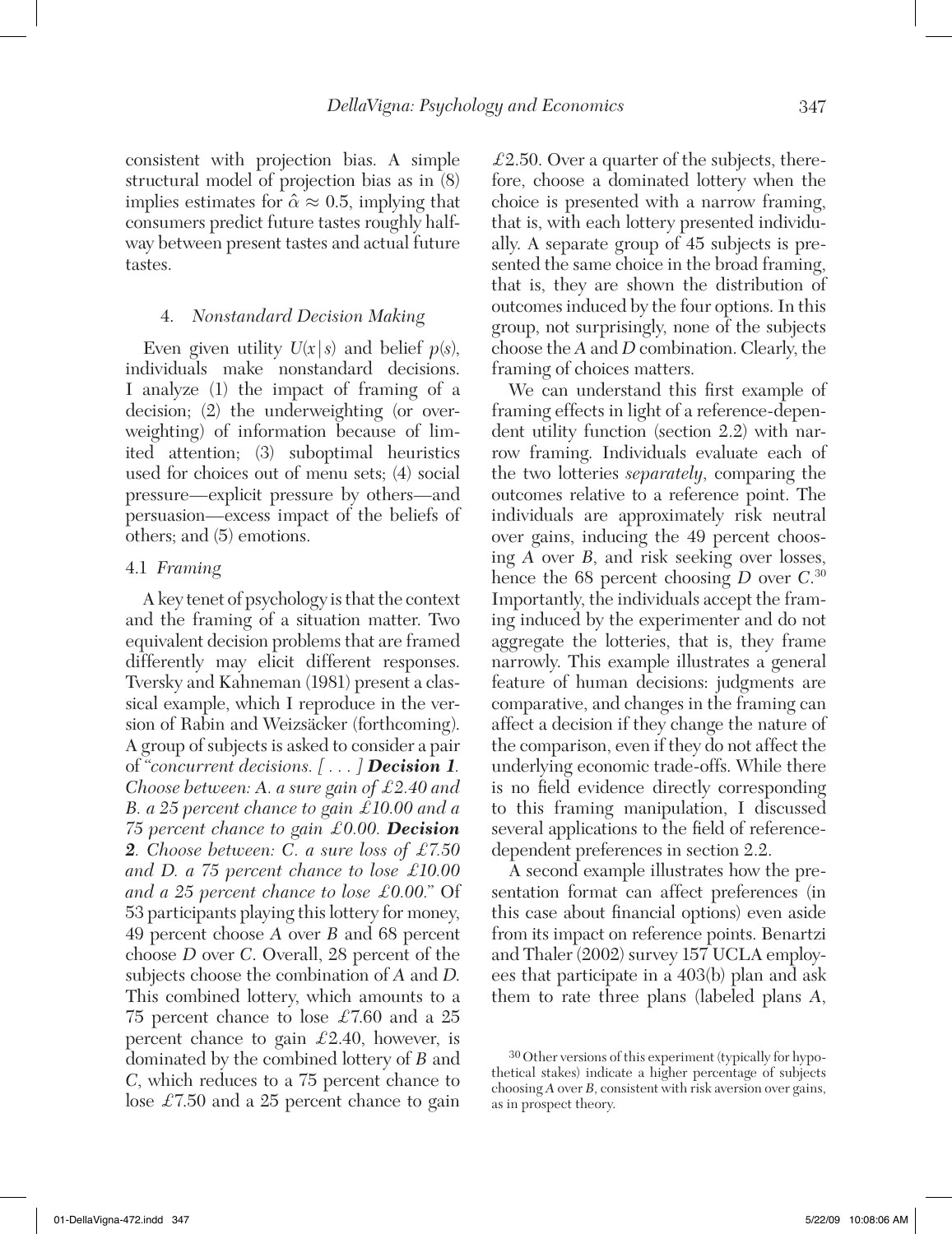*B*, and *C*): their own portfolio, the average portfolio, and the median portfolio. For each portfolio, they present the 5th, 50th, and 95th percentile of the projected retirement income from the portfolio (obtained using the Financial Engines retirement calculator). Given revealed preferences, one would expect individuals on average to prefer their own plan to the other plans. However, the own portfolio rating (3.07) is about the same as the average portfolio rating (3.05) and substantially lower than the median portfolio rating (3.86). Indeed, 62 percent of employees gave a higher rating to the median portfolio than to their own portfolio. Re-framing the decision in terms of ultimate outcomes, therefore, appears to affect preference substantially. However, an alternative interpretation is that these employees never considered the median portfolio in their retirement savings decision, and would have chosen it had it been offered. To address this explanation, Benartzi and Thaler (2002) survey 351 participants in a different retirement plan who were explicitly offered a customized portfolio and actively opted out of it. These employees rate their own portfolio, the average portfolio, and the customized portfolio, similarly reframed in terms of ultimate income. A majority (61 percent) of the employees prefers the customized portfolio (which they previously turned down) to their own portfolio. The choice of retirement savings, hence, depends substantially on the format of the choices presented. This framing effect presumably reflects the fact that consumers put too little weight on factors that determine ultimate returns, such as fees, or that they do not appreciate the riskiness of their investments.

A third example is the case in which the framing focuses the attention on different aspects of the options. Esther Duflo et al. (2006) estimate the impact of a match on IRA participation for low- and middleincome households using a field experiment. A random subsample of H&R Block customers are offered either no match, a 20 percent, or a 50 percent match on the first \$1,000 contributed to an IRA. The take-up rate increases from 2.9 percent in the control group to 7.7 percent in the 20 percent match group and to 14.0 percent in the 50 percent match group. The authors then compare this substantial increase to the response to a comparable match induced by tax credits in the Saver's Tax Credit program. The effective match rate for IRA contributions decreases from 100 percent to 25 percent at the \$30,000 household income threshold. Duflo et al. (2006) compare the IRA participation for households slightly below the threshold (\$27,500–\$30,000) to households slightly above the threshold  $(\$30,000-$ \$32,500). To control for other differences between these two income groups, they estimate the difference-in-difference relative to households in the same income groups that are however ineligible for the program. The difference in match rate lowers contributions by only 1.3 percentage points, a much smaller impact relative to the effects in the H&R Block field experiment. While there are a number of differences between the programs, a prominent factor is likely to be the simplicity of the H&R Block match that garnered more attention to the match. The next section presents further evidence about the impact of limited attention on economics decisions. This example illustrates the importance of considering behavioral factors such as framing in the design of public policy programs.

#### 4.2 *Limited Attention*

In the starkest form of the standard model, individuals make decisions using all the available information. Since Herbert A. Simon (1955), economists have attempted to relax this strong assumption and have proposed models in which individuals simplify complex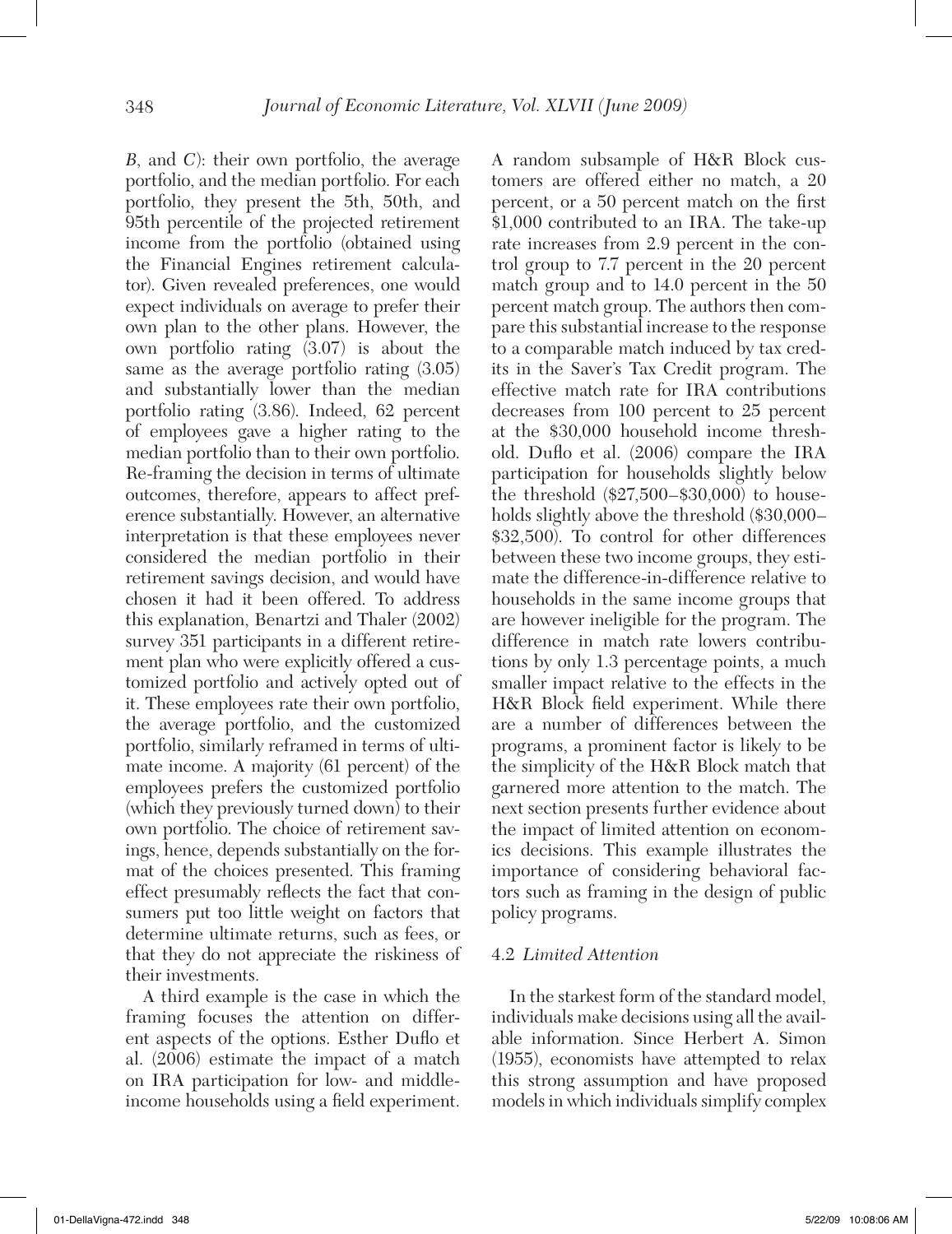decisions, for example by processing only a subset of information.<sup>31</sup> In economic experiments, the simplifying heuristics include thinking only one step ahead in dynamic problems (Gabaix et al. 2006).

The laboratory studies in psychology indicate that attention is a limited resource. In studies of dichotic listening (Donald E. Broadbent 1958), for example, subjects hear different messages in the right ear and in the left ear, and are instructed to attend to one of the messages. When asked about the other message, they remember very little of it. Moreover, in treatments in which they have to rehearse a sentence or a sequence of numbers while listening, their capacity to attend to a message is substantially lower.

I present here a simple model of attention as a scarce resource and derive testable implications. Consider a good whose value *V* (inclusive of price) is determined by the sum of two components, a visible component  $v$  and an opaque component  $o$ ,  $V = v + o$ . Due to inattention, the consumer perceives  $\vec{v}$  to *value to be*  $\hat{V} = v + (1 - \theta)\rho$ , where  $\theta$ denotes the degree of inattention, with  $\theta =$ 0 as the standard case of full attention. The interpretation of  $\theta$  is that each individual sees the opaque information *o*, but then processes it only partially, to the degree  $\theta^{32}$ . The inattention parameter  $\theta$  is itself a function of the salience  $s \in [0,1]$  of  $o$  and of the number of competing stimuli *N*:  $\theta = \theta(s, N)$ . Based on the psychology evidence, I assume that the inattention  $\theta$  is decreasing in the salience *s* and increasing in the competing stimuli  $N: \theta'_{s}$  $< 0$  and  $\theta'_{N} > 0$ . Inattention is zero for a fully salient signal:  $\theta(1,N) = 0$ . The consumer's demand is  $D[\hat{V}]$ , with  $D'[x] > 0$  for all *x*.

This model suggests, broadly speaking, three strategies to identify the inattention parameter  $\theta$ , which the papers described below undertake. The first is to compute how the valuation  $\hat{V}$  responds to a change in  $o$ ; the derivative  $\frac{\partial \hat{V}}{\partial o} = (1 - \theta)$  can be compared  $\frac{\partial \hat{V}}{\partial v} = 1$  to test for limited attention. Tanjim Hossain and John Morgan (2006) and Chetty, Looney, and Kroft (forthcoming) in the section on alcohol taxes follow this avenue. The second is to examine the response of consumer valuation to an increase in the  $\delta \sin \theta$  *salience s,*  $\frac{\partial \hat{V}}{\partial s} = -\theta'_{s}$ *, and test whether* it differs from zero. This is the strategy of Chetty, Looney, and Kroft (forthcoming) in their field experiment. The third strategy is to vary the number of competing stimuli *N*,  $\frac{\partial \hat{V}}{\partial N} = -\theta'_{N}o$ , and test whether this has an effect. This is the strategy of DellaVigna and Joshua M. Pollet (forthcoming) and Hirshleifer, Sonya Seongyeon Lim, and Siew Hong Teoh (forthcoming). All three of these strategies identify a piece of opaque information *o* with regards to which the decisionmakers are not fully attentive.

This research is subject to two caveats. The first caveat is that measuring the salience of information involves a subjective judgment, similar to the judgment involved in setting the reference point in prospect theory. While in most settings (such as the ones in this section) it is rather clear which features are visible and which are opaque, the psychology experiments do not provide a general criterion. The second caveat is that we do not address whether the inattention is rational or not. In general, models of limited attention can be rephrased as rational model with information costs in which less salient information has higher costs of acquisition. In most of the examples below, however, the opaque information is publicly available at a zero or small cost (for example, the information on earnings announcements), making

<sup>31</sup> John Conlisk (1996) provides an early survey of this literature. I discuss the model of inattention by Gabaix and Laibson (2006) in section 5.

<sup>32</sup> An alternative model (Raj Chetty, Adam Looney, and Kory Kroft forthcoming) posits that  $\theta$  is the probability that an individual perceives the opaque signal, rather than the degree to which each individual incorporates the signal. This alternative model leads to similar results but a more cumbersome solution for settings like an auction.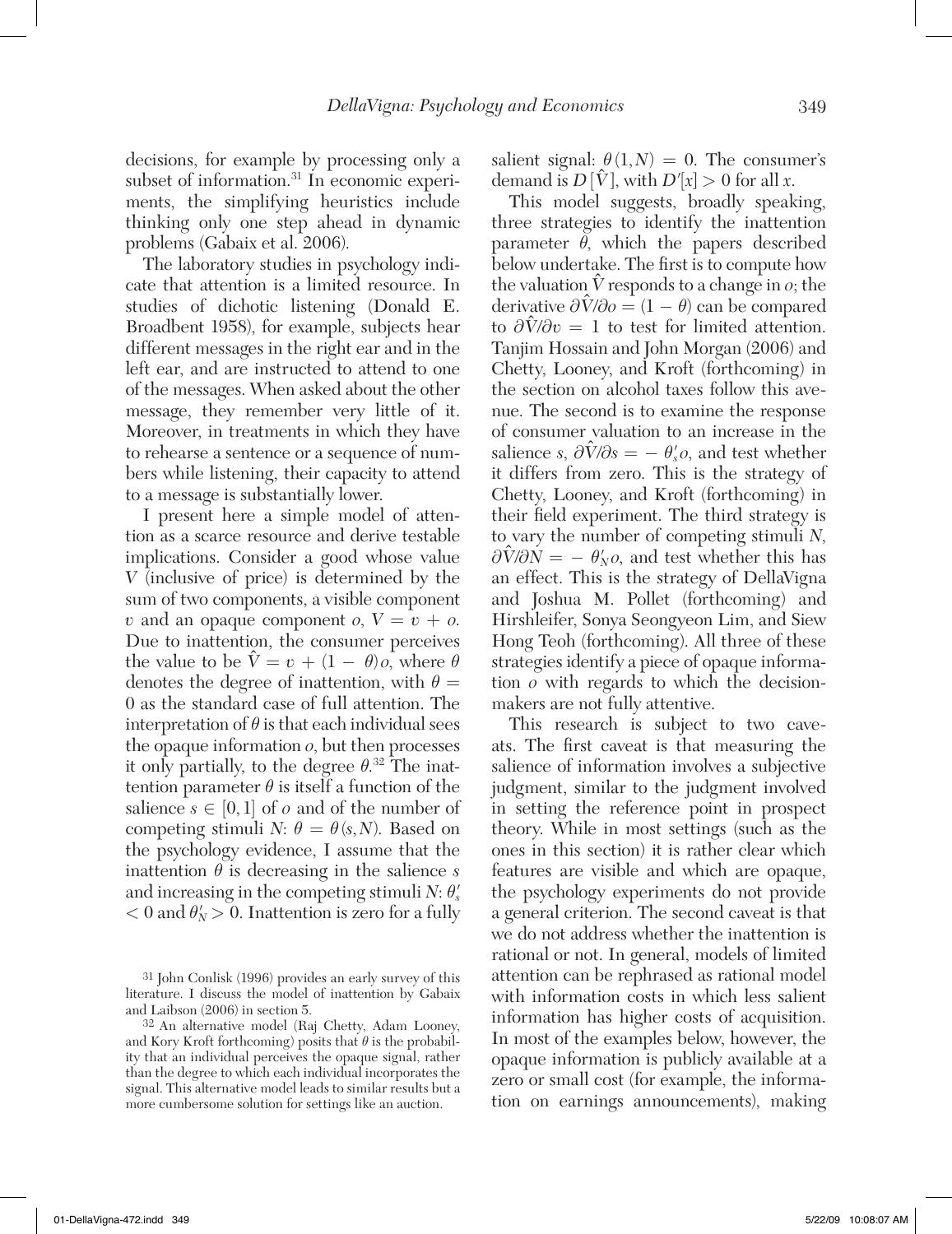a rational interpretation of the findings less plausible.

#### 4.2.1 *Inattention to Shipping Costs*

In eBay auctions, the price of an item is more vivid than the shipping cost, because the shipping cost is not listed in the item title and also because historically most purchases have not involved shipping. Define *v* as the value of the object and *o* as the negative of the shipping cost:  $o = -c$ . Since eBay is (essentially) a second price auction, the inattentive bidders bid their value net of the (perceived) shipping cost:  $b^* = v - (1 - \theta)c$ . The revenue raised by the seller is  $b^* + c = v + \theta c$ . A \$1 increase in the shipping cost *c*, therefore, increases revenue by  $\theta$  dollars. In the case of full attention  $(\theta = 0)$ , increases in the shipping cost have no effect on revenue. Hossain and Morgan (2006) examine these predictions with a field experiment. In the treatment *cLO*, they auction CDs with a \$4 reserve price and no shipping cost, while in treatment  $c_{HI}$  they auction CDs with a \$.01 reserve price and a \$3.99 shipping cost. The change in reserve price guarantees that the two auctions are equivalent for a fully attentive bidder. The average revenue raised in treatment  $c_{H}$  is \$1.79 higher (\$10.16 versus  $$8.37$ ) than in treatment  $c_{LO}$ , and is higher for nine out of ten CDs.33 These estimates imply substantial inattention:  $\hat{\theta} = 1.79/3.99$ = .45. A second set of auctions with higher shipping costs  $(c_{LO} = $2 \text{ and } c_{HI} = $6)$ , leads to smaller increase of revenue in the highshipping cost condition (\$12.87 vs. \$12.15), corresponding to an inattention parameter  $\hat{\theta} = 0.72/4 = .18$ .

#### 4.2.2 *Inattention to Nontransparent Taxes*

Chetty, Looney, and Kroft (forthcoming) study whether consumers are inattentive to

taxes that are not transparently factored in the price of a good, like indirect state taxes. They use data on the demand for items in a grocery store. Assume that demand *D* is a function of the visible part of the value *v*, including the price *p*, and of the less visible part *o*, in this case the state tax  $-tp$ : *D*  $= D[v - (1 - \theta)tp]$ . The change in logdemand Δ log *D* from making the tax fully salient  $(s = 1$  and hence  $\theta = 0$ ) is (linearizing the demand)  $\log D[v - tp] - \log D[v - (1 \theta$ *)tp*] =  $-\theta$ *tp*  $\times$  *D'*[*v* − (1 −  $\theta$ *)tp*]*/D*[*v* − (1)  $-\theta$ *tp*] =  $\theta$ *t* ×  $\eta_{D,p}$ , where  $\eta_{D,p}$  is the price elasticity of demand. (Since demand *D* is a function of value minus price,  $\eta_{D,p} = -pD'|v$ − (1 − θ)*tp*]/*D*[*v* − (1 − θ)*tp*].) Notice that the response is zero for fully attentive consumers ( $\theta = 0$ ). This implies  $\theta = \Delta \log D/t$  $\times$   $\eta_{D,p}$ ). Chetty, Looney, and Kroft (forthcoming) manipulate the salience of taxes with a field experiment. In a three-week period, the price tags of certain items make salient the after-tax price, in addition to indicating the pretax price. Compared to previous-week sales for the same item, and compared to items for which tax was not made salient, the average quantity sold decreases (significantly) by 2.20 units relative to a baseline level of 25, an 8.8 percent decline. Since the price elasticity  $\eta_{D,n}$ in this sample is estimated to be −1.59 and the tax is 7.375 percent, we can comand the tax is 7.575 percent, we can com-<br>pute  $\hat{\theta} = (-.088)/(-1.59 \times .07375) \approx .75.$ In a separate estimation strategy, Chetty, Looney, and Kroft (forthcoming) identify the impact on beer consumption of changes across States and over time in the excise and sales taxes. Since the excise tax is included in the price while the sales tax is added at the register, inattentive consumers should be more responsive to changes in the excise tax than to changes in the sales tax. Indeed, the first elasticity is substantially larger, leading to an estimate of the inattention parameter to an estimate of the mattention parameter<br>of  $\hat{\theta} = .94$ . Consumer inattention to nontransparent taxes is substantial.

<sup>33</sup> I exclude CDs that do not sell from this computation; the difference would be \$2.60 if they were included.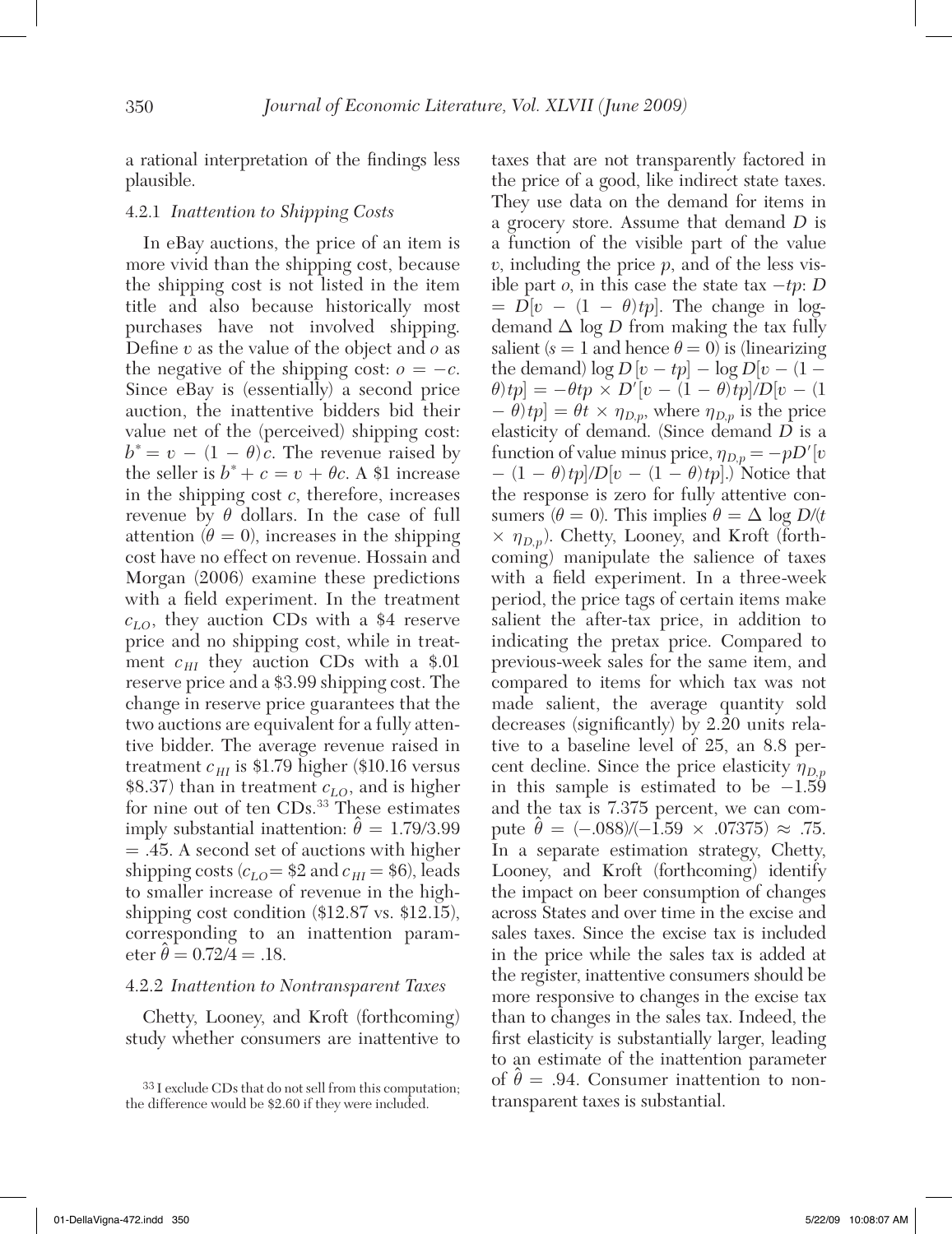#### 4.2.3 *Inattention to Complex Information in Rankings*

In other settings, the familiarity of information depends on the simplicity of the data format. Devin G. Pope (2007) studies the response of consumers to rankings of hospitals and colleges by the *U.S. News and World Report*. Each year, the company constructs a continuous quality score from 0 to 100 largely based on reputation scores, and then creates rankings based on this score. Both the scores and the rankings are published in the yearly report. While the continuous score contains all the information, the rankings are presumably easier to process (no. 5 hospital versus hospital with 89/100 score). Pope shows that, holding constant the quality score, hospital discharges respond significantly to differences in ranks among hospitals; similarly, college applications respond to differences in ranks among colleges. Pope (2007) also provides a calibration of the inattention or thinking costs necessary to justify this result.

#### 4.2.4 *Inattention to Financial News*

Limited attention among investors induces underreaction to newly released information and, hence, can explain anomalies such as momentum (Harrison Hong and Jeremy C. Stein 1999). Gur Huberman and Tomer Regev (2001) examine the case of the company EntreMed, an interesting example of underreaction to information. On November 28, 1997, *Nature* prominently features an article reporting positive results on a cure for a type of cancer for a drug patented by EntreMed. On the same day, the *New York Times* reports an article on the same topic on page A28. Unsurprisingly, the stock price of EntreMed increases by 28 percent. What is surprising is what happens next. On May 4, 1998, the *New York Times* publishes on the front page an article on EntreMed that is very similar to the article that it had already

published in November. Despite the fact that the article contains no new hard information, it leads to a 330 percent one-day return for EntreMed, and to a 7.5 percent one-day return for all bio-tech companies, moving billions in market capitalization. The stock price of EntreMed does not revert to the previous level over the whole next year.

While this is just a case study, it stresses the importance of studying systematically the response to new information. One important setting is the release of quarterly earnings news, and the consequent response of asset prices. To simplify, assume that *v* is the known information about cash flows of the company, and that *o* is the new information contained in the earnings announcement. On the day before the announcement, the company price is  $P = v$ . On the day of the announcement, the updated company value is  $v + o$ . However, since the investors are inattentive, the asset price *P* responds only partially to the new information:  $P = v + (1 - \theta)\rho$ . Over time, as the information makes its way to the inattentive investors (for example through additional articles as in the EntreMed case), the price incorporates the full value  $v + o$ . This implies that the short-run stock return  $r_{SR}$  equals  $r_{SR} = (1 \theta$ ) *o*/*v*; the long-run stock return  $r_{LR}$ , instead, equals  $r_{LR} = o/v$ . In this example, a measure of investor attention is (∂*rSR*/∂*o*)/(∂ *rLR*/∂*o*)  $= (1 - \theta)$ . (The division by  $(\partial r_{LR}/\partial \theta)$  is a renormalization that makes the measure scale invariant) The higher is the inattention, the smaller is the immediate response and the larger is the predictability of stock returns in the days following the announcement, a phenomenon known as postearnings announcement drift (Victor L. Bernard and Jacob K. Thomas 1989). Inattention leads to delayed absorption of information.

While this setting is highly stylized, similar results obtain after allowing for uncertainty and arbitrage, as long as arbitrage is limited by risk aversion and short investor horizons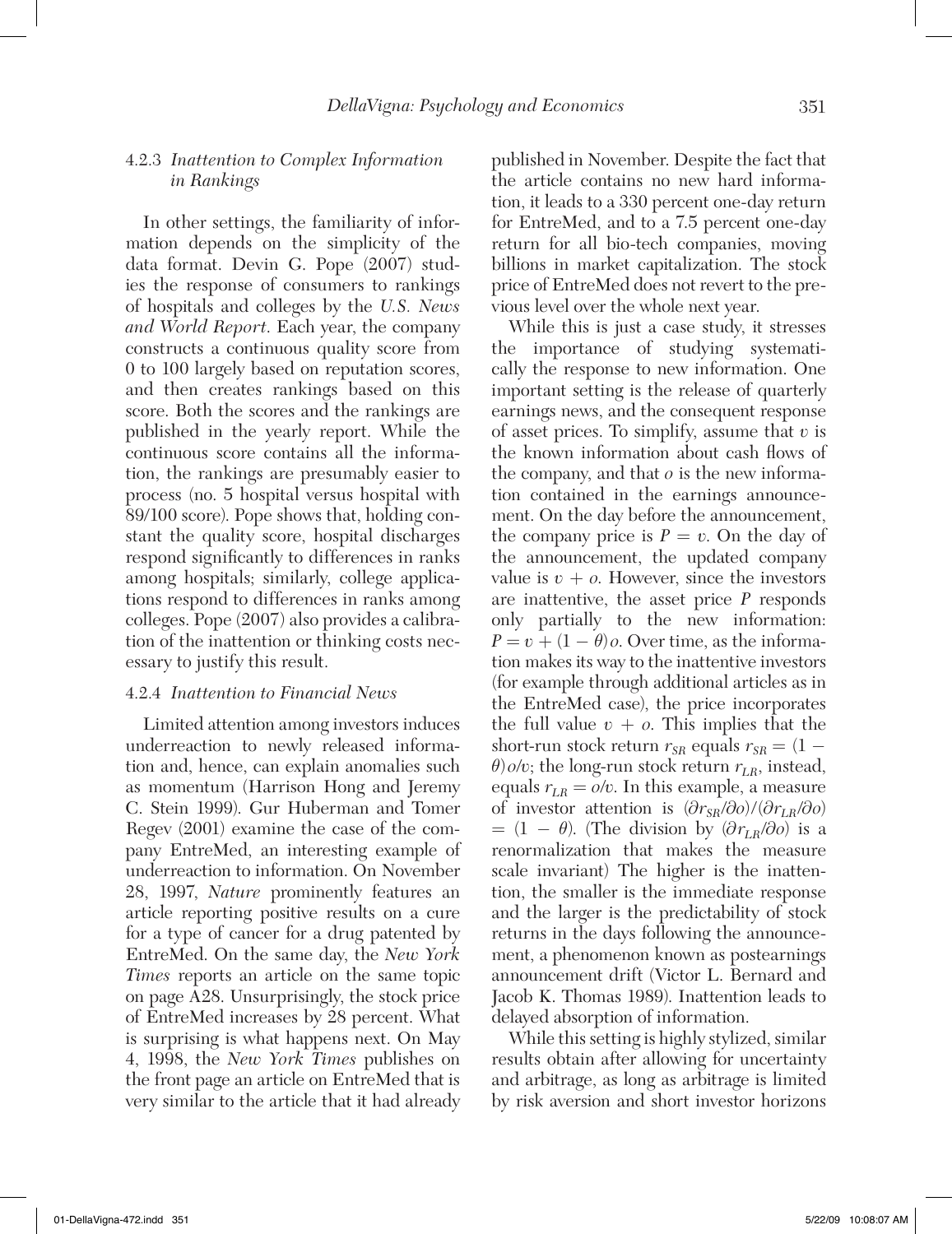(for example, DellaVigna and Pollet forthcoming). DellaVigna and Pollet (forthcoming) estimate the empirical counterpart of  $(\partial r_{SR}/\partial o)/(\partial r_{LR}/\partial o)$  using the response of returns *r* to the earnings surprise *o*. They measure returns in the two days surrounding an announcement  $(r_{SR})$  and over the seventy-five trading days from an announcement  $(r_{LR})$ . The immediate response captures 54 percent of the overall response, tures 54 percent of the overall response,<br>implying substantial inattention:  $\hat{\theta} \approx .46$ . If the delayed response is due to attention deficits, the delay should be even stronger when a higher share of investors are distracted (higher  $\theta$ ). DellaVigna and Pollet (forthcoming) use the weekend as a proxy of investor distraction. For announcements made on Friday, indeed, the share of immediate response  $\left(\frac{\partial r_{SB}}{\partial o}\right)/\left(\frac{\partial r_{LB}}{\partial o}\right)$  is 41 percent, implying  $\hat{\theta} \approx .59$ , consistent with higher inattention before the weekend. This provides an explanation for the observed release of worse earnings on Friday: companies maximizing short-term value release worse news on lowattention days.

In a similar context, Hirshleifer, Lim, and Teoh (forthcoming) analyze the impact of informational overload (high *N* in the framework above). They find that the incorporation of earnings news into stock prices is 20 percent slower on days in which more announcements take place. Increasing the amount of competing information accentuates the effect of limited attention.

Another related study is Lauren Cohen and Andrea Frazzini (2008), which analyzes how investors respond to indirect, and hence less salient news (low *s* in the framework above). They consider companies linked in the supplier–customer chain. When a customer company announces substantial earnings news, the news affects also the supplier, but this indirect effect is less likely to attract attention. Indeed, Cohen and Frazzini (2008) show that suppliers of companies which experience declining stock

returns have lower stock returns one to three months later. They measure the speed of the response of returns to news about the customer company using  $(\partial r_{SB}/\partial o)/(\partial r_{LR}/\partial o)$ , where  $r_{SR}$  is the one-month return and  $r_{LR}$  is a seven-month return. They find that, for the customer company, 93 percent of the overall response occurs in the initial month; for the supplier company, instead, only 60 percent of the overall response occurs in the first month, suggesting substantial inattention to indirect links.

A final dimension of salience *s* is the temporal distance. Holding constant the informativeness, information that is further into the future (or past) is less likely to be salient. In general, it is difficult to control for informativeness, since information that is further away is usually less relevant or less precisely estimated. DellaVigna and Pollet (2007) address this issue by considering future demand shifts due to demographics. Unlike other demand determinants, cohort size shifts are highly predictable even ten years into the future. For example, if a large cohort is born in 2006, school bus companies in 2012 are going to experience a forecastable increase in demand and, if the market is not perfectly competitive, in profits. If investors are perfectly attentive, this increase will be incorporated into returns already in 2006 and stock returns from 2006 to 2012 will not be predictable using demographic information. However, if investors neglect information beyond five years into the future, the stock prices will increase only in 2007, and stock returns from 2006 to 2012 will be predictable using public information on demographics. Using data for 48 industries from 1939 to 2003, DellaVigna and Pollet show that the growth rate in demand due to demographics five to ten years ahead forecasts stock returns in an industry positively. These results are consistent with inattention to information further than approximately five years into the future.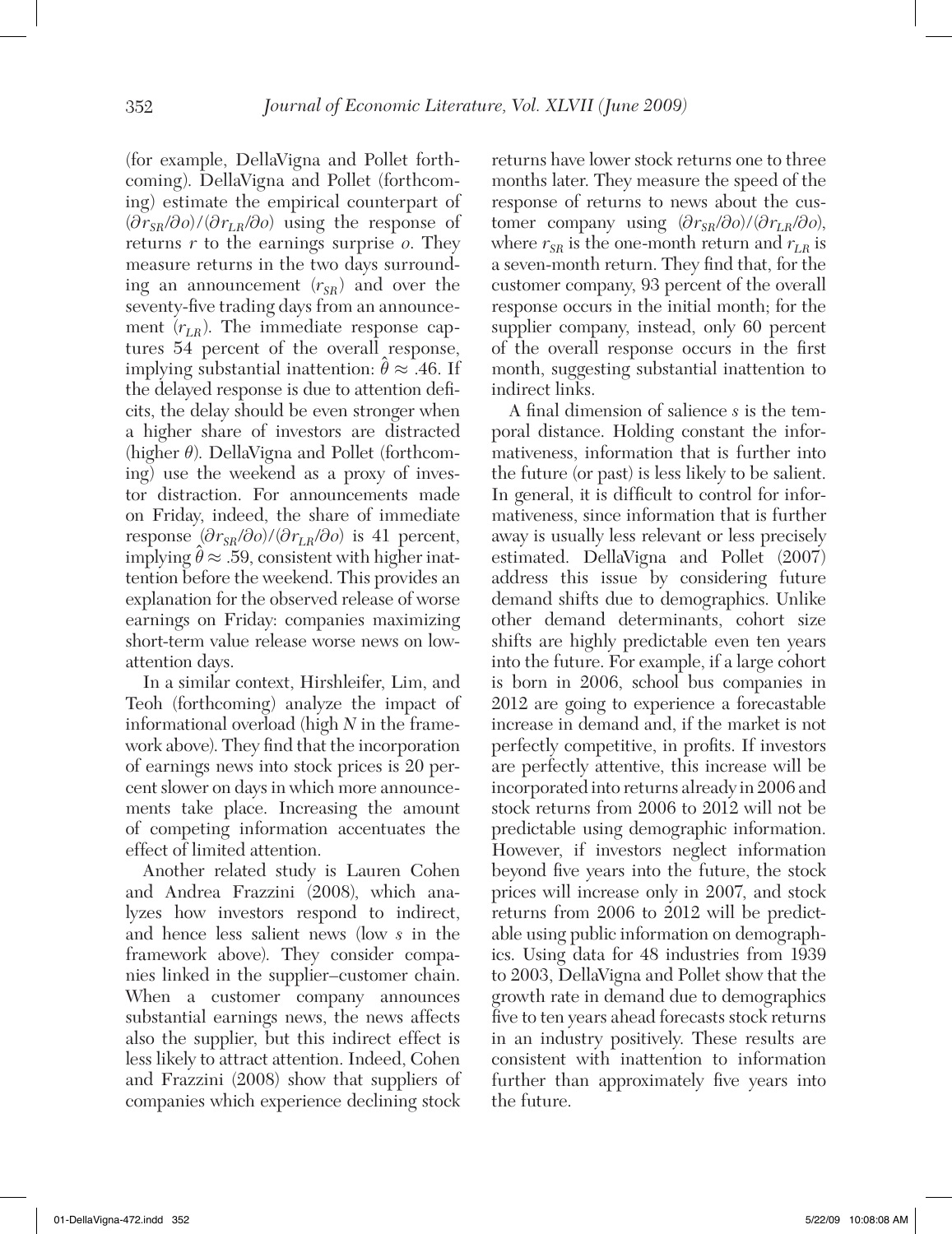#### 4.2.5 *Summary*

Limited attention helps explain the (partial) neglect of (1) shipping costs in eBay auctions; (2) nontransparent taxes; (3) complex information in rankings; (4) earnings news, especially before weekends and on days with more competing news; (5) news about linked companies; and (6) demand shifts in the distant future. As an example of application to another field, a literature on inattention in macroeconomics developed from the models of sticky information of *N*. Gregory Mankiw and Ricardo Reis (2002) and of rational inattention of Christopher A. Sims (2003).

#### 4.3 *Menu Effects*

In this section, I consider choices out of a (typically large) menu set, such as for investment options or politicians on a ballot. The evidence in psychology suggests that individuals use (at least) five suboptimal heuristics to simplify these decisions: (1) *excess diversification* (or *1/n heuristic*), (2) *preference for the familiar*, (3) *preference for the salient*, (4) *choice avoidance*, and (5) *confusion in implementing the choices.*

#### 4.3.1 *Excess Diversification*

Individuals facing a complex choice may simplify it by diversifying excessively across the options. An example in psychology is Itamar Simonson (1990). In a first treatment (simultaneous condition), students in a class chose snacks to be consumed over the next three class meetings, one per meeting. In a second treatment (sequential condition), the subjects chose the snack sequentially on each of the three class meetings. In the simultaneous condition, the subjects display excess diversification: 64 percent of subjects chose three different snacks, while in the sequential condition only 9 percent of subjects made this choice.

Benartzi and Thaler (2001) study whether excess diversification applies to 401(k)

investments. As a special case, they study the case of equal diversification across the *n* available options, the *1/n heuristics.* They use aggregate data on the 1996 plan assets for 162 companies that offer an average of 6.8 plan options. Lacking individual-level data, they study an aggregate implication of the 1/*n* heuristic. If individuals divide their investments approximately equally across options, their exposure to equity will be increasing in the availability of equity options in the  $401(k)$ plan. Across plans, Benartzi and Thaler estimate the relationship

(9) *%Invested In Equity* =  $\hat{\alpha}$  + .36(.04)

## $\times$  *%Equity Options* +  $\hat{B}X$

(s.e. in parentheses), where the control variable *X* is the availability of employer stock in the portfolio. In companies with an equity share that is 10 percentage points higher, the employees invest 3.6 percent more in equity plans. This finding is consistent with a weak form of the 1/*n* heuristic (If the employees followed the 1/*n* heuristics strictly, the coefficient should be 1 rather than .36). A confound is that the equity content of a plan may be designed to cater to the preferences of the employees, resulting in reverse causation.

Huberman and Wei Jiang (2006) investigate the investor diversification using a data set on the individual choice of employees in 647 401(k) plans managed by Vanguard. They estimate specification (9) at the individual level with a large set of individual-level and plan-level controls *X*. They obtain the relationship %*Invested In Equity* =  $\hat{\alpha}$  + .29 (.11)  $\times$  *%Equity Options* +  $\hat{B}X$  for funds with less than ten options and %*Invested In Equity*  $= \alpha + .07(.09) \times \%$  *Equity Options*  $+ \hat{B}X$ for funds with more than ten options. The relationship predicted by the 1/*n* heuristic, therefore, is present when the number of funds is small (as in the Benartzi and Thaler sample), but not when the number of funds is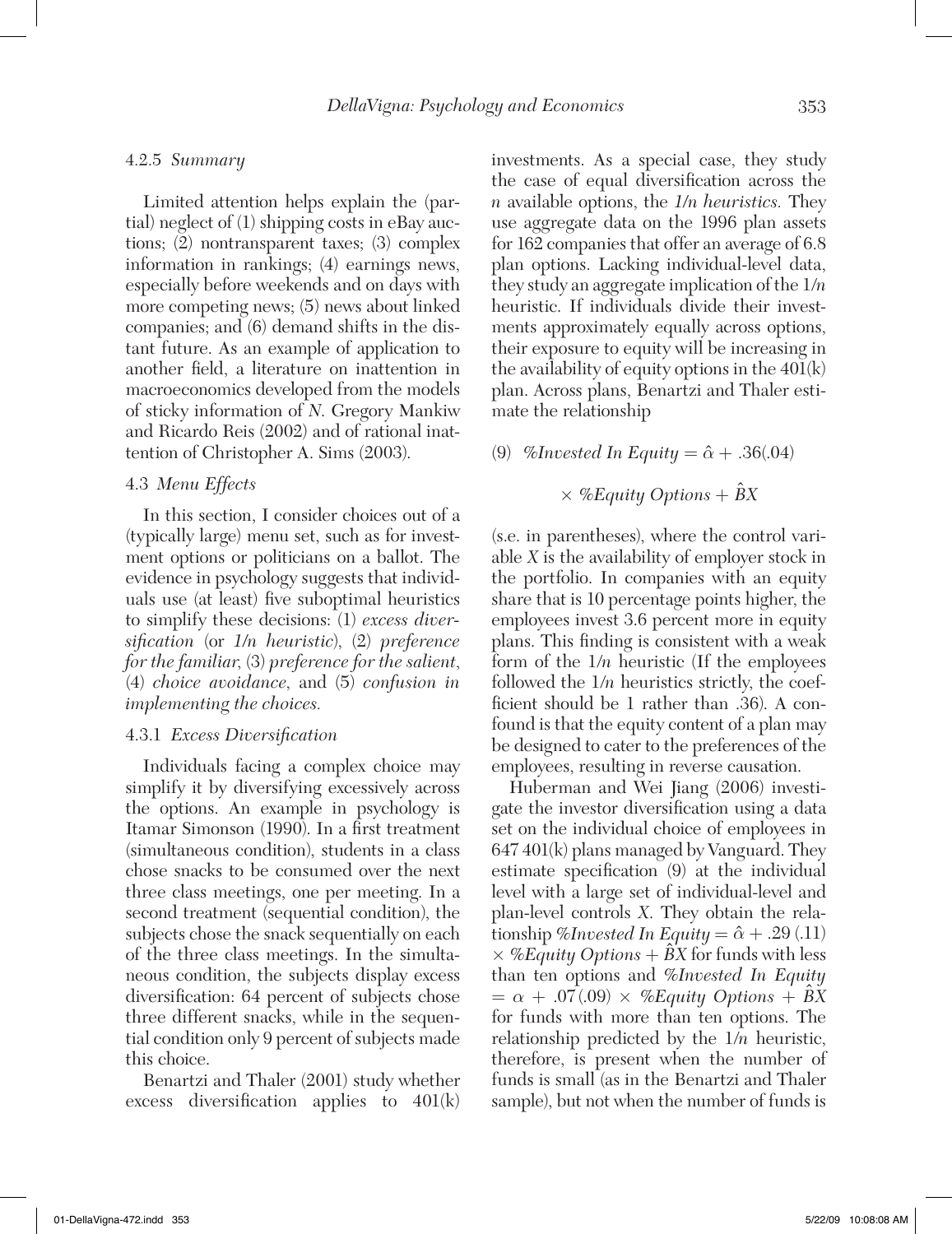large. Huberman and Jiang provide additional evidence suggesting that the predictive power of the 1/*n* heuristic is low. In particular, the number of funds chosen by employees hardly responds at all to the number of investment options offered in the plan. (This test differs from the one above as it is not conditional on equity vs. nonequity choices.) There is some evidence of a *conditional 1/n heuristic*: conditional on the allocations chosen, individuals allocate their savings approximately equally. Thirty-seven percent of employees follow this behavior among employees investing in four funds, 26 percent among employees investing in five funds, and 53 percent among employees investing in ten funds; the behavior is instead not common for nonround numbers. Overall, some employees use a version of the 1/*n* heuristic when the number of investment options is small; when the number is large, other heuristics, which I discuss next, are at play.

#### 4.3.2 *Preference for the Familiar*

A different heuristic to simplify complex decisions is the choice of a familiar option. This tendency is widespread among individual investors. Investors in the United States, Japan, and the United Kingdom allocate 94 percent, 98 percent, and 82 percent of their equity investment, respectively, to domestic equities (Kenneth R. French and Poterba 1991). While the preference for own-country equity may be due to costs of investments in foreign assets, the same pattern appears for within-country investment. Huberman (2001) documents the geographical distribution of the shareholders of the Regional Bell companies. The fraction invested in the own-state Regional Bell is 82 percent higher than the fraction invested in the next Regional Bell company. The preference for the familiar occurs despite substantial costs of underdiversification.

A particularly egregious case is the preference for own-company stock. On average, employees invest 20–30 percent of their discretionary funds in employer stocks (Benartzi 2001), despite the fact that the employees' human capital is already invested in their company. This choice does not reflect private information about future performance. Companies where a higher proportion of employees invest in employer stock have lower subsequent one-year returns, compared to companies with a lower proportion of employee investment.

The preference for familiar options is consistent with ambiguity aversion. As in the classical Daniel Ellsberg (1961) paradox, investors that are ambiguity averse may prefer an investment with known distribution of returns to an investment with unknown distribution, even if the average returns are the same for the two investments, and despite the benefits of diversification.

#### 4.3.3 *Preference for the Salient*

Barber and Odean (2008) show that individual investors simplify complex portfolio decisions also by choosing a salient option. Using individual trading data, they show that individual investors are net buyers of companies with unusually high, or low, performance in the previous day, of companies with high trading volume, and of companies in the news. The effects are large: for companies in the highest or lowest decile of the previous day's returns, the Buy–Sell imbalance (Buy−Sell/ (Buy+Sell)) for individual investors is 20 percentage points higher than for companies in the fifth decile. These results suggest that individuals solve the informational overload problem of which stocks to buy by picking companies that stand out. The same problem does not present itself for stock sales, since most investors own only a small number of stocks at any given time. This asymmetric pattern for stock purchases and sales could, however, also be due to short-sale constraint: individual investors would like to sell stocks that are "salient" but cannot do so due to the short-sale constraints. Consistent with the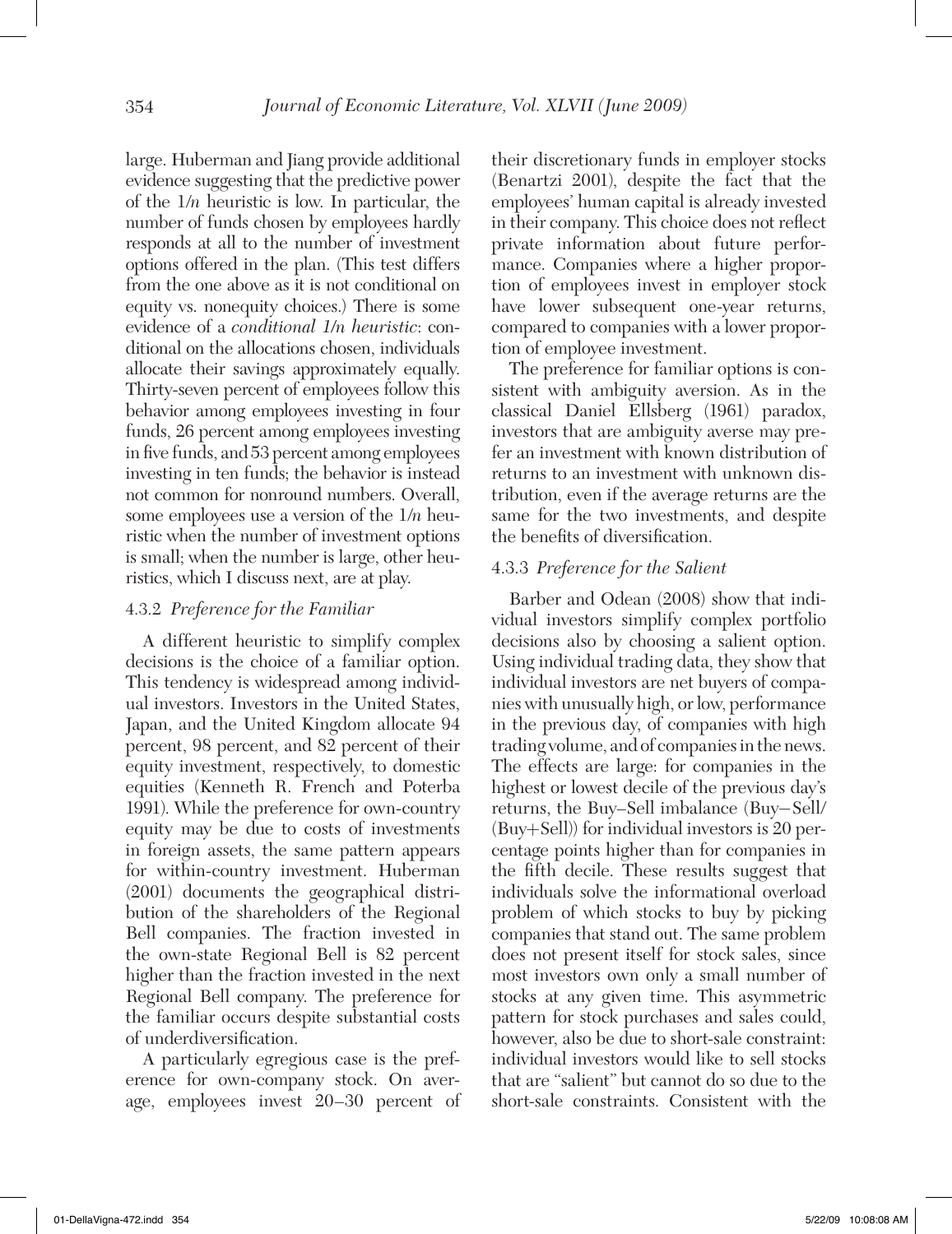inattention explanation, Barber and Odean (2008) show that the Buy–Sell imbalance patterns are similar for stock that the individual investors already own and that, hence, they could easily sell.

The preference for the salient takes different forms in different contexts. In the choice of candidates on a ballot, the first politician on the list stands out. A long-standing literature in political science, going back to Henry Bain and Donald S. Hecock (1957), examines the effect of the order of candidates on a ballot. Among the most convincing studies, Daniel E. Ho and Kosuke Imai (2008) provides evidence that the order matters even when it is randomly determined. They exploit the natural experiment induced by the California voting system that, since 1975, explicitly randomizes the ballot order of candidates across Assembly Districts. They show that in the 1998 and 2000 general elections a minor party candidate experiences on average a 10 percent increase in votes when first on the list. The effect is instead very small for candidates of the major parties, suggesting that irrelevant information is used as a tiebreaker for cases in which the decisionmaker has less information. In primary elections, in which candidates are on average less known, the effect is stronger: the impact of being first in the list is on average a 20 percent increase, roughly 1.6 percent of the party vote.

#### 4.3.4 *Choice Avoidance*

The fourth heuristic used to deal with difficult decisions is perhaps the most surprising: avoiding the choice altogether, possibly in favor of the default action. In a field experiment, Sheena S. Iyengar and Mark R. Lepper (2000) compare the behavior of consumers in an upscale grocery store, where at some times consumers were offered the opportunity to taste six jams (the simple-choice treatment), while at other times the tasting included twenty-four jams (the difficult-choice treatment). They find that,

in the twenty-four-jam condition, more consumers stop to sample jams (145 versus 104 customers), but substantially *fewer* buy jams (four versus thirty-one customers). This finding is surprising in light of the fact that in the standard model more choice can only lead to increased purchases. The explanation for this counterintuitive phenomenon is that when the choice is difficult, for example because the choice set is large, individuals find the decision stressful and look for ways to avoid the choice.

Marianne Bertrand et al. (forthcoming) examine the impact of a small or large menu set in the context of a field experiment on the mailing of 50,000 loan offers in South Africa. The authors randomize, among other things, the format of the table illustrating the use of the loan. The small-table format lists only one loan size as an example, while the big-table format presents four different loan sizes. The finding is consistent with the choice avoidance results. The take-up in the small-table format is .6 percentage points larger compared to a baseline of 8 percentage points, an effect size equivalent to a reduction of the (monthly) interest rate by 2.3 percentage points.

Choi, Laibson, and Madrian (2006) also provide evidence from a field experiment that a smaller number of investment options increases participation in a 401(k) plan. Participation increases by 10 percentage points when nonparticipating employees receive a card that allows them, if mailed back, to enroll in a default plan (3 percent contribution in a balanced fund).<sup>34</sup>

<sup>34</sup> The increase may be due to a reminder effect of the card. However, in other settings, reminders, and more generally financial education, do not have such large effects. For example, Carroll et al. (forthcoming) sent a survey including five questions on the benefits of employer match to 345 employees that were not taking advantage of the match. A control group of 344 employees received the same survey except for the five specific questions. The treatment had no significant effect on the savings rate.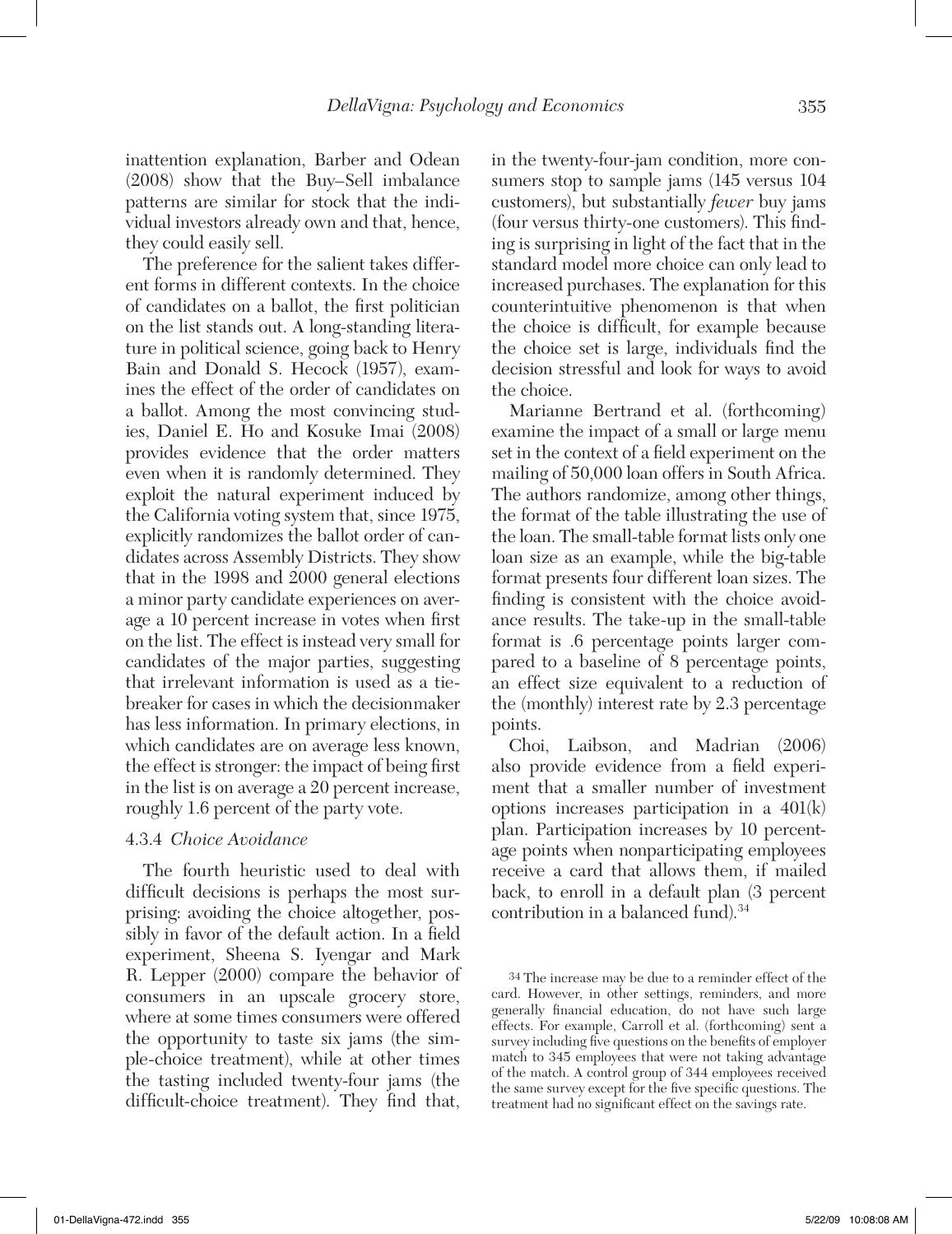#### 4.3.5 *Confusion*

A final category of behavior, confusion, differs from the previous heuristics in that it does not reflect a preference, whether to avoid difficult choices or for salient options, but simply an error in the implementation of the preferences. As such, it differs from most behavioral phenomena that reflect a directional bias. A first setting is the choice of a political candidate among those in a ballot. Kelly Shue and Erzo F. P. Luttmer (forthcoming) consider California voters in the 2003 recall elections and exploit the random variation in the placement of candidates on the ballot, similarly to Ho and Imai (2008). They find that the vote share of minor candidates is significantly higher for candidates whose name on the ballot is adjacent to the name of a major candidate. While this phenomenon could be due to a spillover in attention, confusion is a more likely explanation: the effect of horizontal adjacency (a name to the right or to the left of the major candidate) is almost entirely due to adjacency on the confusing side. For example, in the sequence *Bubble, Candidate A, Bubble, Schwarzenegger, Bubble, Candidate B*, it is Candidate *B* that benefits from the presence of a major candidate, since some voters mistake its bubble for the bubble of Schwarzenegger. Candidate *A* does not benefit, nor do candidates located at a diagonal adjacency. Further, the spillover of votes is larger for more confusing voting methods (such as punch cards) and for precincts with a larger share of lower-education demographics that are more likely to make errors when faced with a large number of options. This method allows for a measure of confusion. Across different voting methods, about 1 in 300 voters meaning to vote for a major candidate instead vote for a minor candidate. The phenomenon hence is small but not irrelevant. Importantly, it can have an aggregate effect, since confusion is likely to have a different prevalence among the voters of different major candidates.

Interestingly, Michael S. Rashes (2001) identifies a similar phenomenon in the trades of two companies, MCI and MCIC. The ticker for the MCI communication company is MCIC, while MCI is the ticker for a littleknown closed-end mutual fund, Massmutual Corporate Investors. Some investors attempting to trade shares of the larger communication company confuse tickers and trade the mutual fund company instead, resulting in a .56 correlation between the two trading volumes. This occurs despite the difference in fundamentals: the MCIC company, for example, has only a .03 correlation in volume with the communication company AT&T. The mistrading causes a smaller, but still significant correlation of stock returns. Arbitrage moderates the impact of confusion on stock returns, but does not fully eliminate it. Using the correlation in volume and the average volume of trade for the two companies, one can compute the incidence of confusion among MCIC investors: about 1 in 2,000 trades are placed in error, a confusion rate smaller than the confusion rate displayed by California voters.35

#### 4.3.6 *Summary*

When choosing from a large menu of options, decisionmakers: (1) (to same extent) diversify excessively across the options; (2) choose familiar options, such as own-country or own-company stock; (3) choose salient options in investment choice or at the ballot; (4) avoid the choice and do not invest (or do not purchase); (5) display some confusion in implementing their choices.

<sup>35</sup> Assume that the volume (number of trades) of MCIC  $V_{MCIC,t}$  equals a constant  $\alpha$  plus the shares traded due to confusion,  $s \times V_{MCI,t}$  where *s* is the share of investors of MCI that incorrectly trade MCIC:  $V_{MCI,t} = \alpha + sV_{MCIC,t}$ . Given a simple correlation coefficient between the daily volumes  $V_{MCL,t}$  and  $V_{MCL,t}$  of .56, we can infer  $\hat{s} \hat{s} = .56 \times$  $s.d. (V_{MCLt})/s.d. (V_{MCLC,t}) \approx .56 \times 10^{-3}.$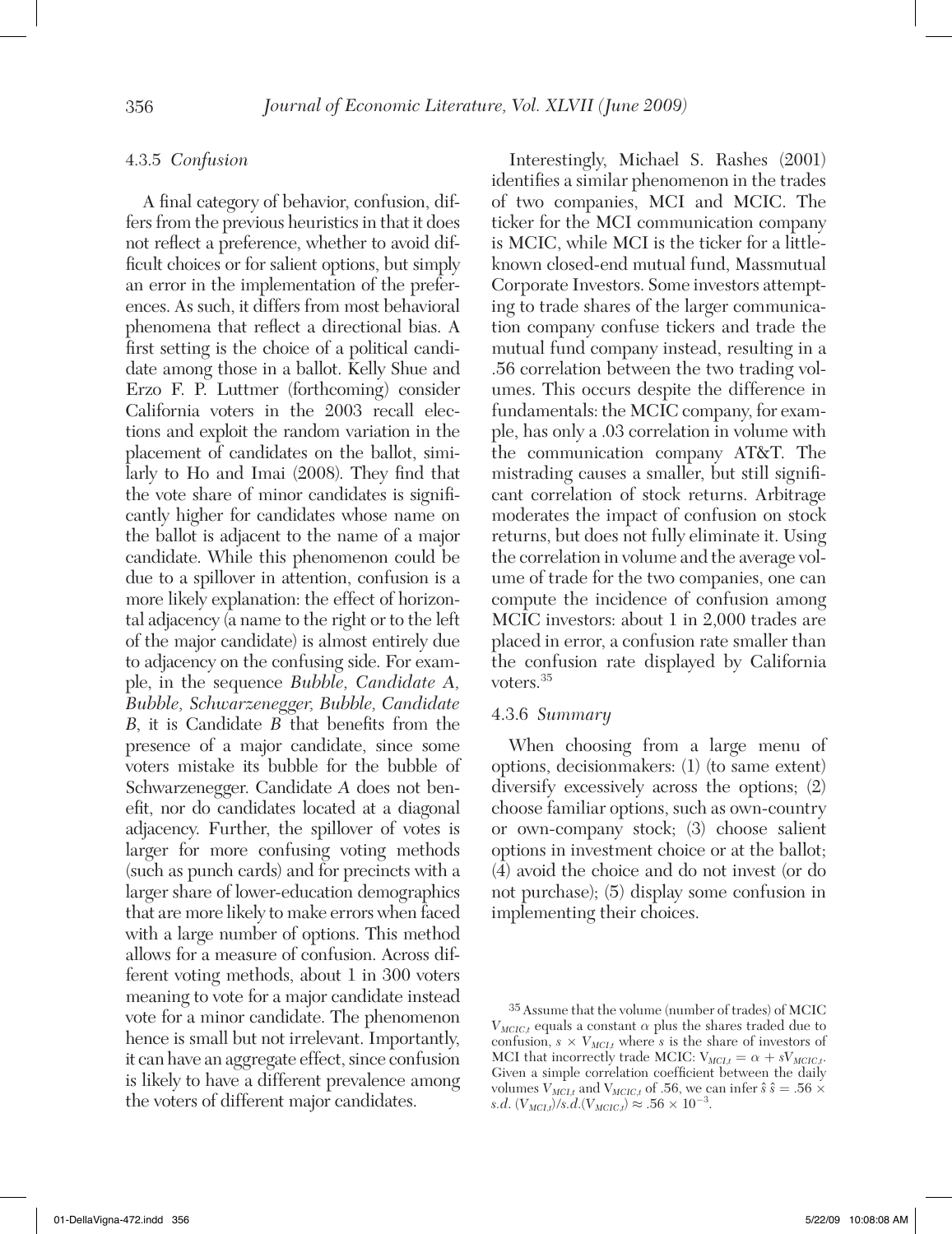#### 4.4 *Persuasion and Social Pressure*

#### 4.4.1 *Persuasion*

In the standard model, individuals take into account the incentives of the information provider. The neglect of these incentives can lead to excess impact of the beliefs of the information provider, which I label *persuasion*. An example from a laboratory experiment is Daylian M. Cain, Loewenstein, and Don A. Moore (2005). The subjects are paid for the precision of the estimates of the number of coins in a jar. Since they see the jar only from a distance, they have to rely on the advice of a second group of subjects, the advisors, that inspect the jar from up close. The two experimental treatments vary the incentives for the advisors. In a first treatment, the advisors are paid for how closely the subjects guess the number of coins; in a second treatment, the advisors are paid for how high the subjects' guess is. Despite the fact that the incentives are common knowledge, the estimate of the subjects is 28 percent higher in the second treatment. The subjects do not discount enough for the conflict of incentives of the advisors.

In a financial setting, Malmendier and Devin Shanthikumar (2007) analyze how small and large investors respond to recommendation by analysts. Analyst forecasts are notoriously biased upward—94.5 percent of recommendations are Hold, Buy, or Strong Buy—and affiliated analysts are even more biased. Malmendier and Shanthikumar (2007) show that large investors take into account this bias and discount the information: for example, they respond to a Hold recommendation by selling the shares of a company, and they discount heavily positive recommendations by affiliated analysts. Small investors, instead, are subject to persuasion. They follow the recommendations literally for example holding a stock in response to a Hold recommendation—and do not discount

for the additional distortions due to analyst affiliation.

In a political setting, DellaVigna and Ethan Kaplan (2007) tests whether the information provided by a news source convinces on average its audience. They exploit the geographical variation in the introduction in the cable programming of the Fox News Channel, a more conservative channel relative to the preexisting news sources (CNN and the networks). They show that Fox News availability in the town cable programming in 2000 is largely idiosyncratic, conditional on a set of controls. Using the voting data for 9,256 towns, they find that the vote share for Republicans in 2000 is half-a-percentage point higher in the towns offering Fox News. They estimate that Fox News convinced 5 to 30 percent of the audience that was not already Republican, depending on the audience measure. The effect is of about the same size for the Presidential candidates and for the U.S. Senate candidates, which Fox News does not cover. This indicates that the effect of Fox News extends beyond the candidates covered to the general political beliefs of the voters. The impact of Fox News can be a temporary effect for Bayesian voters that are learning about the bias of Fox News or a persuasion effect for nonrational voters that do not take sufficiently into account the political orientation of Fox News.

#### 4.4.2 *Social Pressure*

A separate reason for excess impact of the beliefs of others is the pressure to conform, or social pressure (Akerlof 1991). Two classical laboratory experiments illustrating the power of social pressure are Solomon E. Asch (1951) and Stanley Milgram (1963). In one of the Asch (1951) experiments, the subjects are shown two large white cards with lines drawn on them: the first card has three lines of substantially differing length on them, while the second card has only one line. The subjects are asked which of the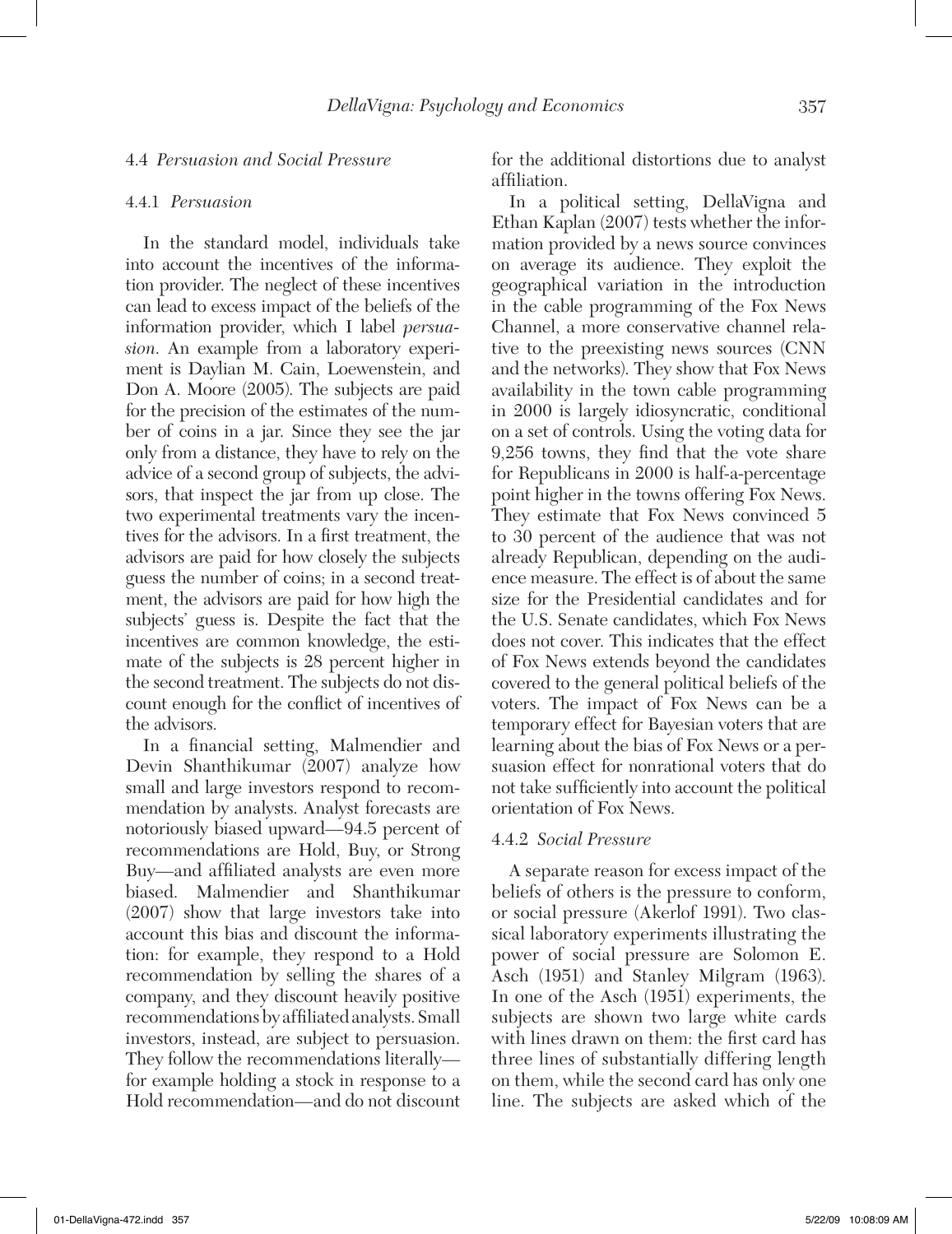lines in the second card is closest in length to the line in the first card. In a control treatment, the subjects perform the task in isolation and achieve 98 percent accuracy. In the high-social-pressure treatment, the subjects choose the line of comparable length after four to eight subjects (who, unbeknownst to them, are confederates) unanimously choose the wrong answer. On average, over a third of subjects give the wrong answer to avoid disagreeing with the unanimous judgment of the other participants. While this result could be interpreted as social learning, the learning is unlikely to be about the length of the line, but possibly about the rules of the experiment. It should also be pointed out that the subjects were not paid for accuracy.

In the Milgram (1963) experiment, a group of subjects is told that their task is to monitor the learning of another subject (a confederate) and to inflict electric shocks on this subject when he makes an error. Encouraged by the experimenter, 62 percent of the subjects escalate the electric shocks up to a level of 450 volts, despite hearing the subject scream in pain. This proneness to obedience comes as a surprise to the subjects themselves. When a different group of forty subjects is provided with a description of the experiment and asked to predict how far subjects would go in inflicting shocks, no one predicts that 450 volts would be reached.

In the field, social pressure is hard to distinguish from rational diffusion of information. In some studies, however, the social pressure motive is evident. Luis Garicano, Ignacio Palacios-Huerta, and Canice Prendergast (2005) measure the length of extra time that referees assign at the end of a game of soccer; in the extra time the teams can score goals. They find that referees on average give twice as much extra time (four minutes versus two minutes) when the extra time is bound to advantage the local team (one goal behind) than when it is bound to hurt it (one

goal ahead). The effect is larger when stakes are higher (toward the end of the season) and when the social pressure is larger (larger attendance at the game). Referees respond significantly to pressure by the local public, despite official rules on what determines the length of extra time.

Some of the *peer effect* literature also points to the importance of social pressure. Falk and Andrea Ichino (2006) measure the effect of peer pressure on task performance. High school students in Switzerland were recruited to perform a one-time job for a flat payment; they were instructed to stuff letters into envelopes for four hours. The control group of eight students did the task individually, while the treatment group of sixteen students worked in pairs (but each student was instructed to stuff the envelopes individually). Students in the treatment group stuffed significantly more envelopes (221 versus 190), and coordinated the effort within group: the within-pair standard deviation of output is significantly less than the (simulated) between-pairs standard deviation.

While the results of Falk and Ichino (2006) could also be due to social learning, Mas and Enrico Moretti (forthcoming) presenting direct evidence of social pressure. They find that high-productivity cashiers in a supermarket chain increase the productivity of coworkers that are present in the same shift. The effect is not due to exchange of information, such as on a price tag. The positive peer effect occurs only when the more productive coworker is behind and therefore can observe the other worker's productivity. The effect is quite large: a one percent increase in the average permanent productivity of the workers behind increases the productivity of the peer by .23 percent; the effect is even larger for coworkers that are working at a closer distance. There is no effect of a highly productive coworker in front. This suggests that the peer effect in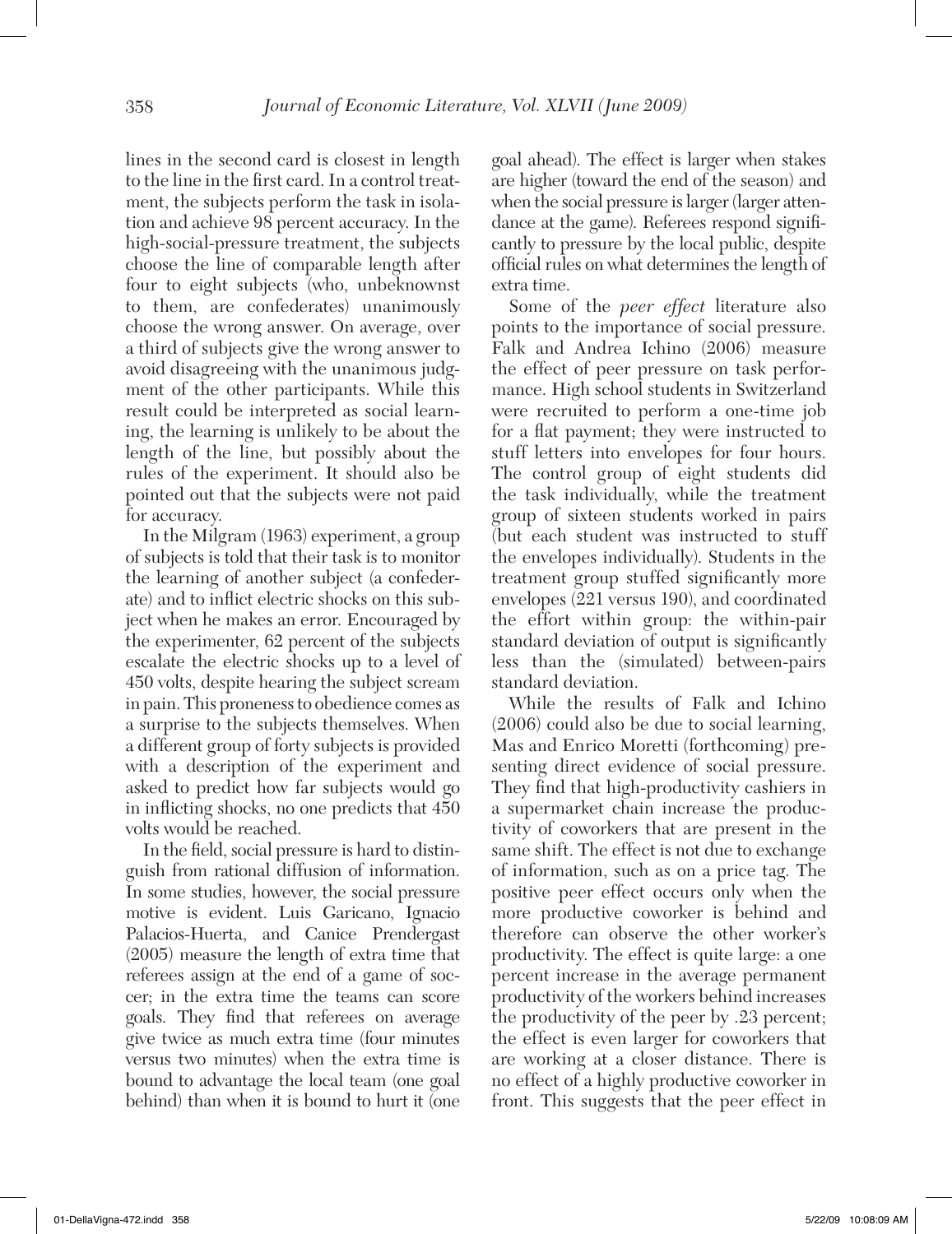productivity is entirely due to the social pressure induced when a worker feels observed by a high-productivity coworker.

#### 4.5 *Emotions*

Some of the previous phenomena, such as self-control problems, social preferences in giving, and projection bias in food purchase are likely mediated (at least partially) by emotional states, respectively temptation, empathy, and hunger. In section 2.3, for example, I discussed how the transient effect of a "gift" in the Gneezy–List (2006) field experiment points to the role of emotions in gift-exchange behavior. A large literature in psychology suggests that emotions play an important role in decision making, and that different emotions operate very differently (Loewenstein and Lerner 2003). In this section, I consider two examples of emotions, mood and arousal, for which field evidence is available.

In psychology studies, even minor mood manipulations have a substantial impact on behavior and emotions. For example, on sunnier days, subjects tip more at restaurants (Bruce Rind 1996) and express higher levels of overall happiness (Norbert Schwarz and Gerald L. Clore 1983). In the field, mood fluctuations induced by the weather affect stock returns, despite the fact that daily weather fluctuations are unlikely to affect fundamentals. Days with higher cloud cover in New York are associated with lower aggregate U.S. stock returns (Edward M. Saunders 1993). Hirshleifer and Tyler Shumway (2003) extend this analysis to twenty-six countries between 1982 and 1997 using the weather of the city where the stock market is located. They find a negative relationship between cloud cover (detrended from seasonal averages) and aggregate stock returns in eighteen of the twenty-six cities. Days with completely covered skies have daily stock returns .09 percent lower than days with sunny skies,

five percent of a standard deviation. After controlling for cloud cover, other weather variables such as rain and snow are unrelated to returns. If mood is the channel for these effects, other mood-altering events should have similar effects. Indeed, international soccer matches impact the daily stock returns for the losing country (Alex Edmans, Diego Garcia, and Oyvind Norli 2007). Compared to a day with no match, a loss lowers daily returns (significantly) by .21 percent. (Surprisingly, a win has essentially no effect). More important matches, such as World Cup elimination games, have larger effects. The effect does not appear to depend on whether the loss was expected or not. International matches in other sports have a consistent, though smaller, effect.

The effect of these mood-altering events on returns is likely due to (1) an impact on risk aversion or perception of volatility or (2) a projection of the mood to economic fundamentals. The evidence above does not allow us to distinguish these two effects. Mood induced by atmospheric factors can also induce subtler changes in behavior. Uri Simonsohn (forthcoming) examines the role of weather on the day of campus visit to a prestigious university. Students visiting on days with more cloud cover are significantly *more* likely to enroll. Simonsohn suggests that higher cloud cover induces the students to focus more on academic attributes versus social attributes of the school, a hypothesis supported by laboratory experiments.

A second set of laboratory experiments suggests that emotional arousal has an important short-run effect on decisions. In one experiment, subjects that are sexually aroused as part of the treatment report a substantially higher willingness to engage in behavior that may lead to date rape (Ariely and Loewenstein 2006). In other experiments, subjects exposed to violent video clips are more likely to display more aggressive behavior, such as aggressive play during a hockey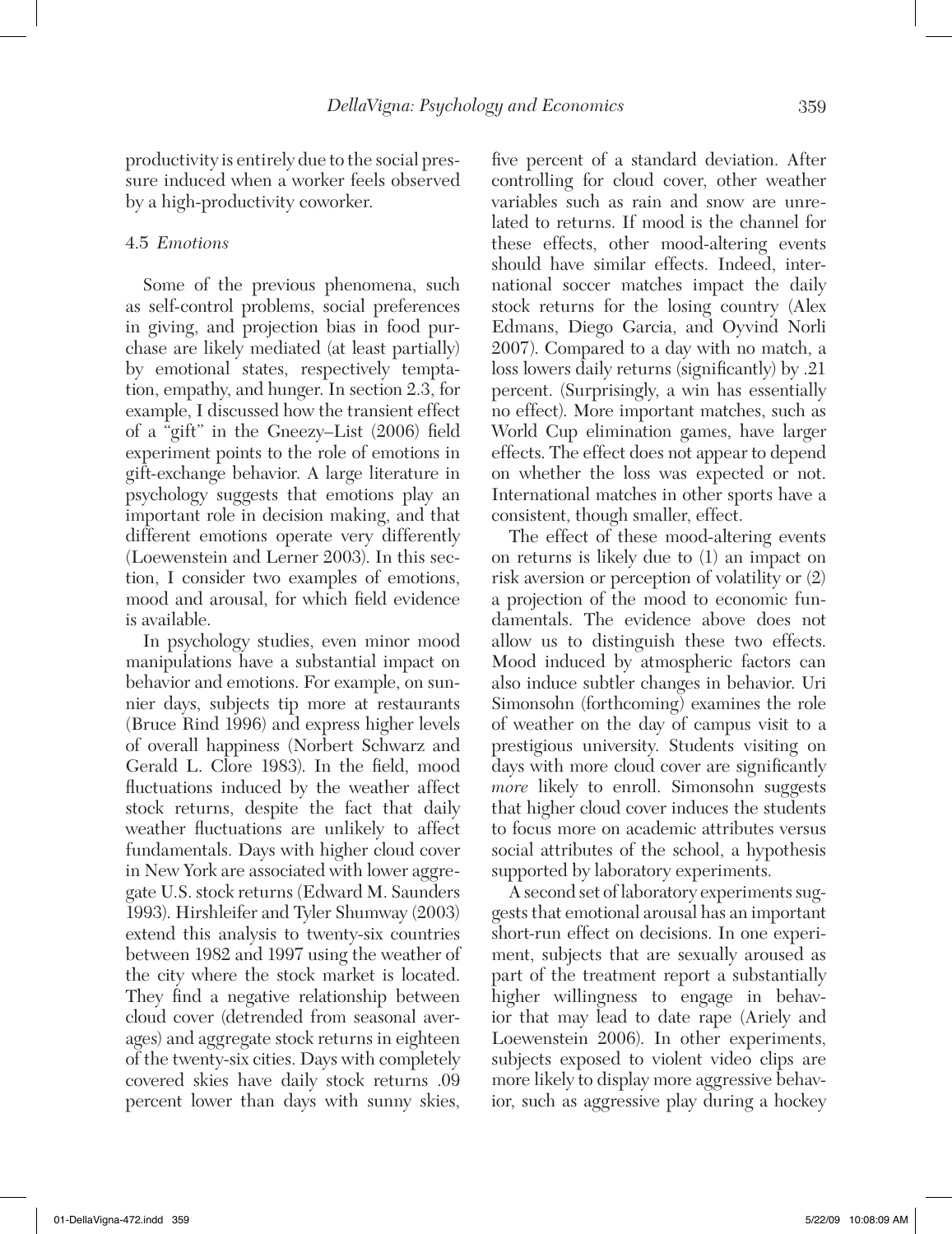game, compared to a control group watching nonviolent clips (Wendy L. Josephson 1987). The short-run impact on violence is not due to imitation, since the violent movie did not involve sport scenes. Hence, this effect is likely due to arousal induced by exposure to movie violence.

Gordon Dahl and DellaVigna (2009) provide field evidence on this effect and estimate the short-run impact of exposure to media violence on violent crime. They exploit the time-series variation in movie violence at the box office and compare days in which the blockbuster movies are violent to days in which the blockbuster movies are nonviolent. They find that, on days in which exposure to media violence is higher, violent crime is *lower*. In particular, in the night following the exposure (midnight to 6AM), for every million people exposed to violent movies, violent crime is 2 percent lower. The results hold after controlling flexibly for seasonality, weather, and are robust to placebo specifications.

What explains this result, apparently in contrast with the laboratory findings? The key factor is the difference in treatments. In the laboratory experiments, treatment and control groups are required to watch either a violent or nonviolent movie. Hence, the experiments capture the direct impact of movie violence, holding everything else constant. In the natural experiment in the field, instead, consumers optimally choose between violent movies and their other favorite activity. Hence, the estimated impact in the field captures the net effect of exposure to the movies, *compared* to the impact of this alternative activity. The subpopulation attending violent movies would, on average, be doing an even more dangerous activity, such as drinking at a bar, if they were not attending the theater. The two different sets of results, therefore, can be reconciled. Exposure to movie violence can lower violent behavior relative to the foregone alternative activity (the field findings), even if it increases violent behavior relative to exposure to nonviolent movies (the laboratory findings). Indeed, one can use the field estimates to infer the direct effect of violent movies (as in the laboratory) if one can control for selection. After accounting for selection along observable dimensions (age and gender), Dahl and DellaVigna (2009) provide some evidence that indeed the direct effect of violent movies is to induce more violent crime, like in the laboratory experiments.

This study suggests that one ought to be careful about directly comparing the results of laboratory and field studies (Levitt and List 2007). Results that appear at first contradictory can be reconciled in light of differences in design. In this particular case, both the laboratory and the field estimates provide useful evaluations of policy-relevant parameters. The field results provide evidence on the short-run impact of a policy that restricts the amount of media violence available in the theaters. The laboratory evidence provides evidence on the ban of violent material embedded in nonviolent programming.

#### 5. *Market Response*

In the previous sections, I have documented how consumers deviate from the standard model in their choices of credit cards, clothing items, eBay bidding strategies, giving, health clubs, housing prices, insurance contracts, loans, and lotteries. I have discussed how workers make nonstandard effort, labor supply, and retirement savings decisions. I have provided evidence of disposition effect, inattention, and overtrading among investors. Finally, I documented evidence of salience effects, persuasion, and confusion among voters.

This evidence is just the first step toward a better understanding of markets where agents display nonstandard preferences and beliefs. This evidence raises a natural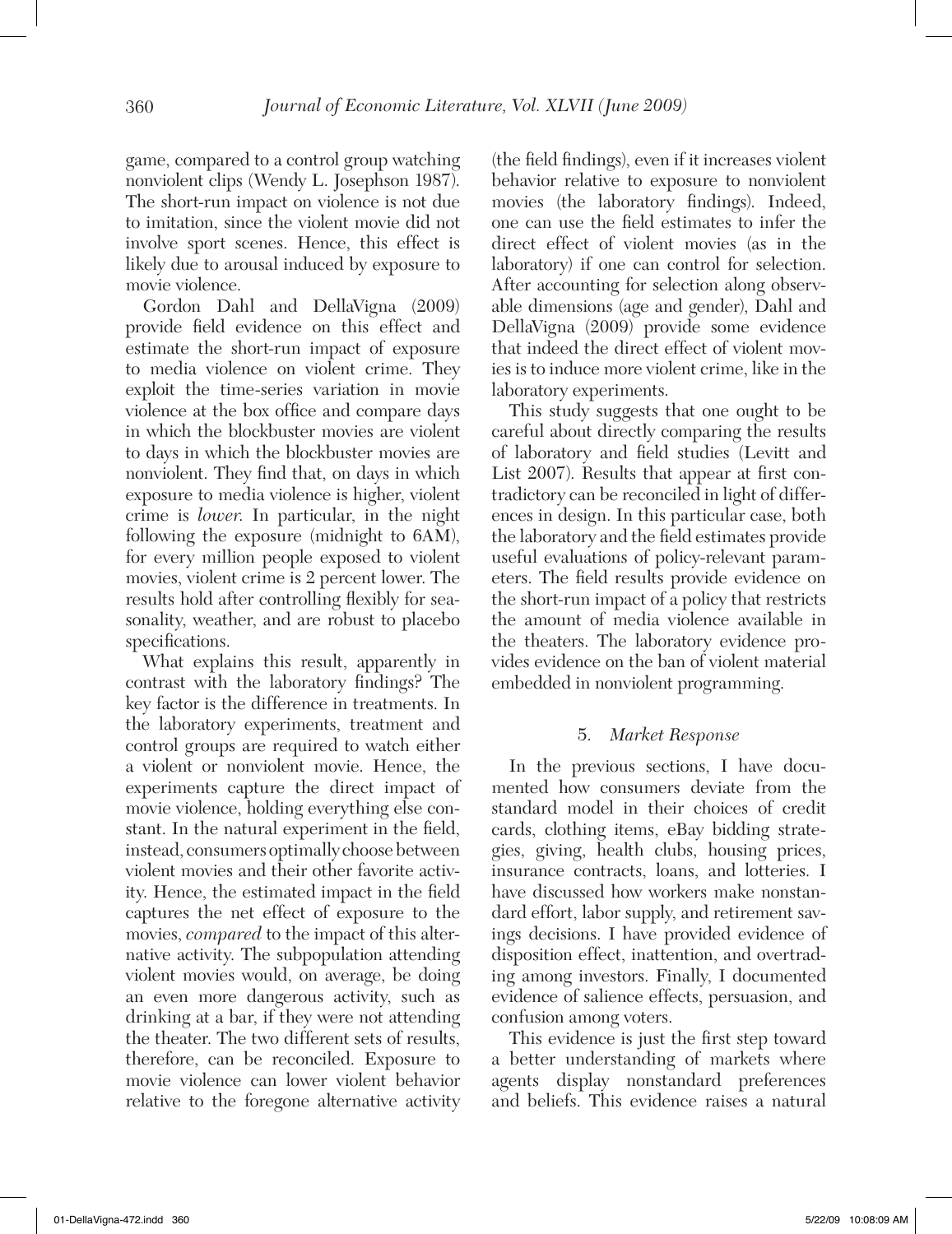question: how do markets and institutions respond to these nonstandard features? An important test for Psychology and Economics is whether it helps to understand markets and institutions, in addition to explaining individual behavior.

This section discusses how rational actors respond to the nonstandard features of other agents. Profit-maximizing firms respond to the nonstandard features of consumer behavior in their contract design and pricing (Behavioral Industrial Organization). Employers tailor their employment contracts to the nonstandard behavior of the employees (Behavioral Labor Economics). In response to the nonstandard behavior of investors, rational investors alter their trading strategies and firm managers alter the capital structure (Behavioral Finance and Behavioral Corporate Finance). Politicians change their behavior to respond to voter biases (Behavioral Political Economy). Finally, policymakers can use the findings in Psychology and Economics to inform the design of institutions and of policy (Behavioral Institutional Design).

Before I proceed, I discuss an important caveat. If consumers have nonstandard features, why should one expect firms, employers, financial operators, and politicians to not have them? Experience is a key difference. Unlike individual consumers, firms can specialize, hire consultants, and obtain feedback from large data sets and capital markets. Firms are also subject to competition. Compared to consumers, therefore, firms are less likely to be affected by biases (except for principle–agent problems), and we expect them to be close to profit maximization. In addition, even when, despite the reasons above, firms still have nonstandard features, they still have incentives to respond to the nonstandard features of consumers. Similar arguments apply for employers, institutional investors, top managers, and politicians.

#### 5.1 *Behavioral Industrial Organization*

The interaction between consumers with biases and rational, profit-maximizing firms is the central theme of the growing literature in behavioral industrial organization, surveyed in Glenn Ellison (2006). While this literature is mostly theoretical, the papers surveyed here also make predictions about observed pricing.

DellaVigna and Malmendier (2004) consider the profit-maximizing pricing with  $(\beta, \hat{\beta}, \delta)$  consumers with self-control problems. A (monopolistic) firm sells a product which, as in section 2.1, has immediate payoff  $b_1$  and delayed payoff  $b_2$ . The set-up covers investment goods such as exercise  $(b_1 < 0 \text{ and } b_2)$  $>$  0) and leisure goods such as gambling  $(b_1)$  $> 0$  and  $b_2 < 0$ ). The immediate payoff  $b_1$ is stochastic with c.d.f. *F*. The firm produces the good at marginal cost *c* and sells it using a two-part tariff, with a lump-sum fee *L* and a unitary price *p*. DellaVigna and Malmendier (2004) show that the profit-maximizing price *p*\* satisfies

$$
(10) \ \ p^* - c = -(1 - \hat{\beta}) \delta b_2 \frac{f(\hat{\beta} \delta b_2 - p^*)}{f(\beta \delta b_2 - p^*)} - \frac{F(\hat{\beta} \delta b_2 - p^*) - F(\beta \delta b_2 - p^*)}{f(\beta \delta b_2 - p^*)}.
$$

For standard agents  $(\beta = \hat{\beta} = 1)$ , the two terms on the right-hand side of (10) are zero: the firm prices at marginal cost,  $p^* = c$ , to align the incentives of the consumers. For sophisticated agents with self-control problems ( $\beta = \hat{\beta} < 1$ ), only the first term in (10) is non-zero: the firm prices investment goods below marginal cost  $(p^* \lt c)$  and leisure goods above marginal cost (*p*\* > *c*) to provide a commitment device—the pricing increases the consumption of investment goods and lowers the consumption of leisure goods. The deviation from marginal cost pricing,  $-(1 - \beta)\delta b_2$ , is exactly the difference in how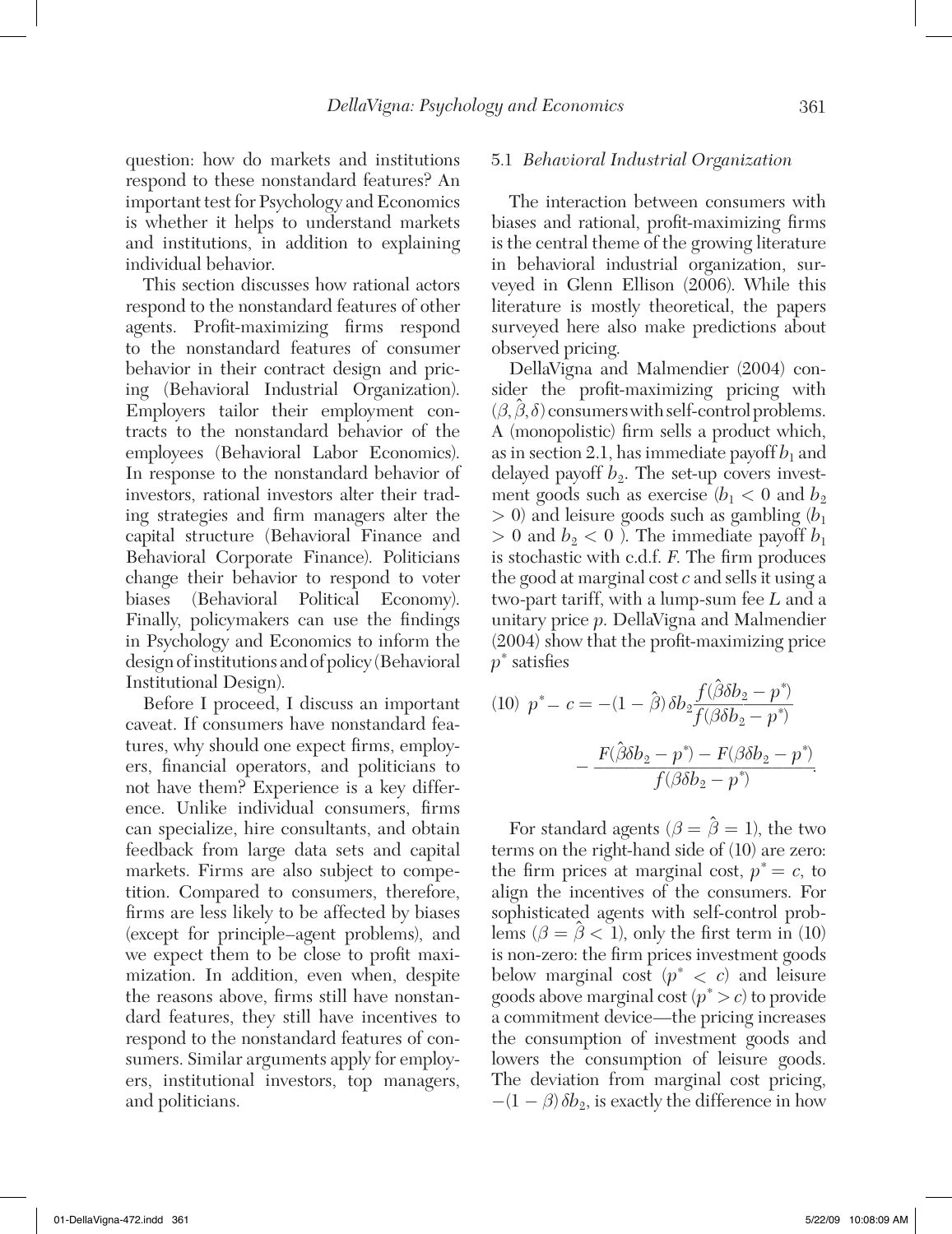much the current self and the future selves value the delayed payoff  $b_2$ ; hence, the firm offers a perfect commitment device. For fully naive agents with self-control problems  $(\beta < \hat{\beta} = 1)$ , only the second term in (10) is non-zero: the firm again prices investment goods below marginal cost and leisure goods above marginal cost again, but for a different reason—it takes advantage of consumer overestimation (underestimation) of the consumption of investment (leisure) goods. The deviation from marginal cost pricing is indeed a function of the misestimation of consumption  $F(\hat{\beta}\delta b_2 - p^*) - F(\beta \delta b_2 - p^*)$ . These results generalize to the case of perfect competition, since competition only alters the equilibrium fee *L*\* . This theory rationalizes the presence of contracts with no payment per visit in health clubs  $(b_2 > 0)$ , the presence of high interest rates but no annual fees for credit cards ( $b<sub>2</sub> < 0$ ), and cheap room rates and buffets for gamblers in Las Vegas  $(b_2 < 0)$ .

Kfir Eliaz and Ran Spiegler (2006) generalize this analysis to allow for heterogeneity in naiveté and a more general form of time-inconsistency of preferences. They show that firms offer two types of contracts: perfect commitment devices that cater to time-inconsistent agents that are sufficiently sophisticated, and contracts that take advantage of the consumers that are sufficiently naive. Interestingly, the fully sophisticated agents do not exert any informational externality on the naive types. Thus, the provision of the perfect commitment device does not reduce the gains that the monopolist can extract from naive types.

Gabaix and Laibson (2006) analyze the pricing with boundedly rational consumers that do not pay attention to hidden features of products, that they call add-ons. In equilibrium, firms charge above-marginal cost prices for the add-ons. As in DellaVigna and Malmendier (2004), the firms respond to the misprediction of future purchases. This model provides an explanation for high

(hidden) fees on bank accounts and credit cards. Gabaix and Laibson (2006) also discuss how markets do not generally provide incentives for debiasing naive consumers.

Paul Heidhues and Köszegi (2008) study the pricing of a monopolist when consumers have reference-dependent preferences and the reference point is the rational expectations equilibrium (Köszegi and Rabin 2006). Consumers are loss averse with respect to both lower quality and higher price, relative to the reference point. The main predictions are sticky prices (despite no menu costs) and sales, two common features of pricing. In equilibrium, even if costs are stochastic, firms adjust prices seldom in response to cost shifts because consumers suffer more from price increases than they benefit from price cuts. In addition, firms offer random sales because the expectation of sales increases the likelihood of purchases at high prices.

These papers point to a dichotomy in the welfare effects of the market response. If the agents have nonstandard preferences, such as self-control problems or loss aversion, but have rational expectations, the firms provide welfare-maximizing contracts. The contracts offer first-best commitment devices against the self-control problem (DellaVigna and Malmendier 2004; Eliaz and Spiegler 2006) or lower the probability of falling below the reference point (Heidhues and Köszegi 2008). If, instead, the agents have nonrational expectations, such as about the self-control or about the inattention, the profit-maximizing contract is likely to magnify the bias. Firms take advantage of the wrong expectations in the consumption of the tempting good (DellaVigna and Malmendier 2004; Eliaz and Spiegler 2006) or of the add-on (Gabaix and Laibson 2006).

#### 5.2 *Behavioral Labor Economics*

Contracting within a firm is also consistent with this framework. Kahneman, Knetsch, and Thaler (1986) present suggestive evidence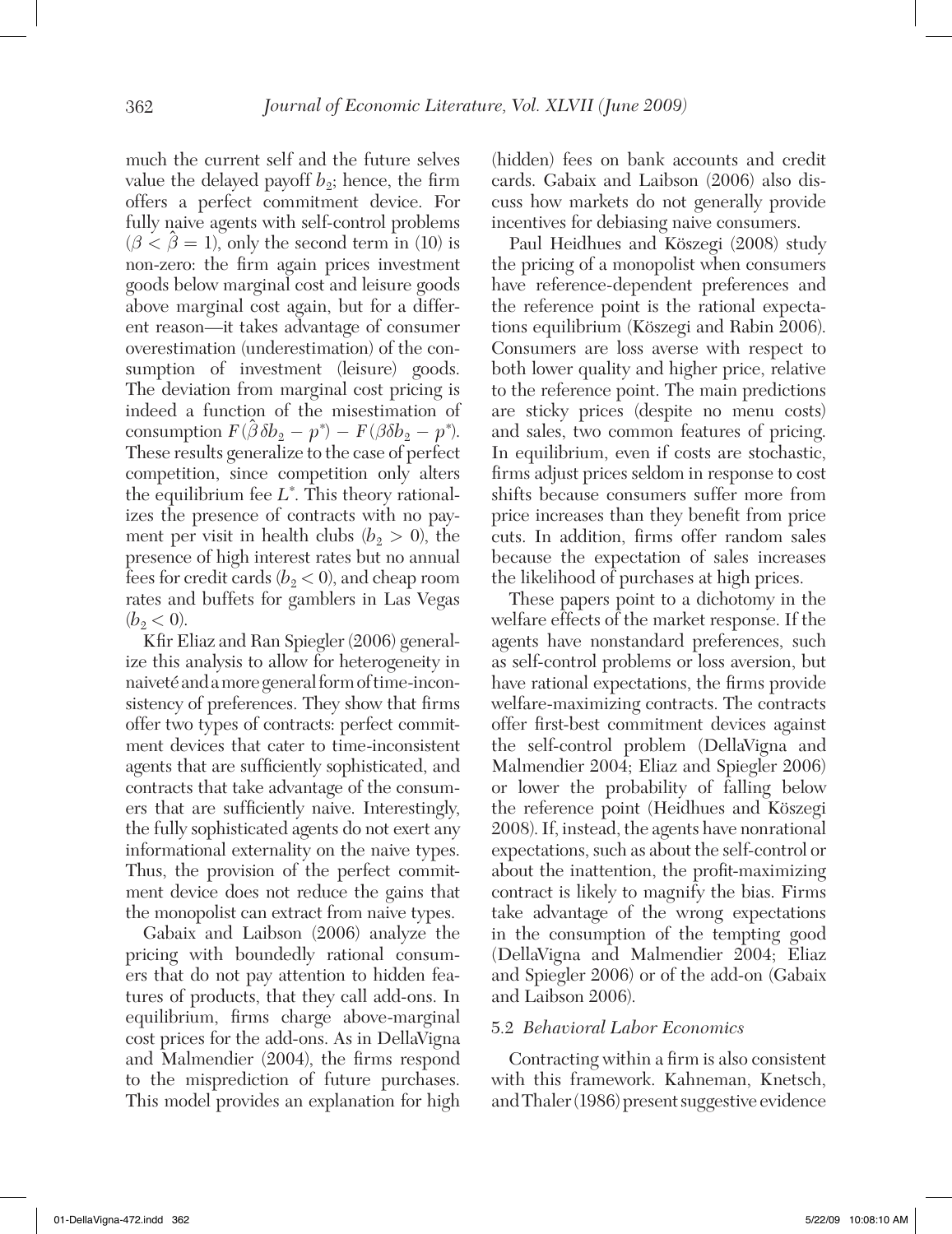using a survey that workers display loss aversion with respect to nominal wage losses, but not with respect to real wage losses. For example, 62 percent of respondents find unfair a wage cut of 7 percent in the presence of no inflation, but only 22 percent of respondents find unfair a 5 percent increase in salaries in presence of 12 percent inflation. Truman F. Bewley (1999) documents similar patterns in a series of interviews. In response to a dislike for nominal wage cuts, a profitmaximizing employer should set wages such that nominal wage cuts would be rare. Card and Dean Hyslop (1997) provide evidence on this prediction using CPS data. They consider the distribution of year-to-year changes in the nominal log wage, log  $w_t - \log w_{t-1}$ . In the presence of aversion to nominal wage losses, we expect a discontinuity in the distribution at  $\log w_t - \log w_{t-1} = 0$ . Rather than introducing small cuts in the nominal wages that may lower morale and productivity, the employer keeps wages constant  $(\log w_t - \log w_{t-1} = 0)$ , compensating possibly by firing more workers. Card and Hyslop indeed show that a substantial fraction of the distribution of  $\log w_t - \log w_{t-1}$  is missing for negative values, despite the presence of measurement error in the wage that tends to attenuate this finding. This is an example of a market response to a bias that is likely to maximize utility for the biased agents. The observed distribution of wages is such that the employees suffer only rarely the disutility of nominal wage cuts.

#### 5.3 *Behavioral Finance*

In asset markets, arbitrage in principle is likely to limit the importance of behavioral biases such as inattention and overconfidence for price formation. If an irrational agent believes that a (fair) coin will land on tails sixty percent of the time, arbitrage by well-informed agents will keep the odds of tails around fifty percent. In actual financial markets, however, several factors limit the

impact of arbitrage. J. Bradford DeLong et al. (1990) considers the case of a mispricing that is stochastic, persistent, and correlated by so-called noise traders. If arbitrageurs are risk averse and have a limited investment horizon, the noise traders affect the equilibrium price, despite arbitrage. If noise traders are, for example, bullish about dot-coms, they will bid the price of dot-com shares higher. The arbitrageurs do not know whether the mispricing will get even worse in the next period, and given their short horizons (they have to liquidate the shares next period) they cannot short the shares aggressively enough. DeLong et al. (1990) also shows that the noise traders are not driven out of the market; under some conditions, in fact, they outperform the rational traders (since they take more risk).

The recent research in behavioral finance builds on the noise-trade models to capture the limits of arbitrage and, hence, the relevance of nonstandard behavior for asset prices. At the same time, this literature moved beyond these models in making explicit the source of "noise trading." In sections 3.1 and 4.2, for example, I discuss models of overconfidence and limited attention, which make specific predictions about the nonstandard behavior and, hence, the effect on returns. The evidence on this class of models is summarized in Shleifer (2000) and Barberis and Thaler (2003).

#### 5.4 *Behavioral Corporate Finance*

In corporate finance, the standard theory assumes that managers maximize company value subject to agency problems, given the demands of rational investors and creditors. A recent theory, known as *market timing*, expands this framework and assumes that investors may have an irrationally high or low valuation of the company. The CEO rationally responds to the misvaluation through the equity issuance and merger decisions. CEOs provide additional shares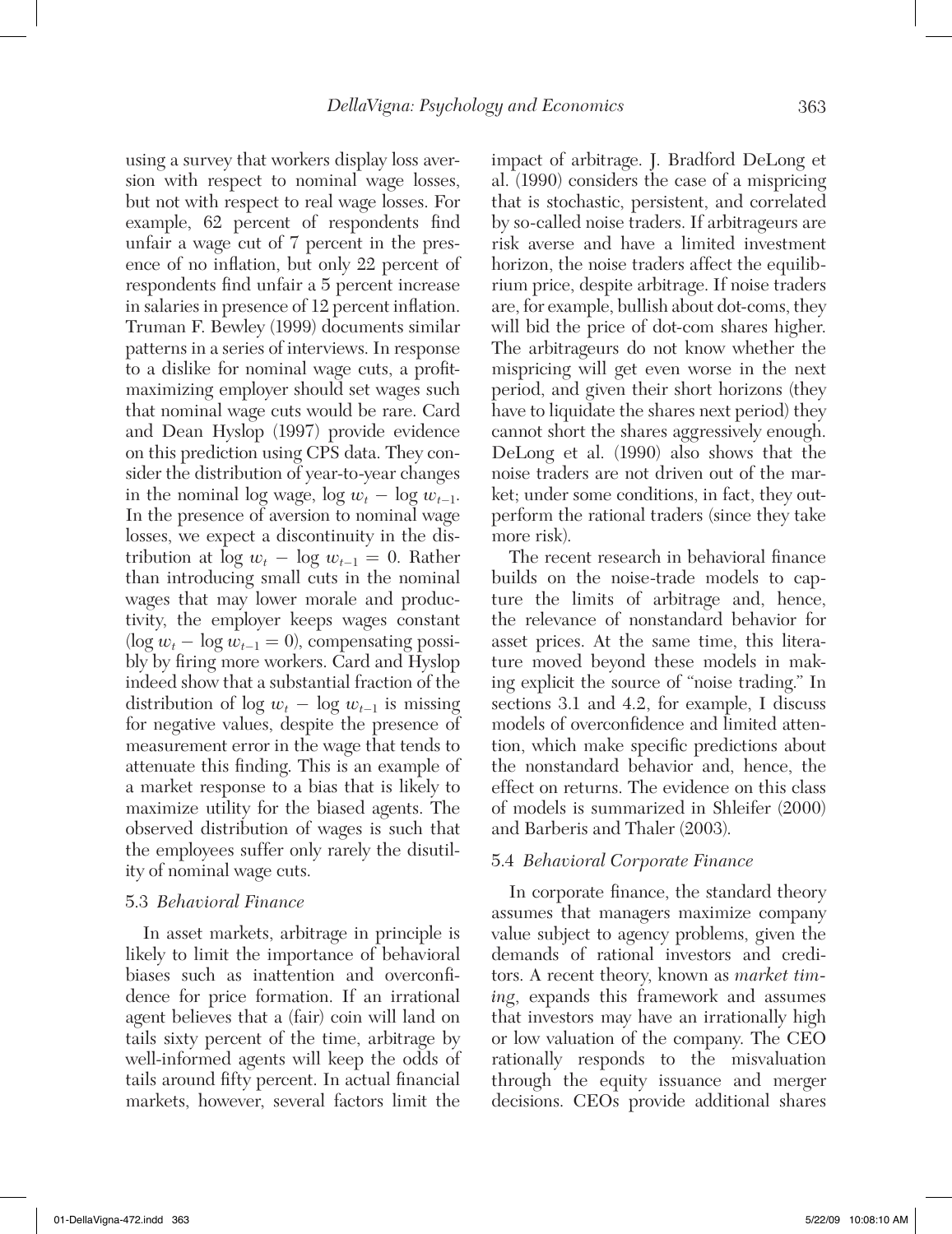to investors and undertake mergers when the shares are most likely to be overpriced, lowering the welfare of the biased investors. Market timing can explain the systematic underperformance of initial public offerings (IPOs) in the three to five years following the IPO (Tim Loughran and Jay R. Ritter 1995). According to this interpretation, managers of private companies go public when the shares of their companies are overpriced, hence the underperformance of IPOs. Malcolm Baker, Richard S. Ruback, and Jeffrey Wurgler (2007) reviews the evidence supporting this theory. This theory complements the standard theory that issuance decisions respond to investment opportunities.

#### 5.5 *Behavioral Political Economy*

Another setting in which we expect an asymmetry between rational and biased agents is politics. While politicians are experienced agents facing high-stake incentives and significant competition, voters make infrequent low-stake decisions—whether to vote and for whom. Therefore, we expect political settings to be well-described by the interaction of rational politicians and voters with nonstandard preferences, such as imperfect memory and limited attention.

Thomas Eisensee and David Stromberg (2007) provides an example of politicians responding to a bias of voters, inattention. They consider the decision by U.S. ambassadors to release U.S. aid in the days following a natural disaster in the country. Ambassadors presumably are more likely to release aid if they, or the government, get credit for their generosity. To capture this phenomenon, Eisensee and Stromberg exploit variation in voter inattention due to the presence of major news items in the U.S. television evening news or due to a major sporting event like the Olympics. They find that the probability of USAID relief is 15 percent lower for disasters occurring on days with a two

standard deviation higher intensity of news in the U.S. media. Similarly, the probability of relief is 30 percent lower in the period of the Olympics. On days in which the American public is less likely to notice the U.S. generosity, generous acts are less likely to take place. This is consistent with politician response to limited attention of voters.

#### 5.6 *Behavioral Institutional Design*

While firms, investors, managers, and politicians may respond to biases by exploiting them, the response to biases need not be predatory. Societal rules and institutions can be designed to counteract the effect of consumer biases and improve the welfare of consumers. Thaler and Benartzi (2004)'s Save More Tomorrow (SMarT) plan is an example of one such institutional design for 401(k) savings. In a SMarT plan, the contribution rate is set to increase at each future wage increase up to a capped level. While savings increases are the default, employees can opt out of the plan at any time. This plan is an attractive commitment device to individuals with self-control problems since the default applies to future savings rates, rather than current ones. In addition, the plan is designed with an eye to individuals that are averse to nominal wage cuts (see above), since the increases in contribution rates occur at the time of pay increases.

Thaler and Benartzi (2004) provide evidence on three implementations of this plan. In the earliest implementation, the plan is offered to 207 employees that accept to meet with a financial consultant but do *not* accept to increase the savings rate immediately, as recommended by the consultant. Of these 207 individuals, 162 individuals accept the SMarT plan, indicating a widespread demand for commitment. In this subset of 162 individuals, the contribution rate increases from 3.5 percent to 13.6 percent in just four years. This increase includes the thirty-two individuals who opted out of the plan by the fourth year. The early results from the other two implementations of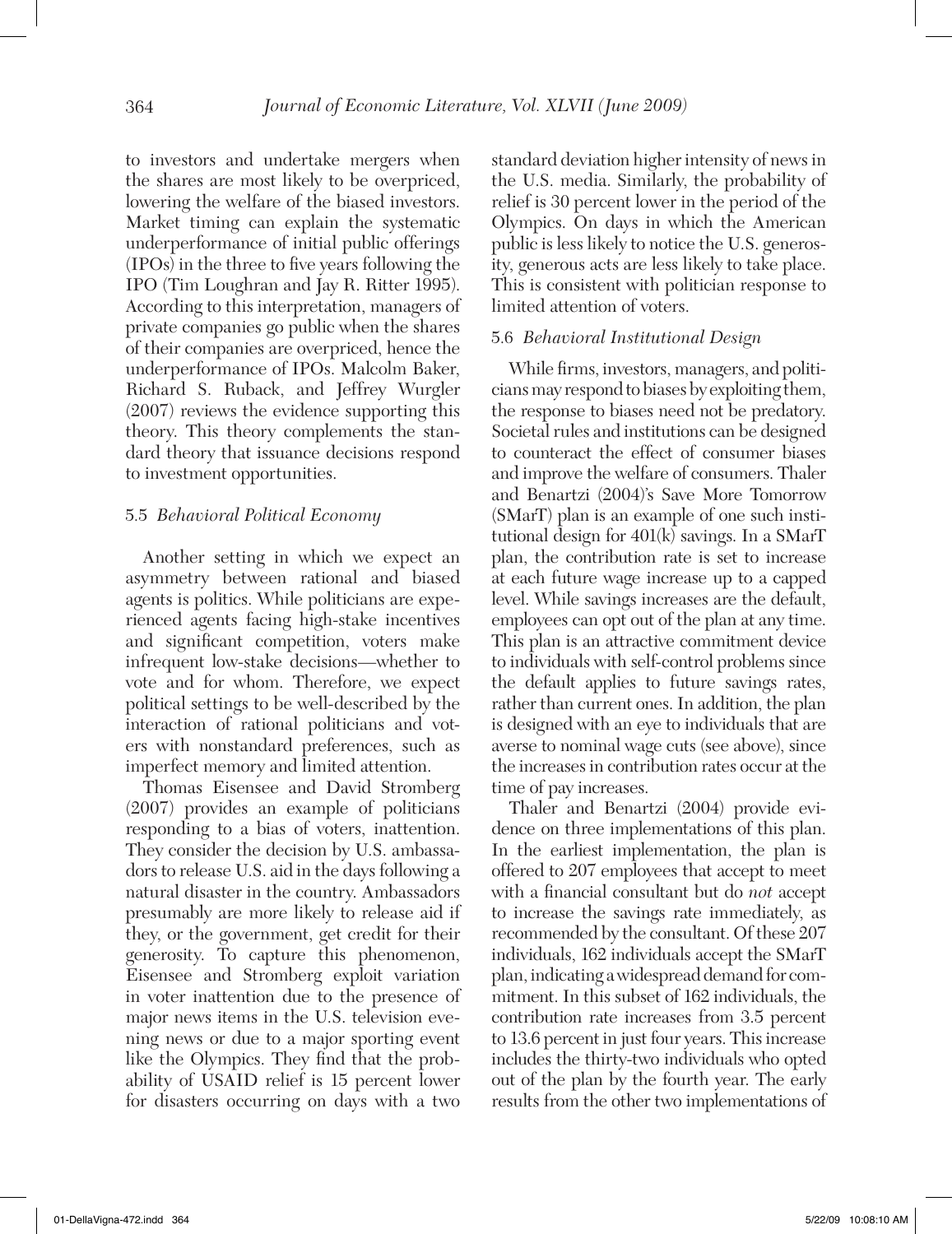the SMarT plan indicate that the take-up of the plan is lower if it is offered as an option via mail, as opposed to with an in-person meeting. The effects conditional on take-up are, however, similarly large.

A simple change in defaults, hence, can go a long way toward addressing undersaving. The large impact of the SMarT plan, which comes at very limited administrative cost, is particularly noticeable when compared to the limited impact of other policies to increase retirement savings such as financial education. Also, while this plan is designed to benefit individuals with self-control problems, it does not hurt individuals with timeconsistent preferences since these individuals can switch at any time. The success of this plan, as well as the research on default effect in 401(k) savings, have motivated the bill on *Automatic Savings and Pension Protection Act* that Congress enacted in 2006. This law gives incentives to companies to adopt 401(k) plans with automatic enrollment and automatic increases in savings.

While the evidence in Psychology and Economics can have important policy implications, such as in this case, other considerations limit the policy reach of this evidence. First, unlike in the Thaler and Benartzi (2004) case, welfare-enhancing policies can be impractical—for example, it is more difficult to use defaults to help people exercise more. Second, political economy considerations suggest caution in the implementation of policies (Edward L. Glaeser 2006). Nevertheless, behavioral phenomena should be taken into account alongside standard phenomena in the policy design. Future research will tell whether the 2006 Savings Act will remain an isolated application of Psychology and Economics to policy or will be the first of several.

#### 6. *Conclusion*

In this survey, I have summarized the field evidence on three classes of deviations from the standard model: nonstandard preferences, nonstandard beliefs, and nonstandard decision making. I have discussed how rational agents in the market respond to these nonstandard features. As this survey documented, deviations from the standard model are not confined to laboratory decisions. Most phenomena that are important in laboratory experiments also affect decisions in a variety of economic settings. Hence, I expect that economists will increasingly take behavioral phenomena into account in their analysis.

Why don't market forces eliminate nonstandard behavior? While a full discussion of this objection is beyond the scope of this article, I address two related arguments, one on experience and another on aggregation. A first argument is that experience reduces nonstandard behavior. Indeed, experience appears to mitigate the endowment effect (List 2003, 2004). Palacios-Huerta and Oscar Volij (forthcoming) provide concordant evidence on the effect of experience on the ability to perform backward induction. They consider the centipede game. Chess players, who have to routinely perform backward induction-type reasoning, come close in their play to the predictions of backward induction, in sharp contrast to college students.

However, it would be wrong to conclude, based on this evidence, that behavioral phenomena should not matter in the field. I list four reasons. (1) In a number of economic decisions, feedback is infrequent (such as in house purchases) or noisy (such as in financial investments) and, hence, most individuals are inexperienced. (2) Experience can exacerbate a bias if individuals are not Bayesian learners. Michael S. Haigh and List (2005) use a simple investment game and show that professional investors display significantly more myopic loss aversion (see section 2.2) than students. A possible explanation is that the short-term incentives in the workplace teach these investors to frame problems narrowly,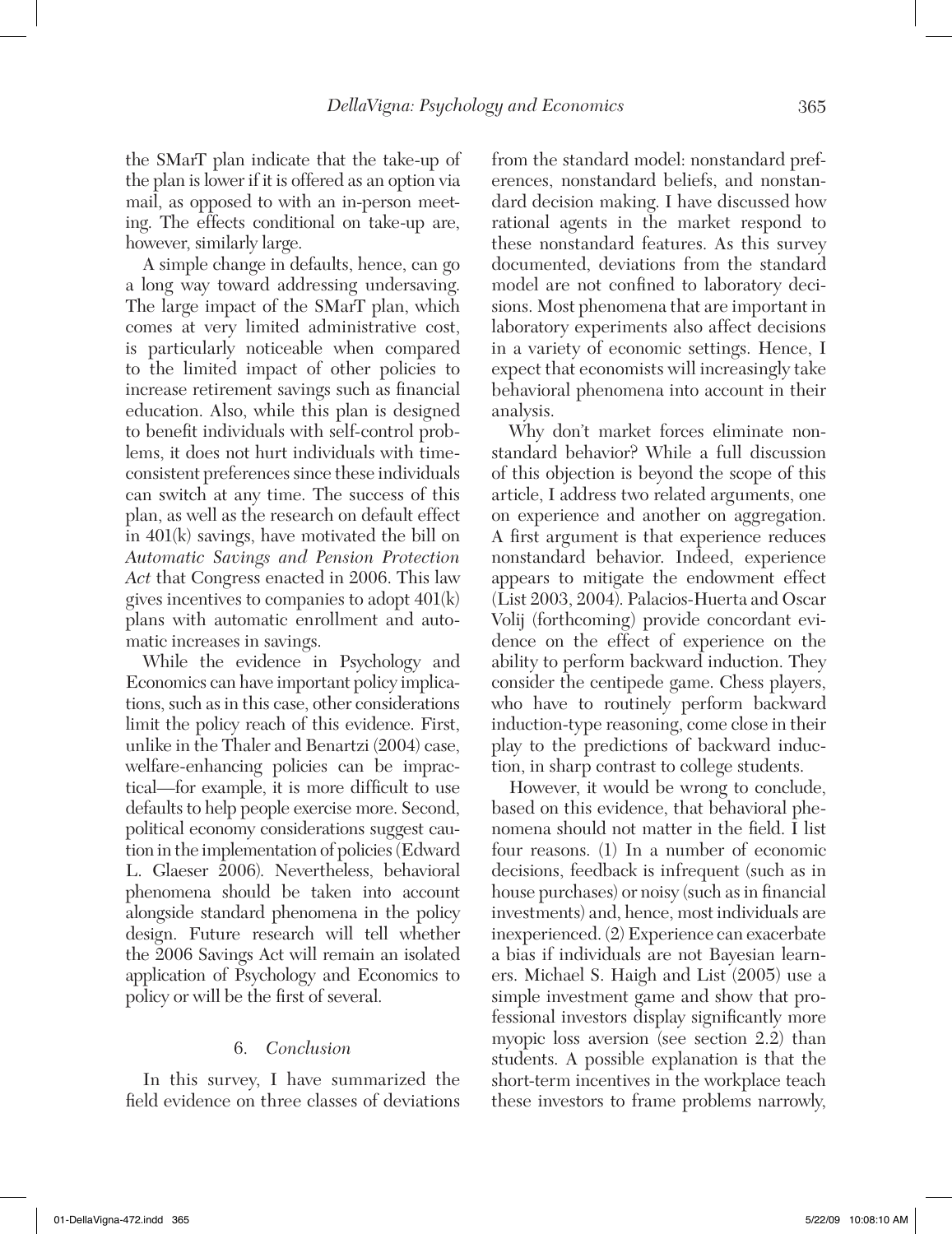contrary to the prediction of the standard theory. (3) In principle, debiasing by experienced agents can be a substitute for direct experience. However, as Gabaix and Laibson (2006) show, experienced agents such as firms typically have little or no incentive to debias individuals. (4) Finally, not all nonstandard features should be mitigated by experience. Experience should not affect social preferences any more than it should affect preferences for the characteristics of cars.

A second argument is that, even if experience or debiasing do not eliminate the biases, the biases will not affect aggregate market outcomes. The argument is made forcefully in financial markets: given arbitrage, the rational investors set prices. However, as I discussed, the limits to arbitrage (DeLong et al. 1990) imply that individuals with nonstandard features will in general affect stock prices. In addition, in most settings, there is no plausible incentive to eliminate a bias and, hence, the effect of nonstandard behavior aggregates linearly. If a share of the population procrastinates saving for retirement, the aggregate savings rate will reflect proportionally the undersaving by this group. This is true unless a different institutional design is put in place, such as the SMarT plan (Thaler and Benartzi 2004). (Notice that this plan was designed by academics, not by firms though firms ultimately adopted it).

Finally, the papers on behavioral IO indicate that the nonstandard features, instead of having no impact, can in fact have a disproportionate impact on market outcomes. Young Han Lee and Malmendier (2007) provide an example regarding overbidding in eBay auctions. They define a case of overbidding when the final auction price is higher than a posted price for the same good available on eBay itself. They focus on an item for which the posted price is stable and essentially always available, and hence should be an upper bound for the bids in a rational model. The authors show that 42 percent of auctions end at a price

above the posted price, a conclusion robust to the inclusion of shipping costs, to differences in item quality and in seller reputation. The key aggregation point is that this behavior is generated by many fewer than 42 percent of overbidders. In fact, only 17 percent of bidders ever overbid. The auction design is such that the overbidders are disproportionately likely to determine the final price.

To conclude, a natural question is what empirical research in Psychology and Economics will look like in the future. Methodologically, I expect future research to continue using mostly the methods en-countered in this overview, field experiments (such as List 2003 and Falk 2007), natural experiments (such as Madrian and Shea 2001 and DellaVigna and Kaplan 2007), and inference from menu choice (such as DellaVigna and Malmendier 2006 and Sydnor 2006), in addition, of course, to the laboratory experiments. These methodologies will increasingly provide, in addition to reduced-form estimates, also structural estimates of the parameters (such as in Laibson et al. 2006 and Conlin, O'Donoghue, and Vogelsang 2007). These estimates will allow us to address a number of open questions, such as whether models of  $(\beta, \delta)$  preferences can explain choice in different decisions for fixed parameters  $\beta$ ,  $\hat{\beta}$ , and δ. This estimation would benefit from the availability of data sets with multiple decisions by the same individual. While individuals are likely to differ in their preferences and beliefs, we expect the same individual to behave consistently if the existing models capture the behavior accurately.36 New, more parsimonious models of the phenomena presented in this survey will likely also emerge, as Fudenberg (2006) predicts.

<sup>36</sup> In a laboratory experiment, Raymond Fisman, Shachar Kariv, and Daniel Markovits (2007) use repeated decisions on giving to another subject to identify types of subjects with different social preferences. Their results suggest substantial heterogeneity in social preferences.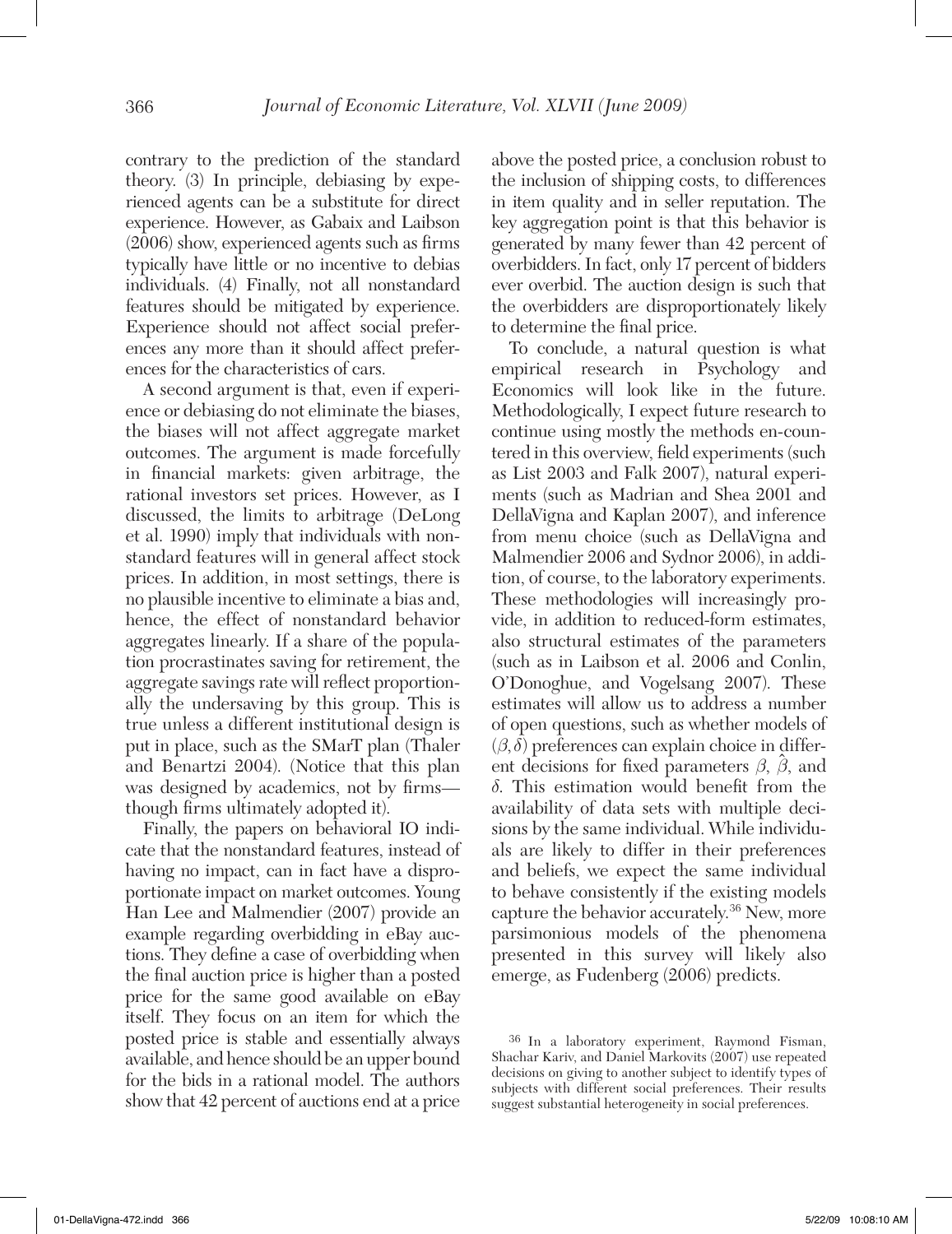As for the topics, future research is likely to reduce the imbalance across fields in economics and across topics in psychology. While the research in behavioral finance and consumption–savings has been very active, relatively few studies, instead, have tackled mortgage markets, development, and political decisions, fields ripe for exploration. The applications to public policy are also likely to become more common, along the lines of the 2006 *Automatic Savings and Pension Protection Act* inspired by the research on default effects in 401(k) savings. I also expect a continued interest in the market interaction between standard and nonstandard agents, as in section 5. In addition, while Psychology and Economics has focused mostly so far on inexperienced agents, future research is likely to document also the judgmental biases, such as overconfidence, of experienced agents such as managers and politicians.

Future research is also likely to explore psychological phenomena that have been largely neglected. For example, emotions, automatic processing, and implicit discrimination are likely to matter for economic decisions such as divorce, judicial sentencing, and policing.

To conclude, in the ten years since Rabin's 1998 *Journal of Economic Literature* survey, the field of Psychology and Economics has accomplished much in the mind of this writer. More parsimonious models and a boom of evidence from the field have contributed to integrate the laboratory findings in Psychology and Economics more into mainstream economics. Still, much remains to be done. Our knowledge of behavioral deviations is partial, with disparities by field, limited use of certain methodologies, and few applications of important psychological phenomena. Hopefully, ten years from now, we will be able to assess quantitatively which psychological factors matter in which decisions.

#### **REFERENCES**

- Abadie, Alberto, and Sebastien Gay. 2006. "The Impact of Presumed Consent Legislation on Cadaveric Organ Donation: A Cross-Country Study." *Journal of Health Economics*, 25(4): 599–620.
- Akerlof, George A. 1982. "Labor Contracts as Partial Gift Exchange." *Quarterly Journal of Economics*,  $97(4): 543-69.$
- Akerlof, George A. 1991. "Procrastination and Obedience." *American Economic Review*, 81(2): 1–19.
- Alpert, Marc, and Howard Raiffa. 1982. "A Progress Report on the Training of Probability Assessors." In *Judgment Under Uncertainty: Heuristics and Biases*, ed. Daniel Kahneman, Paul Slovic, and Amos Tversky, 294–305. Cambridge and New York: Cambridge University Press.
- Andreoni, James. 2006. "Philanthropy." In *Handbook of Giving, Altruism, and Reciprocity, Volume 2*, ed. Serge-Christophe Kolm, and Jean Mercier Ythier, 1201–65. Amsterdam; London and New York: Elsevier, North Holland.
- Angeletos, George-Marios, David Laibson, Andrea Repetto, Jeremy Tobacman, and Stephen Weinberg. 2001. "The Hyberbolic Consumption Model: Calibration, Simulation, and Empirical Evaluation." *Journal of Economic Perspectives*, 15(3): 47–68.
- Ariely, Dan, and George Loewenstein. 2006. "The Heat of the Moment: The Effect of Sexual Arousal on Sexual Decision Making." *Journal of Behavioral Decision Making*, 19(2): 87–98.
- Ariely, Dan, and Klaus Wertenbroch. 2002. "Procrastination, Deadlines, and Performance: Self-Control by Precommitment." *Psychological Science*, 13(3): 219–24.
- Asch, Solomon E. 1951. "Effects of Group Pressure Upon the Modification and Distortion of Judgment." In *Groups, Leadership and Men*, ed. Harold Guetzkow, 222–36. Pittsburgh: Carnegie Press.
- Ashraf, Nava, Dean Karlan, and Wesley Yin. 2006. "Tying Odysseus to the Mast: Evidence from a Commitment Savings Product in the Philippines." *Quarterly Journal of Economics*, 121(2): 635–72.
- Ausubel, Lawrence M. 1999. "Adverse Selection in the Credit Card Market." Unpublished.
- Bain, Henry, and Donald S. Hecock. 1957. *Ballot Position and Voter's Choice: The Arrangements of Names on the Ballot and Its Effect on the Voter?* Detroit: Wayne State University Press.
- Baker, Malcolm, Richard S. Ruback, and Jeffrey Wurgler. 2007. "Behavioral Corporate Finance." In *Handbook of Corporate Finance: Empirical Corporate Finance, Volume 1*, ed. B. Espen Eckbo, 145–86. Amsterdam and Oxford: Elsevier, North-Holland.
- Bandiera, Oriana, Iwan Barankay, and Imran Rasul. 2005. "Social Preferences and the Response to Incentives: Evidence from Personnel Data." *Quarterly Journal of Economics*, 120(3): 917–62.
- Barber, Brad M., and Terrance Odean. 2001. "Boys Will Be Boys: Gender, Overconfidence, and Common Stock Investment." *Quarterly Journal of Economics*, 116(1): 261–92.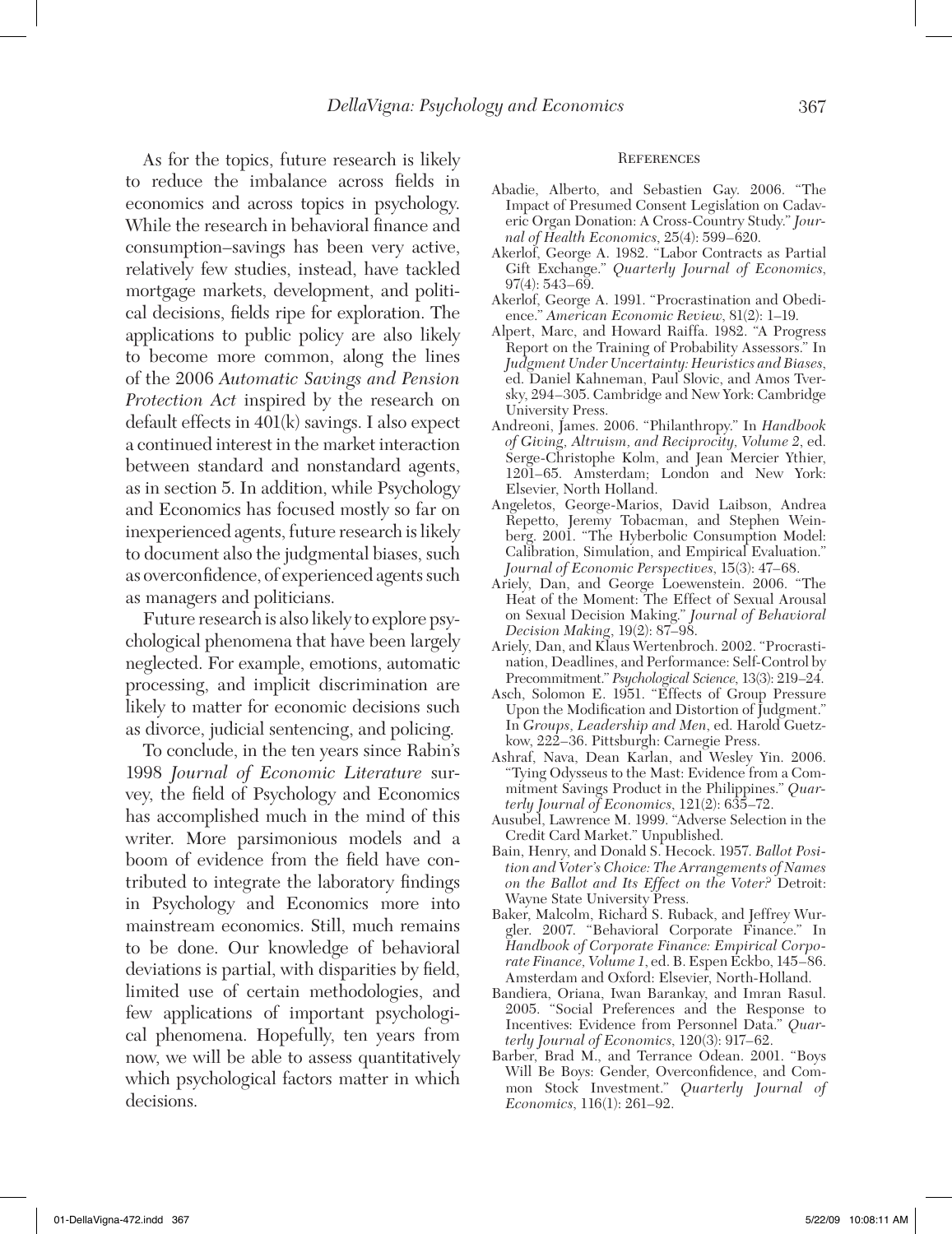- Barber, Brad M., and Terrance Odean. 2008. "All That Glitters: The Effect of Attention and News on the Buying Behavior of Individual and Institutional Investors." *Review of Financial Studies*, 21(2): 785–818.
- Barber, Brad M., Terrance Odean, and Ning Zhu. Forthcoming. "Systematic Noise." *Journal of Financial Markets*.
- Barberis, Nicholas, Ming Huang, and Tano Santos. 2001. "Prospect Theory and Asset Prices." *Quarterly Journal of Economics*, 116(1): 1–53.
- Barberis, Nicholas, Ming Huang, and Richard H. Thaler. 2006. "Individual Preferences, Monetary Gambles, and Stock Market Participation: A Case of Narrow Framing." *American Economic Review*, 96(4): 1069–90.
- Barberis, Nicholas, Andrei Shleifer, and Robert Vishny. 1998. "A Model of Investor Sentiment." *Journal of Financial Economics*, 49(3): 307–43.
- Barberis, Nicholas, and Richard H. Thaler. 2003. "A Survey of Behavioral Finance." In *Handbook of the Economics of Finance, Volume 1B, Financial Markets and Asset Pricing*, ed. George M. Constantinides, Milton Harris and René M. Stulz, 1053– 1123. Amsterdam; London and New York: Elsevier, North Holland.
- Barberis, Nicholas, and Wei Xiong. Forthcoming. "What Drives the Disposition Effect? An Analysis of a Long-Standing Preference-Based Explanation." *Journal of Finance*.
- Benartzi, Shlomo. 2001. "Excessive Extrapolation and the Allocation of  $401(k)$  Accounts to Company Stock." *Journal of Finance*, 56(5): 1747–64.
- Benartzi, Shlomo, and Richard H. Thaler. 1995. "Myopic Loss Aversion and the Equity Premium Puzzle." *Quarterly Journal of Economics*, 110(1): 73–92.
- Benartzi, Shlomo, and Richard H. Thaler. 2001. "Naive Diversification Strategies in Defined Contribution Saving Plans." *American Economic Review*, 91(1): 79–98.
- Benartzi, Shlomo, and Richard H. Thaler. 2002. "How Much Is Investor Autonomy Worth?" *Journal of Finance*, 57(4): 1593–1616.
- Bergman, Nittai K., and Dirk Jenter. 2007. "Employee Sentiment and Stock Option Compensation." *Journal of Financial Economics*, 84(3): 667–712.
- Bernard, Victor L., and Jacob K. Thomas. 1989. "Post-Earnings-Announcement Drift: Delayed Price Response or Risk Premium?" *Journal of Accounting Research*, 27: 1–36.
- Bertrand, Marianne, Dean Karlin, Sendhil Mullainathan, Eldar Shafir, and Jonathan Zinman. Forthcoming. "What's Advertising Content Worth? Evidence from a Consumer Credit Marketing Field Experiment." *Quarterly Journal of Economics*.
- Bewley, Truman F. 1999. *Why Wages Don't Fall During a Recession*. Cambridge and London: Harvard University Press.
- Broadbent, Donald E. 1958. *Perception and Communication*. New York: Pergamon Press.
- Buehler, Roger, Dale Griffin, and Michael Ross.

1994. "Exploring the 'Planning Fallacy': Why People Underestimate Their Task Completion Times." *Journal of Personality and Social Psychology*, 67(3): 366–81.

- Cain, Daylian M., George Loewenstein, and Don A. Moore. 2005. "The Dirt on Coming Clean: Perverse Effects of Disclosing Conflicts of Interest." *Journal of Legal Studies*, 34(1): 1–25.
- Camerer, Colin 2006. "Behavioral Economics." In *Advances in Economics and Econometrics: Theory and Applications, Ninth World Congress, Volume 2*, ed. Richard Blundell, Whitney K. Newey, and Torsten Persson, 181–214. Cambridge and New York: Cambridge University Press.
- Camerer, Colin, Linda Babcock, George Loewenstein, and Richard H. Thaler. 1997. "Labor Supply of New York City Cabdrivers: One Day at a Time." *Quarterly Journal of Economics*, 112(2): 407–41.
- Camerer, Colin, Samuel Issacharoff, George Loewenstein, Ted O'Donoghue, and Matthew Rabin. 2003. "Regulation for Conservatives: Behavioral Economics and the Case for 'Asymmetric Paternalism.'" *University of Pennsylvania Law Review*, 151: 1211–54.
- Camerer, Colin, and Dan Lovallo. 1999. "Overconfidence and Excess Entry: An Experimental Approach." *American Economic Review*, 89(1): 306–18.
- Campbell, John Y., and John H. Cochrane. 1999. "By Force of Habit: A Consumption-Based Explanation of Aggregate Stock Market Behavior." *Journal of Political Economy*, 107(2): 205–51.
- Card, David. 1994. "Intertemporal Labour Supply: An Assessment." In *Advances in Econometrics: Sixth World Congress*, ed. Christopher A. Sims, 49–80. Cambridge and New York: Cambridge University Press.
- Card, David, and Dean Hyslop. 1997. "Does Inflation 'Grease the Wheels of the Labor Market?'" In *Reducing Inflation: Motivation and Strategy*, ed. Christina D. Romer and David H. Romer, 71–114. Chicago and London: University of Chicago Press.
- Carroll, Gabriel D., James J. Choi, David Laibson, Brigitte Madrian, and Andrew Metrick. Forthcoming. "Optimal Defaults and Active Decisions." *Quarterly Journal of Economics*.
- Charness, Gary, and Matthew Rabin. 2002. "Understanding Social Preferences with Simple Tests." *Quarterly Journal of Economics*, 117(3): 817–69.
- Chetty, Raj, Adam Looney, and Kory Kroft. Forthcoming. "Salience and Taxation: Theory and Evidence." *American Economic Review*.
- Choi, James J., David Laibson, and Brigitte Madrian. 2006. "Reducing the Complexity Costs of 401(k) Participation through Quick Enrollment." National Bureau of Economic Research Working Paper 11979.
- Choi, James J., David Laibson, Brigitte Madrian, and Andrew Metrick. 2004. "For Better or Worse: Default Effects and 401(K) Savings Behavior." In *Perspectives on the Economics of Aging*, ed. David A. Wise, 81–121. Chicago and London: University of Chicago Press.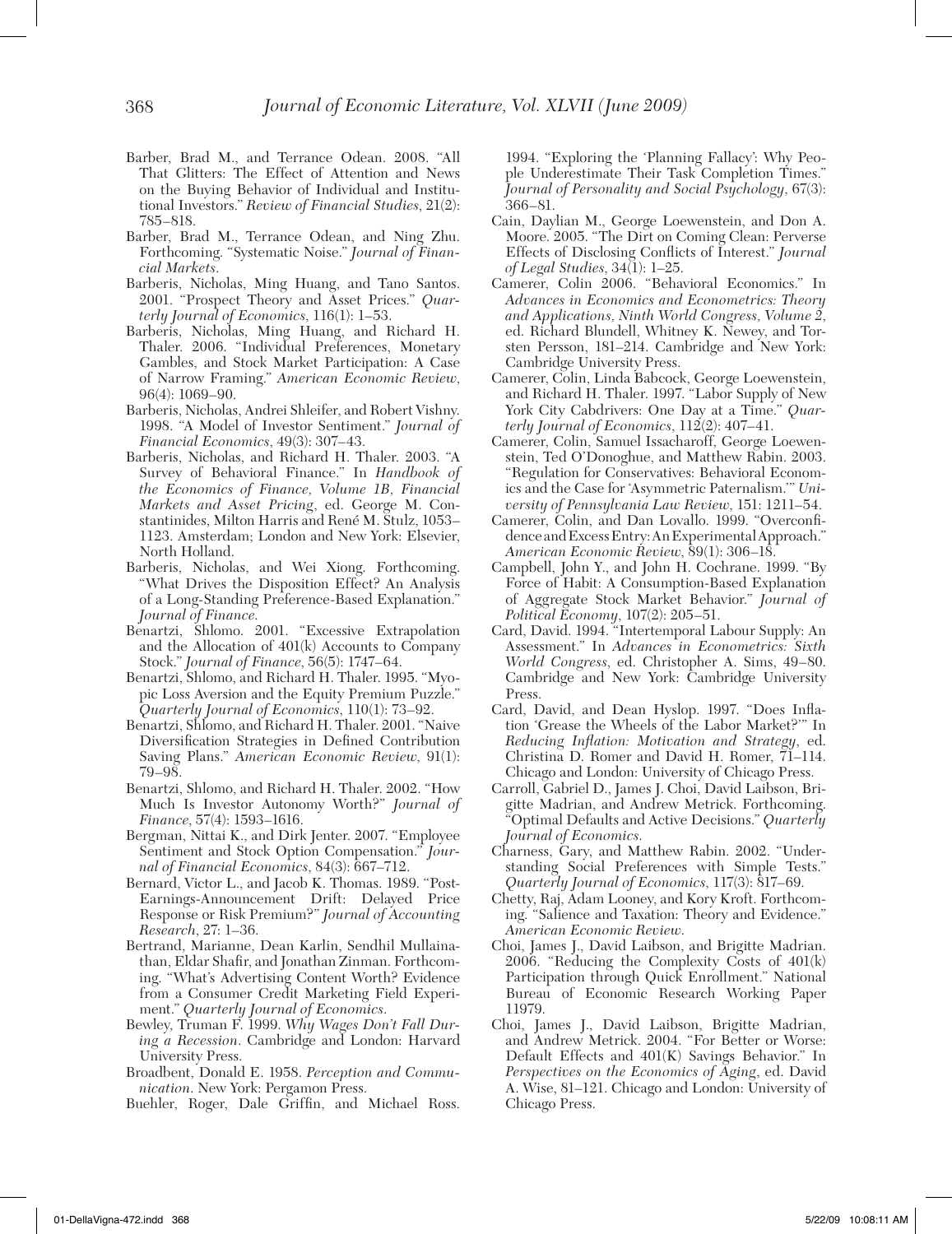- Cicchetti, Charles J., and Jeffrey A. Dubin. 1994. "A Microeconometric Analysis of Risk Aversion and the Decision to Self-Insure." *Journal of Political Economy*, 102(1): 169–86.
- Clotfelter, Charles T., and Philip J. Cook. 1993. "The 'Gambler's Fallacy' in Lottery Play." *Management Science*, 39(12): 1521–25.
- Cohen, Lauren, and Andrea Frazzini. 2008. "Economic Links and Predictable Returns." *Journal of Finance*, 63(4): 1977–2011.
- Conlin, Michael, Ted O'Donoghue, and Timothy J. Vogelsang. 2007. "Projection Bias in Catalog Orders." *American Economic Review*, 97(4): 1217–49.
- Conlisk, John. 1996. "Why Bounded Rationality?" *Journal of Economic Literature*, 34(2): 669–700.
- Cowgill, Bo, Justin Wolfers, and Eric Zitzewitz. 2008. "Using Prediction Markets to Track Information Flows: Evidence from Google." Unpublished.
- Cronqvist, Henrik, and Richard H. Thaler. 2004. "Design Choices in Privatized Social-Security Systems: Learning from the Swedish Experience." *American Economic Review*, 94(2): 424–28.
- Dahl, Gordon, and Stefano DellaVigna. 2009. "Does Movie Violence Increase Violent Crime?" *Quartery Journal of Economics*, 124(2): 677–734.
- Daniel, Kent, David Hirshleifer, and Avanidhar Subrahmanyam. 1998. "Investor Psychology and Security Market Under- and Overreactions." *Journal of Finance*, 53(6): 1839–85.
- De Bondt, Werner F. M., and Richard H. Thaler. 1985. "Does the Stock Market Overreact?" *Journal of Finance*, 40(3): 793–805.
- DellaVigna, Stefano, and Ethan Kaplan. 2007. "The Fox News Effect: Media Bias and Voting." *Quarterly Journal of Economics*, 122(3): 1187–1234.
- DellaVigna, Stefano, John A. List, and Ulrike Malmendier. 2009. "Testing for Altruism and Social Pressure in Charitable Giving." Unpublished.
- DellaVigna, Stefano, and Ulrike Malmendier. 2004. "Contract Design and Self-Control: Theory and Evidence." *Quarterly Journal of Economics*, 119(2): 353–402.
- DellaVigna, Stefano, and Ulrike Malmendier. 2006. "Paying Not to Go to the Gym." *American Economic Review*, 96(3): 694–719.
- DellaVigna, Stefano, and M. Daniele Paserman. 2005. "Job Search and Impatience." *Journal of Labor Economics*, 23(3): 527–88.
- DellaVigna, Stefano, and Joshua M. Pollet. 2007. "Demographics and Industry Returns." *American Economic Review*, 97(5): 1667–1702.
- DellaVigna, Stefano, and Joshua M. Pollet. Forthcoming. "Investor Inattention and Friday Earnings Announcements." *Journal of Finance*.
- DeLong, J. Bradford, Andrei Shleifer, Lawrence H. Summers, and Robert J. Waldmann. 1990. "Noise Trader Risk in Financial Markets." *Journal of Political Economy*, 98(4): 703–38.
- Diamond, Peter, and Hannu Vartiainen, eds. 2007. *Behavioral Economics and Its Applications*. Princeton and Oxford: Princeton University Press.
- Duflo, Esther, William Gale, Jeffrey Liebman, Peter Orszag, and Emmanuel Saez. 2006. "Saving Incentives for Low- and Middle-Income Families: Evidence from a Field Experiment with H&R Block." *Quarterly Journal of Economics*, 121(4): 1311–46.
- Dufwenberg, Martin, and Georg Kirchsteiger. 2004. "A Theory of Sequential Reciprocity." *Games and Economic Behavior*, 47(2): 268–98.
- Edmans, Alex, Diego Garcia, and Oyvind Norli. 2007. "Sports Sentiment and Stock Returns." *Journal of Finance*, 62(4): 1967–98.
- Eisensee, Thomas, and David Stromberg. 2007. "News Droughts, News Floods, and U.S. Disaster Relief." *Quarterly Journal of Economics*, 122(2): 693–728.
- Eliaz, Kfir, and Ran Spiegler. 2006. "Contracting with Diversely Naive Agents." *Review of Economic Studies*, 73(3): 689–714.
- Ellison, Glenn. 2006. "Bounded Rationality in Industrial Organization." In *Advances in Economics and Econometrics: Theory and Applications, Ninth World Congress, Volume 2*, ed. Richard Blundell, Whitney K. Newey and Torsten Persson, 142–74. Cambridge and New York: Cambridge University Press.
- Ellsberg, Daniel. 1961. "Risk, Ambiguity, and the Savage Axioms." *Quarterly Journal of Economics*, 75(4): 643–69.
- Falk, Armin. 2007. "Gift Exchange in the Field." *Econometrica*, 75(5): 1501–11.
- Falk, Armin, and Andrea Ichino. 2006. "Clean Evidence on Peer Effects." *Journal of Labor Economics*, 24(1): 39–57.
- Farber, Henry S. 2005. "Is Tomorrow Another Day? The Labor Supply of New York City Cabdrivers." *Journal of Political Economy*, 113(1): 46–82.
- Farber, Henry S. 2008. "Reference-Dependent Preferences and Labor Supply: The Case of New York City Taxi Drivers." *American Economic Review*, 98(3): 1069–82.
- Fehr, Ernst, and Simon Gächter. 2000. "Fairness and Retaliation: The Economics of Reciprocity." *Journal of Economic Perspectives*, 14(3): 159–81.
- Fehr, Ernst, and Lorenz Goette. 2007. "Do Workers Work More If Wages Are High? Evidence from a Randomized Field Experiment." *American Economic Review*, 97(1): 298–317.
- Fehr, Ernst, Georg Kirchsteiger, and Arno Riedl. 1993. "Does Fairness Prevent Market Clearing? An Experimental Investigation." *Quarterly Journal of Economics*, 108(2): 437–59.
- Fehr, Ernst, and Klaus M. Schmidt. 1999. "A Theory of Fairness, Competition, and Cooperation." *Quarterly Journal of Economics*, 114(3): 817–68.
- Fisman, Raymond, Shachar Kariv, and Daniel Markovits. 2007. "Individual Preferences for Giving." *American Economic Review*, 97(5): 1858–76.
- Forsythe, Robert, Joel L. Horowitz, N. E. Savin, and Martin Sefton. 1994. "Fairness in Simple Bargaining Experiments." *Games and Economic Behavior*, 6(3): 347–69.
- Frederick, Shane, George Loewenstein, and Ted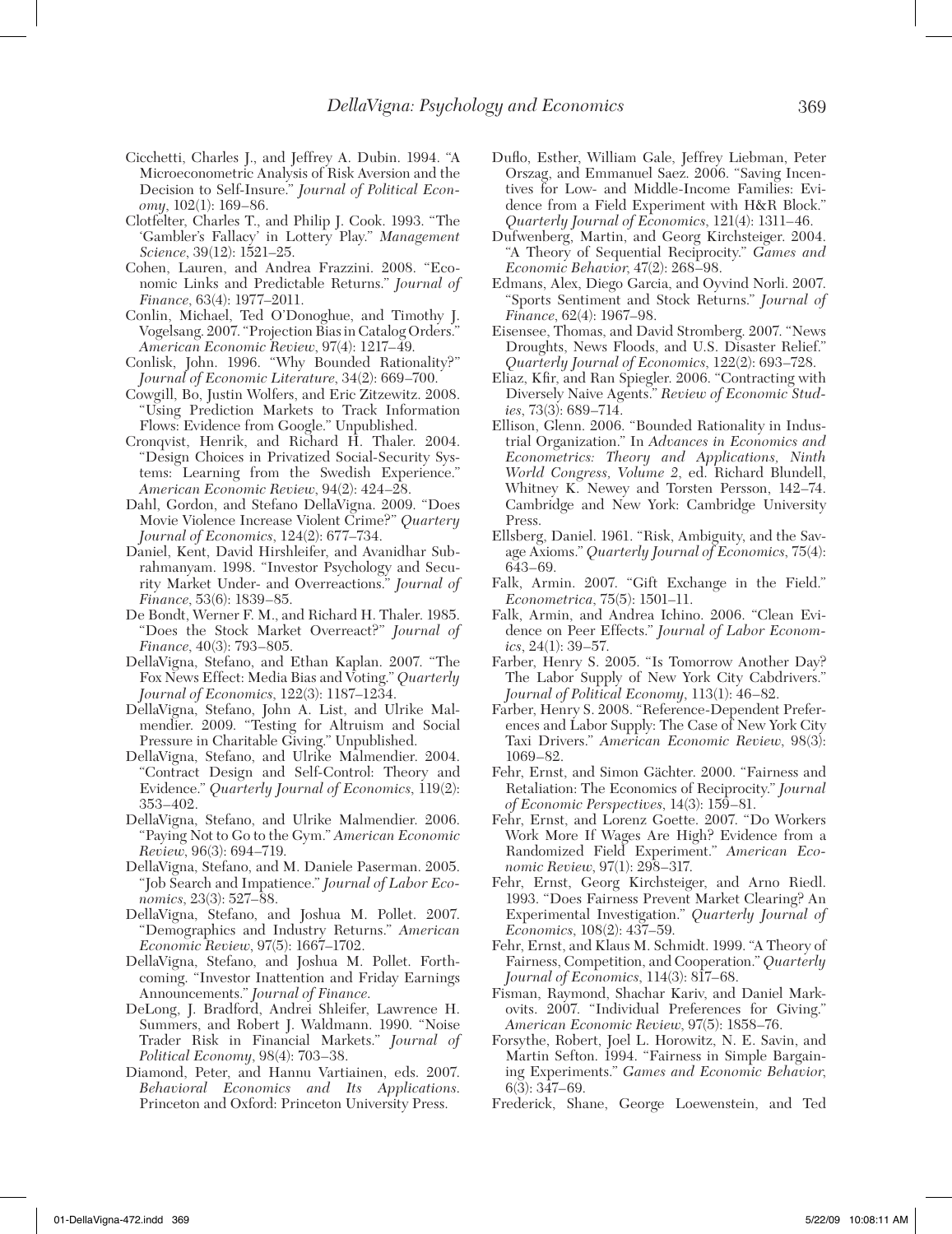O'Donoghue. 2002. "Time Discounting and Time Preference: A Critical Review." *Journal of Economic Literature*, 40(2): 351–401.

- French, Kenneth R., and James M. Poterba. 1991. "Investor Diversification and International Equity Markets." *American Economic Review*, 81(2): 222–26.
- Fudenberg, Drew. 2006. "Advancing Beyond *Advances in Behavioral Economics*." *Journal of Economic Literature*, 44(3): 694–711.
- Fudenberg, Drew, and David K. Levine. 2006. "A Dual-Self Model of Impulse Control." *American Economic Review*, 96(5): 1449–76.
- Gabaix, Xavier, and David Laibson. 2006. "Shrouded Attributes, Consumer Myopia, and Information Suppression in Competitive Markets." *Quarterly Journal of Economics*, 121(2): 505–40.
- Gabaix, Xavier, David Laibson, Guillermo Moloche, and Stephen Weinberg. 2006. "Costly Information Acquisition: Experimental Analysis of a Boundedly Rational Model." *American Economic Review*, 96(4): 1043–68.
- Garicano, Luis, Ignacio Palacios-Huerta, and Canice Prendergast. 2005. "Favoritism under Social Pressure." *Review of Economics and Statistics*, 87(2): 208–16.
- Genesove, David, and Christopher Mayer. 2001. "Loss Aversion and Seller Behavior: Evidence from the Housing Market." *Quarterly Journal of Economics*, 116(4): 1233–60.
- Gilbert, Daniel T., Elizabeth C. Pinel, Timothy D. Wilson, Stephen J. Blumberg, and Thalia P. Wheatley. 1998. "Immune Neglect: A Source of Durability Bias in Affective Forecasting." *Journal of Personality and Social Psychology*, 75(3): 617–38.
- Glaeser, Edward L. 2006. "Paternalism and Psychology." *University of Chicago Law Review*, 73(1): 133–56.
- Gneezy, Uri, and John A. List. 2006. "Putting Behavioral Economics to Work: Testing for Gift Exchange in Labor Markets Using Field Experiments." *Econometrica*, 74(5): 1365–84.
- Gul, Faruk, and Wolfgang Pesendorfer. 2001. "Temptation and Self-Control." *Econometrica*, 69(6): 1403–35.
- Haigh, Michael S., and John A. List. 2005. "Do Professional Traders Exhibit Myopic Loss Aversion? An Experimental Analysis." *Journal of Finance*, 60(1): 523–34.
- Heidhues, Paul, and Botond Köszegi. 2008. "Competition and Price Variation When Consumers Are Loss Averse." *American Economic Review*, 98(4): 1245–68.
- Hirshleifer, David, Sonya Seongyeon Lim, and Siew Hong Teoh. Forthcoming. "Driven to Distraction: Extraneous Events and Underreaction to Earnings News." *Journal of Finance*.
- Hirshleifer, David, and Tyler Shumway. 2003. "Good Day Sunshine: Stock Returns and the Weather." *Journal of Finance*, 58(3): 1009–32.
- Ho, Daniel E., and Kosuke Imai. 2008. "Estimating

Causal Effects of Ballot Order from a Randomized Natural Experiment: The California Alphabet Lottery, 1978–2002." *Public Opinion Quarterly*, 72(2): 216–40.

- Holt, Charles A., and Susan K. Laury. 2002. "Risk Aversion and Incentive Effects." *American Economic Review*, 92(5): 1644–55.
- Hong, Harrison, and Jeremy C. Stein. 1999. "A Unified Theory of Underreaction, Momentum Trading, and Overreaction in Asset Markets." *Journal of Finance*, 54(6): 2143–84.
- Hossain, Tanjim, and John Morgan. 2006. ". . . Plus Shipping and Handling: Revenue (Non) Equivalence in Field Experiments on eBay." *B.E. Journals in Economic Analysis and Policy: Advances in Economic Analysis and Policy*, 6(2): 1–27.
- Huberman, Gur. 2001. "Familiarity Breeds Investment." *Review of Financial Studies*, 14(3): 659–80.
- Huberman, Gur, and Wei Jiang. 2006. "Offering versus Choice in 401(k) Plans: Equity Exposure and Number of Funds." *Journal of Finance*, 61(2): 763–801.
- Huberman, Gur, and Tomer Regev. 2001. "Contagious Speculation and a Cure for Cancer: A Nonevent That Made Stock Prices Soar." *Journal of Finance*, 56(1): 387–96.
- Isoni, Andrea, Graham Loomes, and Robert Sugden. 2008. "The Willingness to Pay–Willingness to Accept Gap, the 'Endowment Effect', Subject Misconceptions, and Experimental Procedures for Eliciting Valuations: Comment." Unpublished.
- Ivkovic, Zoran, James M. Poterba, and Scott Weisbenner. 2005. "Tax-Motivated Trading by Individual Investors." *American Economic Review*, 95(5): 1605–30.
- Iyengar, Sheena S., and Mark R. Lepper. 2000. "When Choice Is Demotivating: Can One Desire Too Much of a Good Thing?" *Journal of Personality and Social Psychology*, 79(6): 995–1006.
- Johnson, Eric J., and Daniel Goldstein. 2003. "Do Defaults Save Lives?" *Science*, 302(5649): 1338–39.
- Johnson, Eric J., John Hershey, Jacqueline Meszaros, and Howard Kunreuther. 1993. "Framing, Probability Distortions, and Insurance Decisions." *Journal of Risk and Uncertainty*, 7(1): 35–51.
- Josephson, Wendy L. 1987. "Television Violence and Children's Aggression: Testing the Priming, Social Script, and Disinhibition Predictions." *Journal of Personality and Social Psychology*, 53(5): 882–90.
- Kahneman, Daniel, Jack L. Knetsch, and Richard H. Thaler. 1986. "Fairness and the Assumptions of Economics." *Journal of Business*, 59(4): S285–300.
- Kahneman, Daniel, Jack L. Knetsch, and Richard H. Thaler. 1990. "Experimental Tests of the Endowment Effect and the Coase Theorem." *Journal of Political Economy*, 98(6): 1325–48.
- Kahneman, Daniel, and Amos Tversky. 1979. "Prospect Theory: An Analysis of Decision under Risk." *Econometrica*, 47(2): 263–91.
- Karlsson, Niklas, George Loewenstein, and Duane J. Seppi. 2005. "The 'Ostrich Effect': Selective Attention to Information about Investments." Unpublished.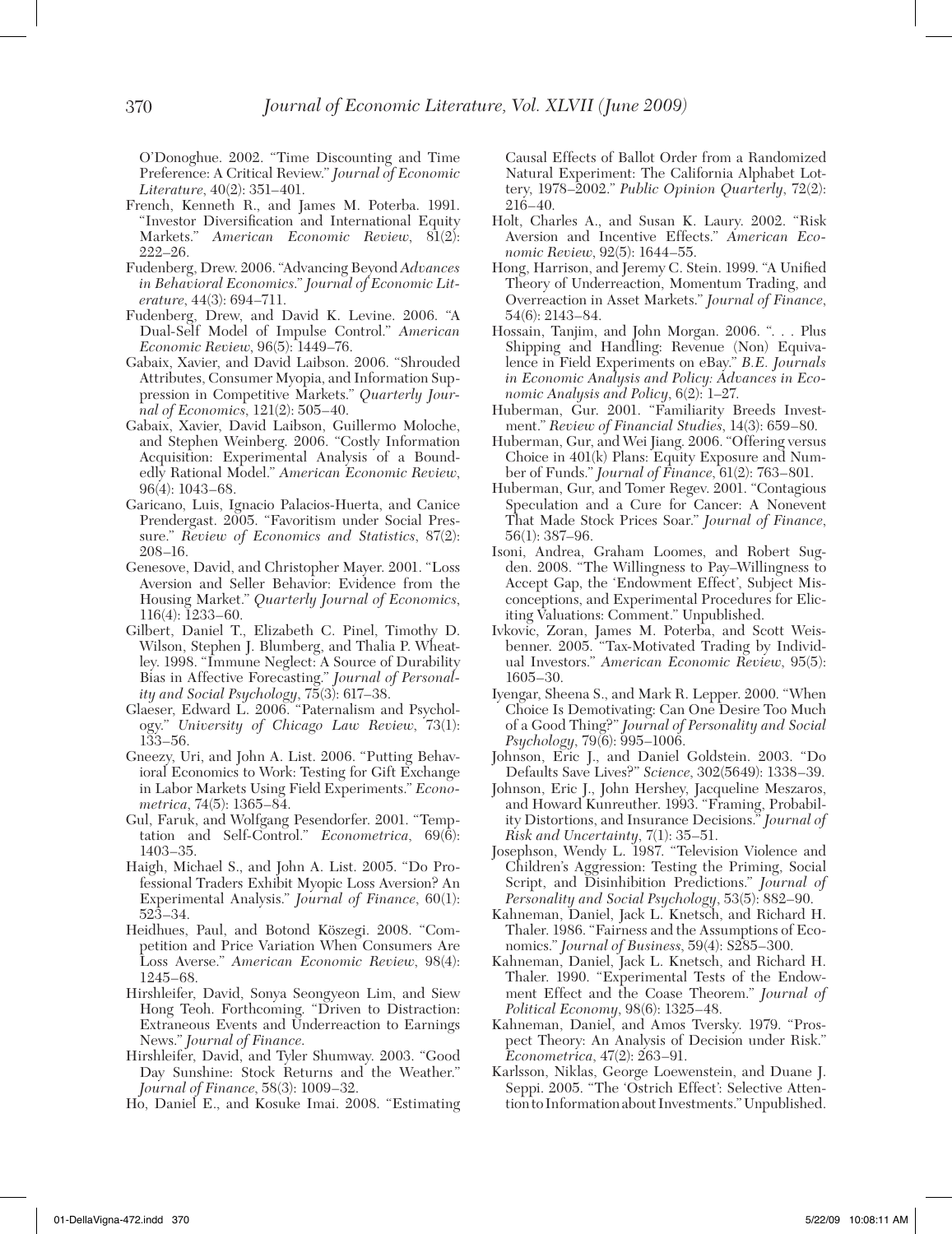- Kim, E. Han, Adair Morse, and Luigi Zingales. 2006. "What Has Mattered to Economics since 1970." *Journal of Economic Perspectives*, 20(4): 189–202.
- Knetsch, Jack L., and Wei-Kang Wong. Forthcoming. "The Endowment Effect and the Reference State: Evidence and Manipulations." *Journal of Economic Behavior and Organization*.
- Köszegi, Botond, and Matthew Rabin. 2006. "A Model of Reference-Dependent Preferences." *Quarterly Journal of Economics*, 121(4): 1133–65.
- Krueger, Alan B., and Alexandre Mas. 2004. "Strikes, Scabs, and Tread Separations: Labor Strife and the Production of Defective Bridgestone/Firestone Tires." *Journal of Political Economy*, 112(2): 253–89.
- Kruger, Justin. 1999. "Lake Wobegon Be Gone! The 'Below-Average Effect' and the Egocentric Nature of Comparative Ability Judgments." *Journal of Personality and Social Psychology*, 77(2): 221–32.
- Kube, Sebastian, Michel André Maréchal, and Clemens Puppe. 2008a. "The Currency of Reciprocity— Gift-Exchange in the Workplace." University of Zurich Institute for Empirical Research in Economics Working Paper 377.
- Kube, Sebastian, Michel André Maréchal, and Clemens Puppe. 2008b. "Do Wage Cuts Damage Work Morale? Evidence from a Natural Field Experiment." Unpublished.
- Laibson, David. 1997. "Golden Eggs and Hyperbolic Discounting." *Quarterly Journal of Economics*, 112(2): 443–77.
- Laibson, David, Andrea Repetto, and Jeremy Tobacman. 2009. "Estimating Discount Functions with Consumption Choices over the Lifecycle." Unpublished.
- Landry, Craig E., Andreas Lange, John A. List, Michael K. Price, and Nicholas G. Rupp. 2006. "Toward an Understanding of the Economics of Charity: Evidence from a Field Experiment." *Quarterly Journal of Economics*, 121(2): 747–82.
- Lee, Young Han, and Ulrike Malmendier. 2007. "The Bidder's Curse." National Bureau of Economic Research Working Paper 13699.
- Levitt, Steven D., and John A. List. 2007. "What Do Laboratory Experiments Measuring Social Preferences Reveal About the Real World?" *Journal of Economic Perspectives*, 21(2): 153–74.
- List, John A. 2003. "Does Market Experience Eliminate Market Anomalies?" *Quarterly Journal of Economics*, 118(1): 41–71.
- List, John A. 2004. "Neoclassical Theory versus Prospect Theory: Evidence from the Marketplace." *Econometrica*, 72(2): 615–25.
- List, John A. 2006. "The Behavioralist Meets the Market: Measuring Social Preferences and Reputation Effects in Actual Transactions." *Journal of Political Economy*, 114(1): 1–37.
- List, John A., and David Lucking-Reiley. 2002. "The Effects of Seed Money and Refunds on Charitable Giving: Experimental Evidence from a University Capital Campaign." *Journal of Political Economy*, 110(1): 215–33.

Loewenstein, George, and Jennifer S. Lerner. 2003.

"The Role of Affect in Decision Making." In *Handbook of Affective Sciences*, ed. Richard J. Davidson, Klaus R. Scherer, and H. Hill Goldsmith, 619–42. Oxford and New York: Oxford University Press.

- Loewenstein, George, Ted O'Donoghue, and Matthew Rabin. 2003. "Projection Bias in Predicting Future Utility." *Quarterly Journal of Economics*, 118(4): 1209–48.
- Loewenstein, George, and Drazen Prelec. 1992. "Anomalies in Intertemporal Choice: Evidence and an Interpretation." *Quarterly Journal of Economics*, 107(2): 573–97.
- Loughran, Tim, and Jay R. Ritter. 1995. "The New Issues Puzzle." *Journal of Finance*, 50(1): 23–51.
- Madrian, Brigitte, and Dennis F. Shea. 2001. "The Power of Suggestion: Inertia in 401(k) Participation and Savings Behavior." *Quarterly Journal of Economics*, 116(4): 1149–87.
- Malmendier, Ulrike, and Devin Shanthikumar. 2007. "Are Small Investors Naive about Incentives?" *Journal of Financial Economics*, 85(2): 457–89.
- Malmendier, Ulrike, and Geoffrey Tate. 2005. "CEO Overconfidence and Corporate Investment." *Journal of Finance*, 60(6): 2661–2700.
- Malmendier, Ulrike, and Geoffrey Tate. 2008. "Who Makes Acquisitions? CEO Overconfidence and the Market's Reaction." *Journal of Financial Economics*, 89(1): 20–43.
- Mankiw, N. Gregory, and Ricardo Reis. 2002. "Sticky Information versus Sticky Prices: A Proposal to Replace the New Keynesian Phillips Curve." *Quarterly Journal of Economics*, 117(4): 1295–1328.
- Mas, Alexandre. 2006. "Pay, Reference Points, and Police Performance." *Quarterly Journal of Economics*, 121(3): 783–821.
- Mas, Alexandre, and Enrico Moretti. Forthcoming. "Peers at Work." *American Economic Review*.
- McClure, Samuel M., David Laibson, George Loewenstein, and Jonathan D. Cohen. 2004. "Separate Neural Systems Value Immediate and Delayed Monetary Rewards." *Science*, 306(5695): 503–07.
- Mehra, Rajnish, and Edward C. Prescott. 1985. "The Equity Premium: A Puzzle." *Journal of Monetary Economics*, 15(2): 145–61.
- Milgram, Stanley. 1963. "Behavioral Study of Obedience." *Journal of Abnormal and Social Psychology*, 67(4): 371–78.
- Mullainathan, Sendhil, and Richard H. Thaler. 2001. "Behavioral Economics." In *International Encyclopedia of the Social and Behavioral Sciences, Volume 20*, ed. Neil J. Smelser and Paul B. Baltes, 1094–1100. Oxford and New York: Oxford University Press.
- Odean, Terrance. 1998. "Are Investors Reluctant to Realize Their Losses?" *Journal of Finance*, 53(5): 1775–98.
- Odean, Terrance. 1999. "Do Investors Trade Too Much?" *American Economic Review*, 89(5): 1279–98.
- O'Donoghue, Ted, and Matthew Rabin. 1999a. "Doing It Now or Later." *American Economic Review*, 89(1): 103–24.
- O'Donoghue, Ted, and Matthew Rabin. 1999b.